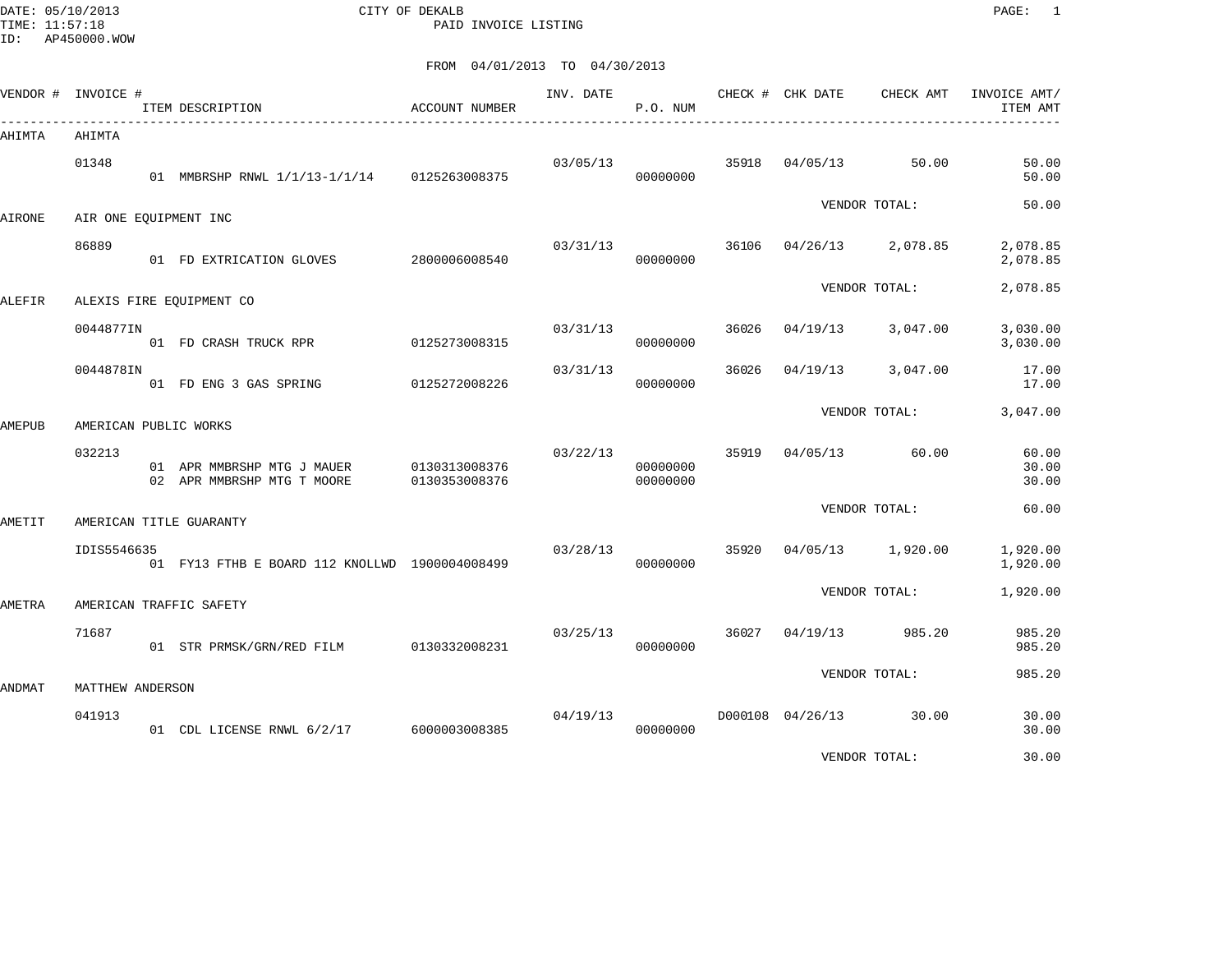#### DATE: 05/10/2013 CITY OF DEKALB PAGE: 2 PAID INVOICE LISTING

|               | VENDOR # INVOICE #  | ITEM DESCRIPTION                                                                  | ACCOUNT NUMBER                                  | INV. DATE | P.O. NUM                         |       | CHECK # CHK DATE | CHECK AMT     | INVOICE AMT/<br>ITEM AMT            |
|---------------|---------------------|-----------------------------------------------------------------------------------|-------------------------------------------------|-----------|----------------------------------|-------|------------------|---------------|-------------------------------------|
| ARAUNI        | AUCA ROCKFORD       |                                                                                   |                                                 |           |                                  |       |                  |               |                                     |
|               | 6107947951          | 01 PD SRVCS 3/8/13                                                                | 0120223008315                                   | 03/08/13  | 00000000                         | 35975 | 04/12/13         | 271.13        | 75.87<br>75.87                      |
|               | 6107947952          | 01 CTY HLL SRVCS 3/8/13                                                           | 0130324008450                                   | 03/08/13  | 00000000                         | 35975 | 04/12/13         | 271.13        | 53.49<br>53.49                      |
|               | 6107966528          | 01 PD SRVCS 3/22/13                                                               | 0120223008315                                   | 03/22/13  | 00000000                         | 35975 | 04/12/13         | 271.13        | 83.28<br>83.28                      |
|               | 6107966529          | 01 CTY HLL SRVCS 3/22/13 0130324008450                                            |                                                 | 03/22/13  | 00000000                         | 35975 | 04/12/13         | 271.13        | 58.49<br>58.49                      |
| ASCAVI        |                     | ASCENT AVIATION GROUP INC.                                                        |                                                 |           |                                  |       |                  | VENDOR TOTAL: | 271.13                              |
|               | 177509              | 01 ARPT 4063GALS JET-A FUEL                                                       | 6500002008234                                   | 03/20/13  | 00000000                         | 35921 | 04/05/13         | 14,246.84     | 14,246.84<br>14,246.84              |
|               | 178558              | 01 ARPT 8621GALS 100LL                                                            | 6500002008234                                   | 03/27/13  | 00000000                         | 35976 | 04/12/13         | 42,083.34     | 41,102.34<br>41,102.34              |
|               | 180881              | 01 ARPT 4036GALS JET-A                                                            | 6500002008234                                   | 04/10/13  | 00000000                         | 36028 | 04/19/13         | 14,600.89     | 14,600.89<br>14,600.89              |
|               | M100078             | 01 ARPT VX570 LSE APR<br>02 ARPT AVGAS RFLR LSE APR<br>03 ARPT JET-A RFLR LSE APR | 6500006008597<br>6500006008597<br>6500006008597 | 04/01/13  | 00000000<br>00000000<br>00000000 | 35976 | 04/12/13         | 42,083.34     | 981.00<br>46.00<br>400.00<br>535.00 |
| AURARE        | AURORA AREA SPRING  |                                                                                   |                                                 |           |                                  |       |                  | VENDOR TOTAL: | 70,931.07                           |
|               | 049943              | 01 STR P15 SPRINGS<br>02 STR P15 SPRINGS                                          | 0130332008226<br>0130333008315                  | 03/08/13  | 00000000<br>00000000             | 35977 | 04/12/13         | 1,836.27      | 1,836.27<br>1,251.27<br>585.00      |
| <b>BANDWI</b> | BANDWIDTH.COM INC.  |                                                                                   |                                                 |           |                                  |       |                  | VENDOR TOTAL: | 1,836.27                            |
|               | 71955               | 01 APR '13 BOXSET CALL LICENSE                                                    | 0115163008337                                   | 04/01/13  | 00000000                         | 36029 | 04/19/13         | 222.05        | 222.05<br>222.05                    |
| <b>BARDIS</b> | BARNES DISTRIBUTION |                                                                                   |                                                 |           |                                  |       |                  | VENDOR TOTAL: | 222.05                              |
|               | 5335887001          |                                                                                   |                                                 | 03/14/13  |                                  | 35922 | 04/05/13         | 37.34         | 37.34                               |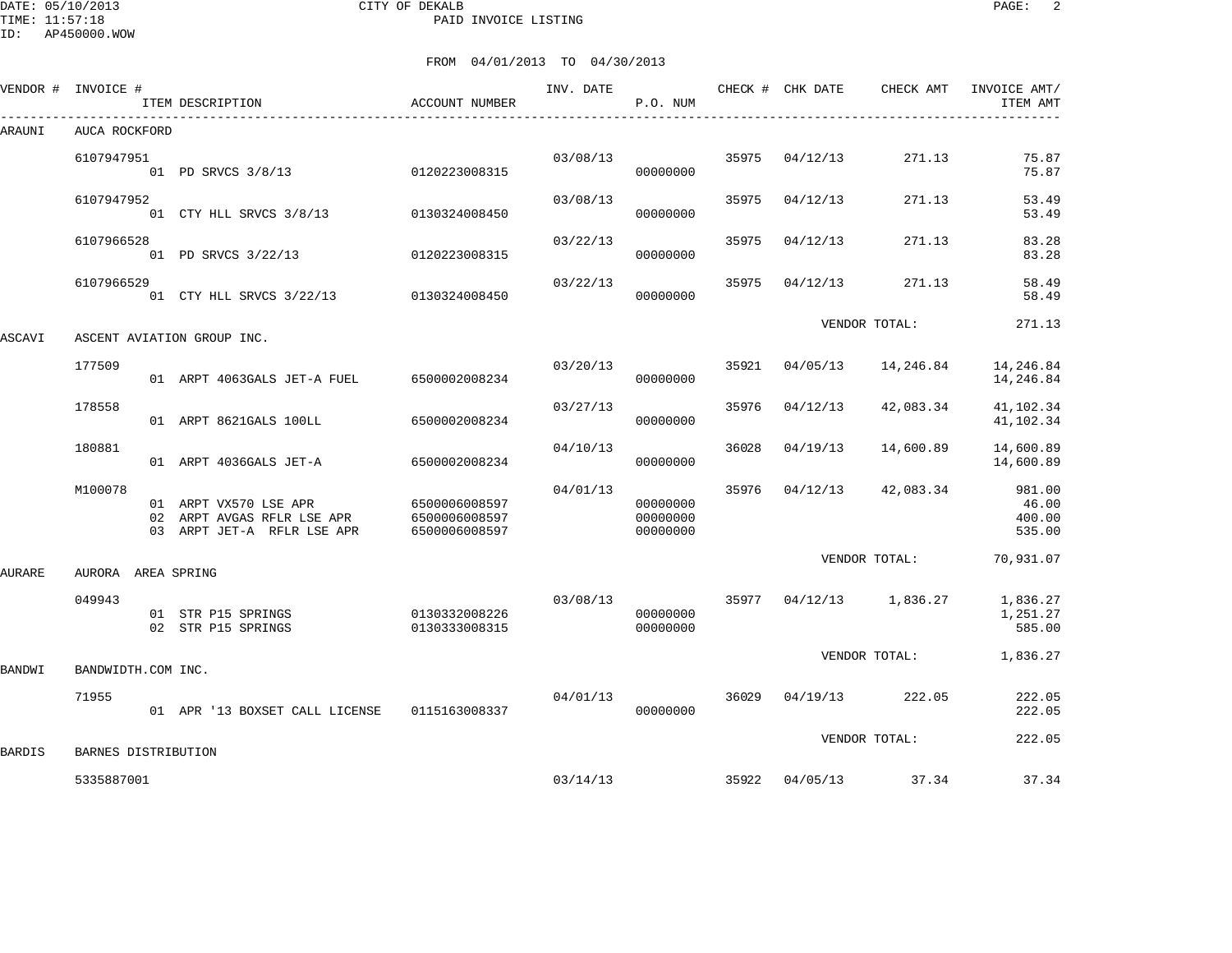DATE: 05/10/2013 CITY OF DEKALB PAGE: 3 PAID INVOICE LISTING

| VENDOR # INVOICE # |                                | ITEM DESCRIPTION                                | ACCOUNT NUMBER | INV. DATE | P.O. NUM             |       |                | CHECK # CHK DATE CHECK AMT | INVOICE AMT/<br>ITEM AMT |
|--------------------|--------------------------------|-------------------------------------------------|----------------|-----------|----------------------|-------|----------------|----------------------------|--------------------------|
|                    | 5335887001                     | -<br>01 ARPT CUT OFF WHL/FRT 6500002008226      |                |           | 03/14/13<br>00000000 |       |                | 35922 04/05/13 37.34       | 37.34<br>37.34           |
| <b>BATPLU</b>      | SYCAMORE BATTERY INC.          |                                                 |                |           |                      |       |                | VENDOR TOTAL:              | 37.34                    |
|                    | 297226856                      | 01 ARPT (6) 6V PROCELL SCRUB 6500002008218      |                | 04/01/13  | 00000000             |       |                | 36030 04/19/13 1,551.00    | 1,551.00<br>1,551.00     |
| <b>BAXWOO</b>      |                                | BAXTER & WOODMAN, INC.                          |                |           |                      |       |                | VENDOR TOTAL:              | 1,551.00                 |
|                    | 0167791                        | 01 ENG HLLSTR WTRMN RPLCMNT                     | 6000006508631  | 03/21/13  | 00000000             |       | 35978 04/12/13 | 7,510.16                   | 658.78<br>658.78         |
|                    | 0167792                        | 01 ENG GURLER RD RCNSTRCTN                      | 5040006508632  | 03/21/13  | 00000000             | 35978 | 04/12/13       | 7,510.16                   | 680.00<br>680.00         |
|                    | 0167793                        | 01 ENG MFT 120018100WR TYLR ST WD 1000002008331 |                | 03/21/13  | 00000000             | 35978 | 04/12/13       | 7,510.16                   | 5,772.63<br>5,772.63     |
|                    | 0167794                        | 01 TIF FS#1 ADVNCD WRNG SYS DSGN 1300006508639  |                | 03/21/13  | 00000000             | 35978 | 04/12/13       | 7,510.16                   | 398.75<br>398.75         |
| <b>BECASS</b>      |                                | BECKER & ASSOCIATES, INC.                       |                |           |                      |       |                | VENDOR TOTAL:              | 7,510.16                 |
|                    | 0040695IN                      | 01 ARPT FUEL FARM UPGRADES 6500003008311        |                | 03/15/13  | 00000000             |       |                | 35979 04/12/13 1,008.27    | 1,008.27<br>1,008.27     |
| <b>BESCOF</b>      | BEST COFFEE, LLC               |                                                 |                |           |                      |       |                | VENDOR TOTAL:              | 1,008.27                 |
|                    | 1797                           | 01 FD BLDG SUPPLIES                             | 2800002008219  | 04/05/13  | 00000000             |       |                | 36107 04/26/13 569.60      | 569.60<br>569.60         |
| <b>BLSEW</b>       | <b>B &amp; L SEWER RODDING</b> |                                                 |                |           |                      |       |                | VENDOR TOTAL:              | 569.60                   |
|                    | 2178                           | 01 ARPT RNTL WKS 15-18 6500004008450            |                | 04/07/13  | 00000000             |       |                | 36108 04/26/13 210.00      | 210.00<br>210.00         |
| BLUCROIL           |                                | BLUE CROSS BLUE SHIELD                          |                |           |                      |       |                | VENDOR TOTAL:              | 210.00                   |
|                    | 130880                         |                                                 |                | 04/10/13  |                      |       |                | 36109 04/26/13 359.76      | 359.76                   |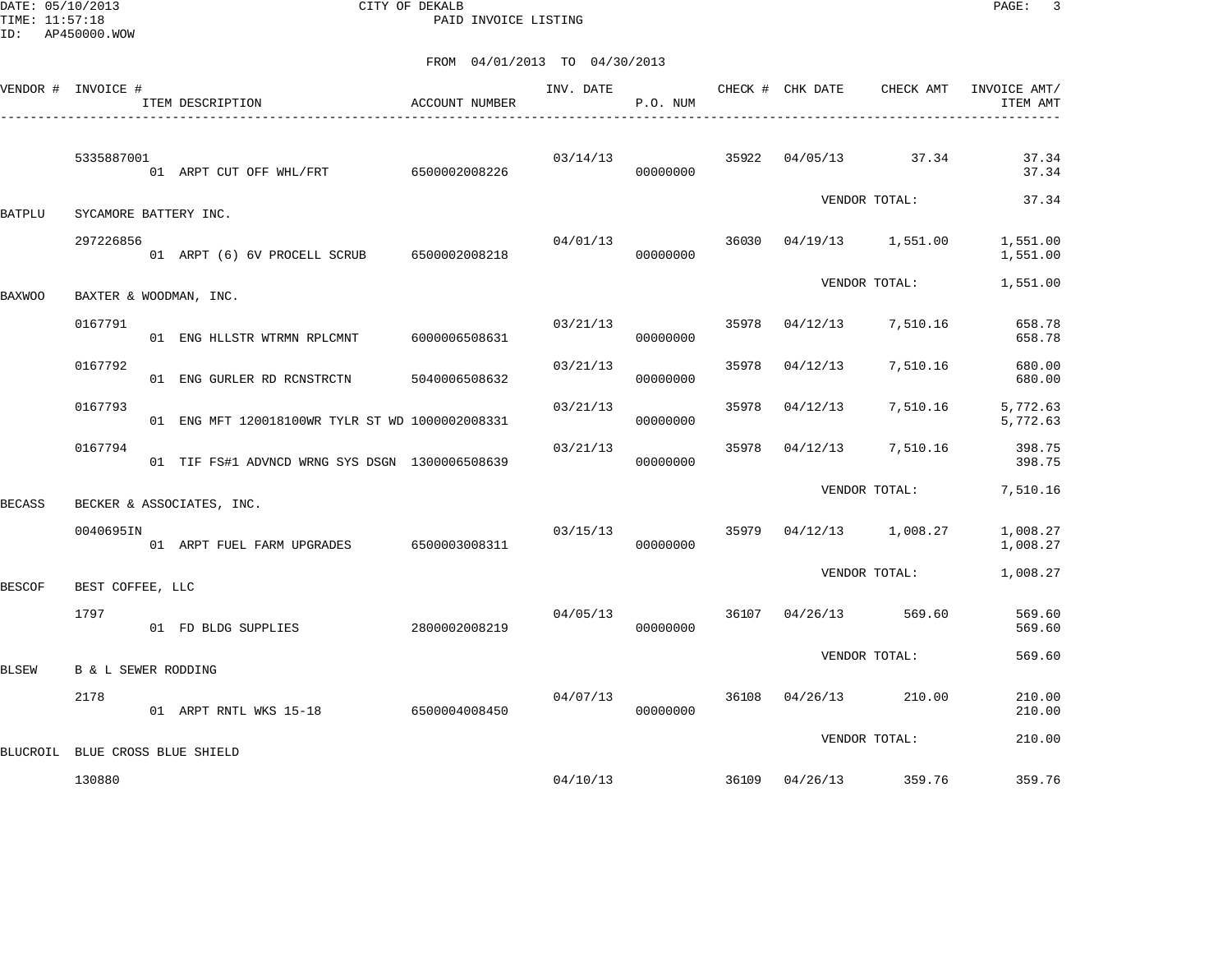DATE: 05/10/2013 CITY OF DEKALB PAGE: 4 PAID INVOICE LISTING

|               | VENDOR # INVOICE # | ITEM DESCRIPTION                               | ACCOUNT NUMBER | INV. DATE | P.O. NUM             |       | CHECK # CHK DATE | CHECK AMT               | INVOICE AMT/<br>ITEM AMT |
|---------------|--------------------|------------------------------------------------|----------------|-----------|----------------------|-------|------------------|-------------------------|--------------------------|
|               | 130880             | 01 RFND 3/3/12 AMB J DABB 0100000063423        |                |           | 04/10/13<br>00000000 |       | 36109 04/26/13   | 359.76                  | 359.76<br>359.76         |
| BLUEGL        | BLUEGLOBES LLC     |                                                |                |           |                      |       |                  | VENDOR TOTAL:           | 359.76                   |
|               | DKB16360           | 01 ARPT (2) FRNGBL FTTNGS 6500002008218        |                | 03/12/13  | 00000000             |       | 35923 04/05/13   | 240.95                  | 240.95<br>240.95         |
|               | DKB16395           | 01 ARPT SHOP SUPPLIES 6500002008218            |                | 04/02/13  | 00000000             |       | 36110 04/26/13   | 455.11                  | 455.11<br>455.11         |
| BOLBRI        | BRIAN BOLLOW       |                                                |                |           |                      |       |                  | VENDOR TOTAL:           | 696.06                   |
|               | 041913             | 01 RMB (6) BSHWCKR BCYL TRNK BGS 0100000002730 |                | 04/19/13  | 00000000             |       |                  | D000109 04/26/13 359.94 | 359.94<br>359.94         |
| BONIND        |                    | BONNELL INDUSTRIES, INC.                       |                |           |                      |       |                  | VENDOR TOTAL:           | 359.94                   |
|               | 0145514IN          | 01 STR P15 PMP/CLTCH STK/FRT                   | 0130332008226  | 03/12/13  | 00000000             |       | 35924 04/05/13   | 2,448.74                | 2,174.83<br>2,174.83     |
|               | 0145572IN          | 01 STR P15 HI PSI INLN FLTR                    | 0130332008226  | 03/14/13  | 00000000             | 35924 | 04/05/13         | 2,448.74                | 273.91<br>273.91         |
|               | 0145758IN          | 01 STR (3) DCKYJHN SNSR                        | 0130332008226  | 03/25/13  | 00000000             | 36031 | 04/19/13         | 717.00                  | 717.00<br>717.00         |
|               | 0145888IN          | 01 STR (5) O-RINGS                             | 0130332008226  | 04/05/13  | 00000000             | 36111 | 04/26/13         | 207.65                  | 4.65<br>4.65             |
|               | 0145889IN          | 01 STR DCKYJN PWM VLV DRVR                     | 0130332008226  | 04/05/13  | 00000000             | 36111 | 04/26/13         | 207.65                  | 203.00<br>203.00         |
| <b>BOUTRE</b> |                    | BOUND TREE MEDICAL, LLC.                       |                |           |                      |       |                  | VENDOR TOTAL:           | 3, 373.39                |
|               | 81033634           | 01 FD HD IMM ADJ INFNT                         | 0125272008241  | 03/15/13  | 00000000             | 36032 | 04/19/13         | 589.87                  | 277.20<br>277.20         |
|               | 81040858           | 01 FD HD IMM ADJ ADLT                          | 0125272008241  | 03/25/13  | 00000000             |       | 36032 04/19/13   | 589.87                  | 312.67<br>312.67         |
|               |                    |                                                |                |           |                      |       |                  | VENDOR TOTAL:           | 589.87                   |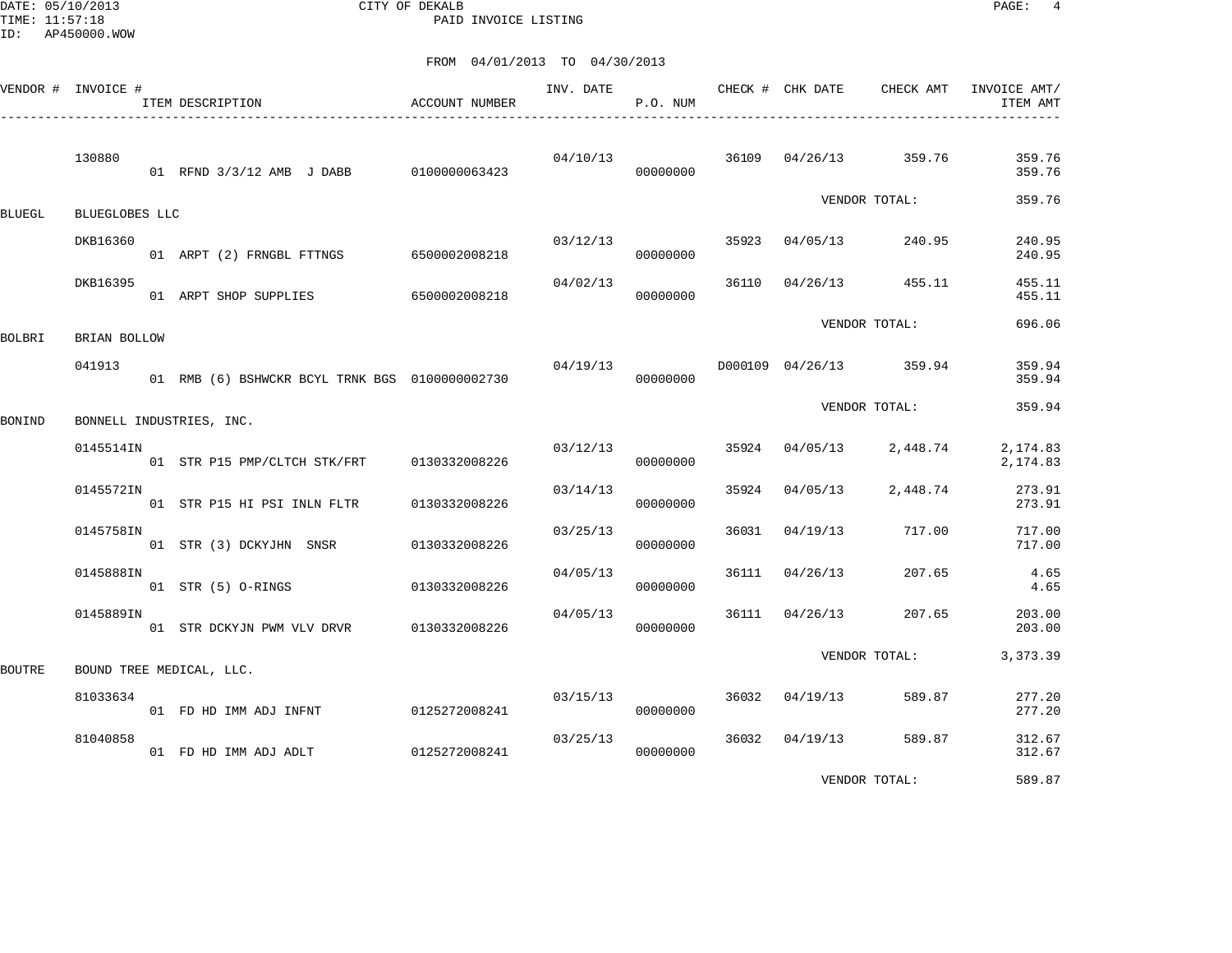#### DATE: 05/10/2013 CITY OF DEKALB PAGE: 5 PAID INVOICE LISTING

FROM 04/01/2013 TO 04/30/2013

|        | VENDOR # INVOICE # | ITEM DESCRIPTION                                                    | ACCOUNT NUMBER | INV. DATE | P.O. NUM             |       | CHECK # CHK DATE | CHECK AMT | INVOICE AMT/<br>ITEM AMT     |
|--------|--------------------|---------------------------------------------------------------------|----------------|-----------|----------------------|-------|------------------|-----------|------------------------------|
| BRAMAN |                    | BRAD MANNING FORD, INC.                                             |                |           |                      |       |                  |           |                              |
|        | 100442             | 01 PD 1 DAY RENTAL                                                  | 0120242008243  | 03/12/13  | 00000000             | 35925 | 04/05/13         | 1,104.13  | 30.00<br>30.00               |
|        | 100443             | 01 PD 1 DAY RENTAL                                                  | 0120242008243  | 03/12/13  | 00000000             | 35925 | 04/05/13         | 1,104.13  | 30.00<br>30.00               |
|        | 100444             | 01 PD 1 DAY RENTAL                                                  | 0120242008243  | 03/12/13  | 00000000             | 35925 | 04/05/13         | 1,104.13  | 30.00<br>30.00               |
|        | 100992             | 01 PD 1 DAY RENTAL                                                  | 0120242008243  | 02/26/13  | 00000000             | 35925 | 04/05/13         | 1,104.13  | 30.00<br>30.00               |
|        | 100993             | 01 PD 1 DAY RENTAL                                                  | 0120242008243  | 02/26/13  | 00000000             | 35925 | 04/05/13         | 1,104.13  | 30.00<br>30.00               |
|        | 100994             | 01 PD 1 DAY RENTAL                                                  | 0120242008243  | 02/26/13  | 00000000             | 35925 | 04/05/13         | 1,104.13  | 30.00<br>30.00               |
|        | 101002             | 01 PD 2 DAY RENTAL                                                  | 0120242008243  | 03/07/13  | 00000000             | 35925 | 04/05/13         | 1,104.13  | 60.00<br>60.00               |
|        | 101003             | 01 PD 1 DAY RENTAL                                                  | 0120242008243  | 03/07/13  | 00000000             | 35925 | 04/05/13         | 1,104.13  | 30.00<br>30.00               |
|        | 101017             | 01 PD 1 DAY RENTAL                                                  | 0120242008243  | 03/19/13  | 00000000             | 35925 | 04/05/13         | 1,104.13  | 30.00<br>30.00               |
|        | 55621FOW           | 01 STR P7 LINK ASSY                                                 | 0130332008226  | 03/05/13  | 00000000             | 35925 | 04/05/13         | 1,104.13  | 162.10<br>162.10             |
|        | 55659FOW           | 01 PD PD41 CVR/(2) SHIELDS 0120222008226                            |                | 03/13/13  | 00000000             | 35925 | 04/05/13         | 1,104.13  | 113.36<br>113.36             |
|        | 55677FOW           | 01 PD RTRN# 55659FOW (2) SHIELDS 0120222008226<br>02 PD PD41 SHIELD | 0120222008226  | 03/18/13  | 00000000<br>00000000 | 35925 | 04/05/13         | 1,104.13  | 165.42<br>$-89.90$<br>255.32 |
|        | 55691FOW           | 01 PD P44 SHIELD                                                    | 0120222008226  | 03/19/13  | 00000000             | 35925 | 04/05/13         | 1,104.13  | 25.40<br>25.40               |
|        | FOCS44270          | 01 FD F1 OILCHNG/PM                                                 | 0125273008315  | 03/13/13  | 00000000             | 35925 | 04/05/13         | 1,104.13  | 337.85<br>337.85             |

VENDOR TOTAL: 1,104.13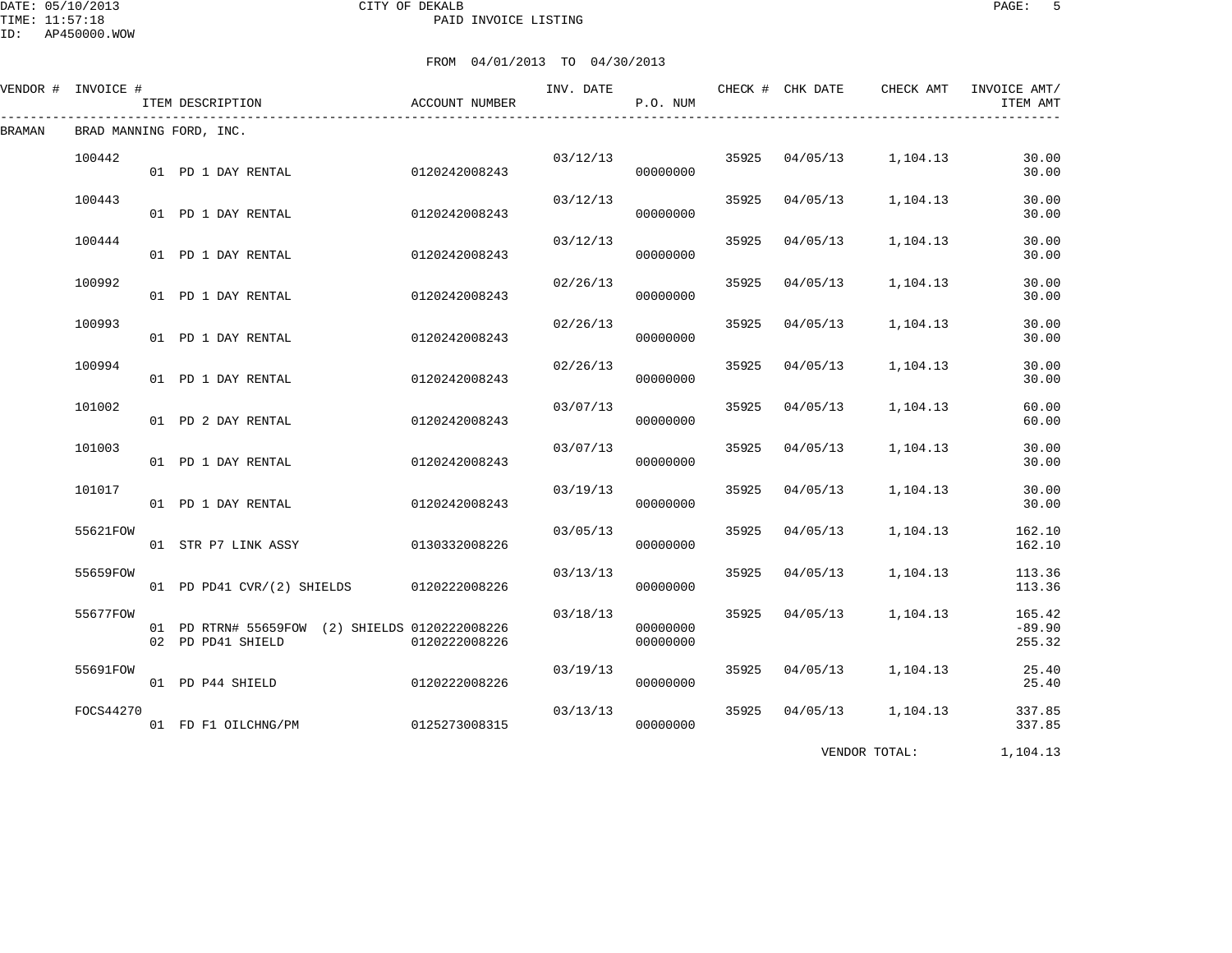DATE: 05/10/2013 CITY OF DEKALB PAGE: 6 PAID INVOICE LISTING

| VENDOR # INVOICE # |                        | ITEM DESCRIPTION                         | ACCOUNT NUMBER | INV. DATE | P.O. NUM |       | CHECK # CHK DATE | CHECK AMT               | INVOICE AMT/<br>ITEM AMT |
|--------------------|------------------------|------------------------------------------|----------------|-----------|----------|-------|------------------|-------------------------|--------------------------|
| BREALL             | ALLISON BRENTHUSEN     |                                          |                |           |          |       |                  |                         |                          |
|                    | 040513                 | 01 PD HLSTR/MAG HLDR                     | 0120222008270  | 04/05/13  | 00000000 |       |                  | D000087 04/12/13 164.48 | 164.48<br>164.48         |
| <b>BROTRA</b>      |                        | BROWN TRAFFIC PRODUCTS, INC.             |                |           |          |       |                  | VENDOR TOTAL:           | 164.48                   |
|                    | 037537                 | 01 STR GALV IRN OCTGNL BS                | 7200004008472  | 03/13/13  | 00000000 | 35926 | 04/05/13         | 265.00                  | 265.00<br>265.00         |
| <b>BSG</b>         | BASTON SERVICE GROUP   |                                          |                |           |          |       |                  | VENDOR TOTAL:           | 265.00                   |
|                    | 1624                   | 01 ARPT JET CABINET #1 RTS 6500003008311 |                | 03/27/13  | 00000000 | 35980 | 04/12/13         | 307.50                  | 307.50<br>307.50         |
|                    | 1626                   | 01 ARPT LBR RMV (2) MTRS                 | 6500004008450  | 04/09/13  | 00000000 | 36033 | 04/19/13         | 3,036.48                | 2,089.48<br>2,089.48     |
|                    | 1627                   | 01 ART JET CBNT #1 INSPCTN               | 6500004008450  | 04/09/13  | 00000000 | 36033 | 04/19/13         | 3,036.48                | 569.50<br>569.50         |
|                    | 1628                   | 01 ARPT JET TK #1 INSPCTN                | 6500004008450  | 04/09/13  | 00000000 | 36033 | 04/19/13         | 3,036.48                | 377.50<br>377.50         |
| <b>BURJAR</b>      | <b>JARED BURKE</b>     |                                          |                |           |          |       |                  | VENDOR TOTAL:           | 3,343.98                 |
|                    | 040513                 | 01 2013 WELLNESS                         | 7100004008476  | 04/05/13  | 00000000 |       |                  | D000088 04/12/13 137.00 | 137.00<br>137.00         |
| CARALE             | ALEXANDER CARPENTER    |                                          |                |           |          |       |                  | VENDOR TOTAL:           | 137.00                   |
|                    | 27784                  | 01 OVPYMNT TKT#27784                     | 0100000073529  | 04/10/13  | 00000000 | 36034 | 04/19/13         | 50.00                   | 50.00<br>50.00           |
| CARHOS             |                        | BILL WHITE'S C.A.R. HOSPITAL             |                |           |          |       |                  | VENDOR TOTAL:           | 50.00                    |
|                    | 44844                  | 01 FD FB07 OIL CHANGE                    | 0125273008315  | 03/26/13  | 00000000 |       | 36035 04/19/13   | 20.75                   | 20.75<br>20.75           |
|                    |                        |                                          |                |           |          |       |                  | VENDOR TOTAL:           | 20.75                    |
| CASBAN             | CASTLE BANK<br>1132APR |                                          |                | 04/01/13  |          |       |                  | D000122 04/25/13 653.73 | 653.73                   |
|                    |                        |                                          |                |           |          |       |                  |                         |                          |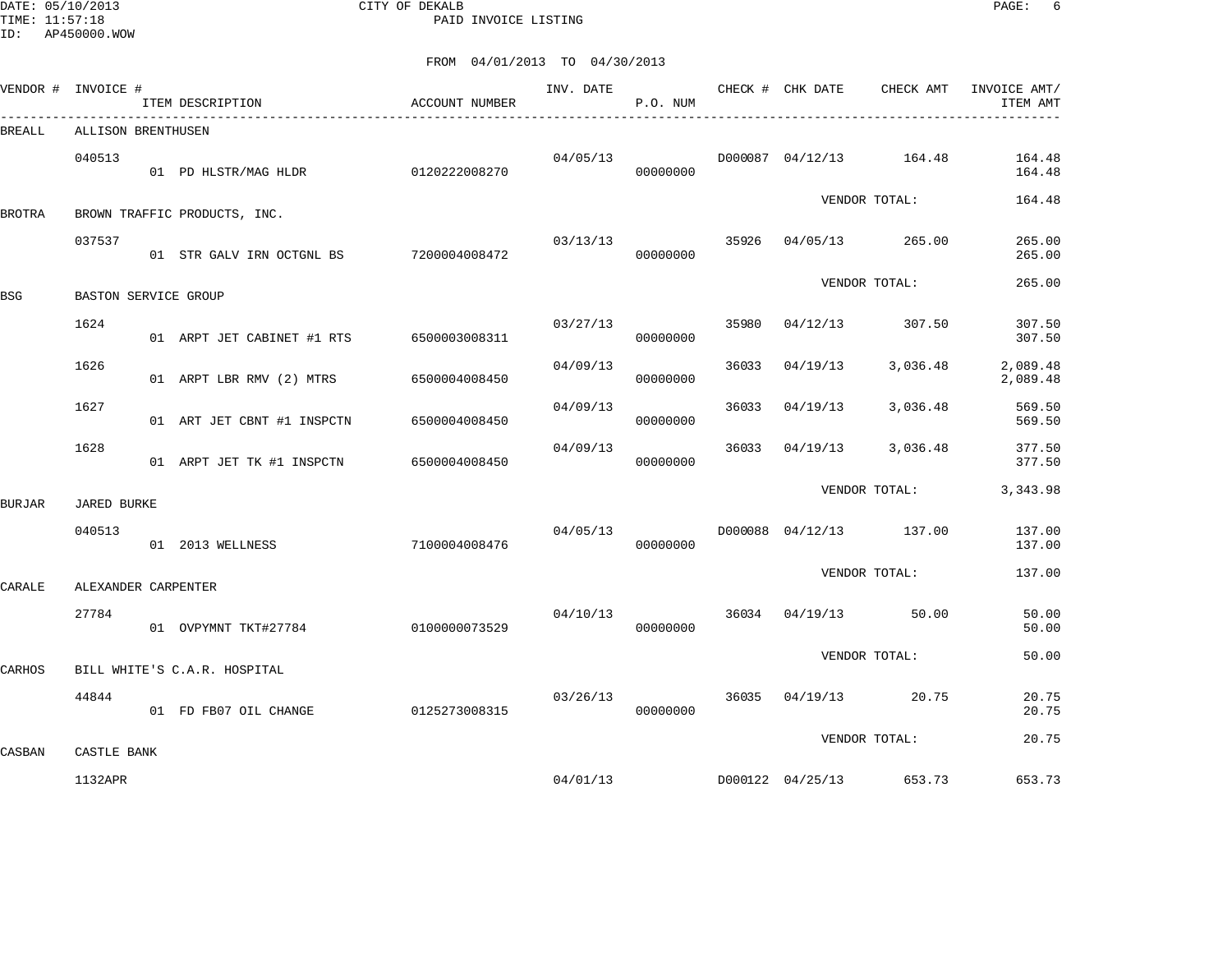#### DATE: 05/10/2013 CITY OF DEKALB PAGE: 7 PAID INVOICE LISTING

ID: AP450000.WOW

| VENDOR # INVOICE # |                                                                            | ITEM DESCRIPTION                                                                                                                                                                                                                                                                                                                                                                                                                                                                                        | <b>ACCOUNT NUMBER</b>                                                                                                                                                                                                                                                        | INV. DATE | P.O. NUM                                                                                                                                                                                                 | CHECK # CHK DATE | CHECK AMT               | INVOICE AMT/<br>ITEM AMT                                                                                                                                                                      |
|--------------------|----------------------------------------------------------------------------|---------------------------------------------------------------------------------------------------------------------------------------------------------------------------------------------------------------------------------------------------------------------------------------------------------------------------------------------------------------------------------------------------------------------------------------------------------------------------------------------------------|------------------------------------------------------------------------------------------------------------------------------------------------------------------------------------------------------------------------------------------------------------------------------|-----------|----------------------------------------------------------------------------------------------------------------------------------------------------------------------------------------------------------|------------------|-------------------------|-----------------------------------------------------------------------------------------------------------------------------------------------------------------------------------------------|
| 1132APR            | 02                                                                         | 01 ARPT LEKTRO MASTER CYCL<br>ARPT CLEVLND IL AVIA CONF REG 6500003008376<br>03 ARPT DIRECTV APR 13 SRV                                                                                                                                                                                                                                                                                                                                                                                                 | 6500003008310<br>6500003008348                                                                                                                                                                                                                                               | 04/01/13  | 00000000<br>00000000<br>00000000                                                                                                                                                                         |                  | D000122 04/25/13 653.73 | 653.73<br>422.74<br>185.00<br>45.99                                                                                                                                                           |
| 2659APR            |                                                                            | 01 PW MOORE IL AVIA CONF REG<br>02 PW BTTRY PACK/CHRGR                                                                                                                                                                                                                                                                                                                                                                                                                                                  | 0130313008376<br>0130313008310                                                                                                                                                                                                                                               | 04/01/13  | 00000000<br>00000000                                                                                                                                                                                     |                  | D000122 04/25/13 339.92 | 339.92<br>185.00<br>154.92                                                                                                                                                                    |
| 2865APR            | 05<br>06<br>07<br>08<br>09<br>10<br>11<br>12<br>13<br>14<br>15<br>16<br>17 | 02 PD FUEL<br>03 PD BATTERY/SHP<br>04 PD WNDW TINT METERS<br>PD GLOCK FERRGN ARMORERS CLS<br>PD SPEX FORENSICS SPPLYS<br>PD SIRCHIE FNGRPRT SUPPLY/SHP 0120242008243<br>PD LAW BULLETIN SUBSCRPTN<br>PD MCNETT ILEETA CONF REG<br>PD PZPRO INVEST SUPPLYS<br>PD HYATT PETRGLLO TNG EXP<br>PD POTBLY PETRGO TRNG EXP<br>PD HYATT PETROGL TRNG EXP<br>PD RCKBTM PETRAG TRNG EXP<br>PD STRBCKS PETRAG TRNG EXP<br>PD BUONABF PETRAG TRNG EXP<br>PD STOCK SQUAD HEADLIGHTS<br>18 PD INTRST BTRY LIT5020/SHP | 0120212008245<br>0120242008243<br>0100000002750<br>0120223008376<br>0120242008243<br>0120223008376<br>0120223008376<br>0120242008243<br>0120223008376<br>0120223008376<br>0120223008376<br>0120223008376<br>0120223008376<br>0120223008376<br>0120222008226<br>0120222008226 | 04/01/13  | 00000000<br>00000000<br>00000000<br>00000000<br>00000000<br>00000000<br>00000000<br>00000000<br>00000000<br>00000000<br>00000000<br>00000000<br>00000000<br>00000000<br>00000000<br>00000000<br>00000000 |                  |                         | D000122 04/25/13 1,744.77 1,744.77<br>34.09<br>11.78<br>319.96<br>195.00<br>147.71<br>638.15<br>100.00<br>35.00<br>59.35<br>20.00<br>6.66<br>20.00<br>20.00<br>5.82<br>7.32<br>84.96<br>38.97 |
| 3672APR            | 02<br>0 <sub>3</sub><br>04                                                 | 01 ENG FUEL CONF TRIP<br>ENG MAURER COMFORT STS<br>ENG MAURER IAFSM CONF PKG<br>ENG IPASS DSATS AUTORPLNSH                                                                                                                                                                                                                                                                                                                                                                                              | 0130353008376<br>0130353008376<br>0130353008376<br>0900003008376                                                                                                                                                                                                             | 04/01/13  | 00000000<br>00000000<br>00000000<br>00000000                                                                                                                                                             | D000122 04/25/13 | 206.05                  | 206.05<br>29.01<br>131.04<br>6.00<br>40.00                                                                                                                                                    |
| 5069APR            |                                                                            | 01 CM NIU OUTREACH 3/8/13 0115153008376<br>02 CM ICMA ONLINE SEMINAR                                                                                                                                                                                                                                                                                                                                                                                                                                    | 0115153008376                                                                                                                                                                                                                                                                | 04/01/13  | 00000000<br>00000000                                                                                                                                                                                     | D000122 04/25/13 | 248.00                  | 248.00<br>99.00<br>149.00                                                                                                                                                                     |
| 5649APR            |                                                                            | 01 CD IL TAX INC CONF                                                                                                                                                                                                                                                                                                                                                                                                                                                                                   | 1300003008376                                                                                                                                                                                                                                                                | 04/01/13  | 00000000                                                                                                                                                                                                 | D000122 04/25/13 | 300.00                  | 300.00<br>300.00                                                                                                                                                                              |
| 6874APR            |                                                                            | 01 STR VNNY SNOSTRM MEETING<br>02 STR PORT SNOSTRM SUPPLIES                                                                                                                                                                                                                                                                                                                                                                                                                                             | 0130333008376<br>0130333008376                                                                                                                                                                                                                                               | 04/01/13  | 00000000<br>00000000                                                                                                                                                                                     | D000122 04/25/13 | 804.30                  | 804.30<br>114.40<br>100.93                                                                                                                                                                    |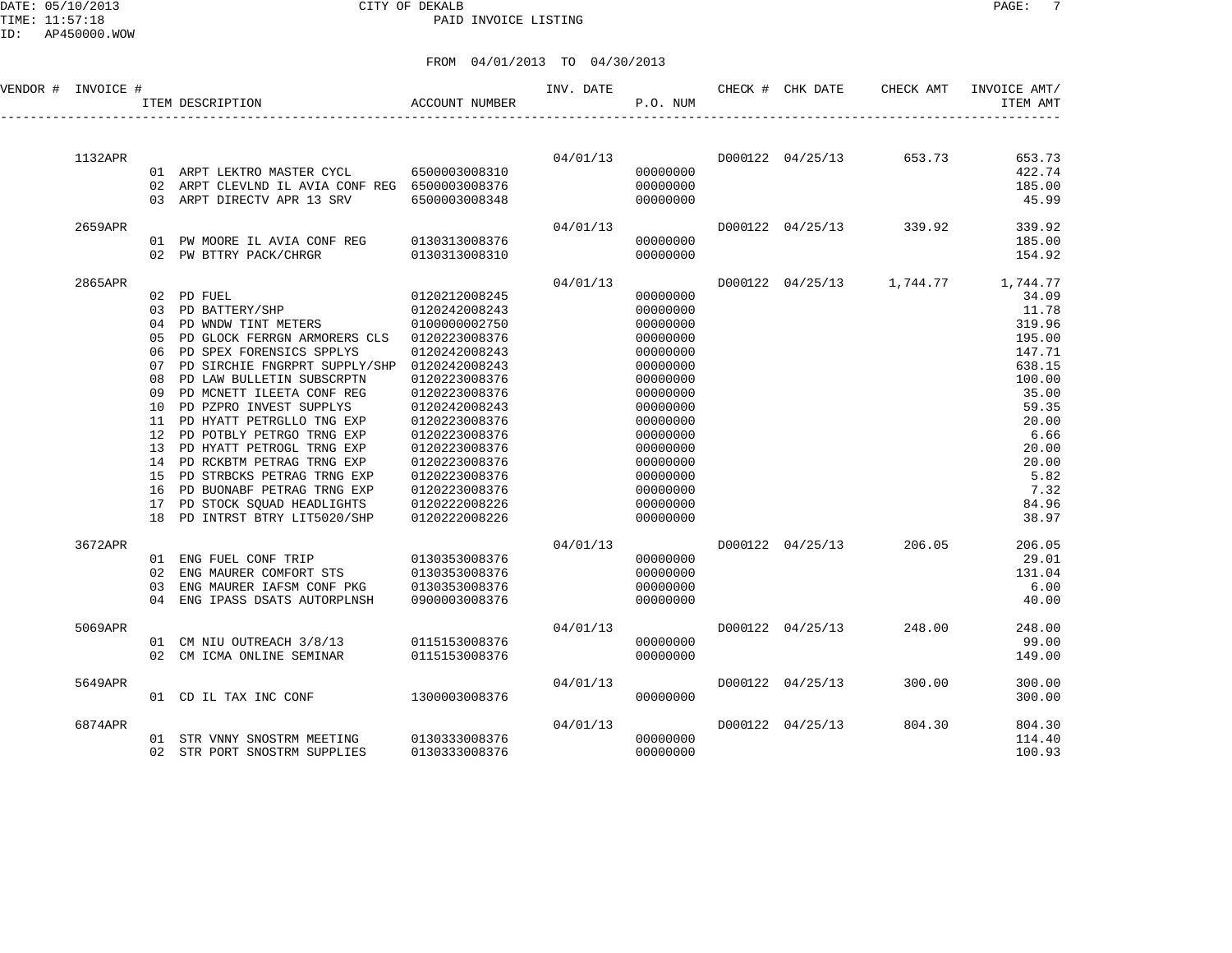### FROM 04/01/2013 TO 04/30/2013

|                    |         |     |                                              | 0 1 / 0 1 / 4 0 1 J |          |          |                            |                           |                                    |
|--------------------|---------|-----|----------------------------------------------|---------------------|----------|----------|----------------------------|---------------------------|------------------------------------|
| VENDOR # INVOICE # |         |     | ACCOUNT NUMBER<br>ITEM DESCRIPTION           |                     |          | P.O. NUM | INV. DATE CHECK # CHK DATE |                           | CHECK AMT INVOICE AMT/<br>ITEM AMT |
|                    | 6874APR | 0.3 | STR F&F BOOT DRYER 0130332008295             |                     | 04/01/13 | 00000000 | D000122 04/25/13           | 804.30                    | 804.30<br>84.99                    |
|                    |         |     | 04 STR ELEC RIM STK/SHPG 0130333008348       |                     |          | 00000000 |                            |                           | 503.98                             |
|                    | 7228APR |     |                                              |                     | 04/01/13 |          | D000122 04/25/13           | 559.14                    | 559.14                             |
|                    |         |     | 01 FD USPS OSFM TRNG ML RMB 0125263008305    |                     |          | 00000000 |                            |                           | 7.97                               |
|                    |         | 02  | FD DRURY MCMSTR CONF                         | 0125263008376       |          | 00000000 |                            |                           | 235.20                             |
|                    |         | 03  | FD RAECO SCBA ISO ALC/SHP                    | 0125273008311       |          | 00000000 |                            |                           | 126.26                             |
|                    |         | 04  | DRURY MCMSTR CONF SPPLY                      | 0125263008376       |          | 00000000 |                            |                           | 156.80                             |
|                    |         | 05  | FD OFF RETRT SUPPLY                          | 0125273008376       |          | 00000000 |                            |                           | 60.00                              |
|                    |         | 06  | FD SCHNUCKS OFF RETRT SPPLY                  | 0125273008376       |          | 00000000 |                            |                           | 43.45                              |
|                    |         | 07  | FD HORCHOW FRAUD CRDT                        | 0125263008376       |          | 00000000 |                            |                           | $-364.44$                          |
|                    |         | 08  | FD BATTRS PLUS (2) 24V                       | 0125272008240       |          | 00000000 |                            |                           | 293.90                             |
|                    | 8940APR |     |                                              |                     | 04/01/13 |          |                            | D000122 04/25/13 1,237.16 | 1,237.16                           |
|                    |         |     | 01 FD BESTBY TV/MOUNT                        | 2800006008510       |          | 00000000 |                            |                           | 479.98                             |
|                    |         | 02  | FD WALMRT BLDG SPPLYS                        | 2800006008540       |          | 00000000 |                            |                           | 279.82                             |
|                    |         | 03  | FD NIU VEHICLE DECALS                        | 2800002008219       |          | 00000000 |                            |                           | 80.00                              |
|                    |         | 04  | FD AMAZON HDMI CABLE/SHP                     | 2800002008295       |          | 00000000 |                            |                           | 26.92                              |
|                    |         | 0.5 | FD AMAZON UNIV RMTS/SHP                      | 2800002008295       |          | 00000000 |                            |                           | 370.44                             |
|                    | 9299APR |     |                                              |                     | 04/01/13 |          | D000122 04/25/13           | 590.83                    | 590.83                             |
|                    |         |     | 01 WTR HLINE IMPELLR PUMPS/SHP               | 6000006008584       |          | 00000000 |                            |                           | 590.83                             |
|                    | 9427APR |     |                                              |                     | 04/01/13 |          |                            | D000122 04/25/13 1,127.31 | 1,127.31                           |
|                    |         |     | 01 IT VK\IDEOBLCKS.COM SUBS                  | 0115163008375       |          | 00000000 |                            |                           | 19.00                              |
|                    |         |     | 02 IT LOGMEIN PRO SUBSCPTN                   | 0115163008375       |          | 00000000 |                            |                           | 69.95                              |
|                    |         | 03  | IT QUICKTIME 7 PRO 4 WINDWS                  | 0115162008285       |          | 00000000 |                            |                           | 31.86                              |
|                    |         | 04  | IT CYBRGYS SURGE OUTLET/SHP                  | 0115162008285       |          | 00000000 |                            |                           | 109.09                             |
|                    |         | 05  | IT CBLORG PWR DATA CNTR                      | 0115162008285       |          | 00000000 |                            |                           | 81.65                              |
|                    |         | 06  | CDBG CMPTR/CVR BESTBUY                       | 1900009009001       |          | 00000000 |                            |                           | 629.98                             |
|                    |         | 07  | IT AMAZON IPHN HLDER                         | 0115166008580       |          | 00000000 |                            |                           | 69.90                              |
|                    |         | 08  | IT AMAZON (4) MMRX DVD+R MEDIA 0115162008285 |                     |          | 00000000 |                            |                           | 115.88                             |

VENDOR TOTAL: THE PRINTECH STATE OF THE SERVICE OF STATE SERVICE SERVICE OF THE SERVICE OF THE SERVICE OF THE SERVICE OF THE SERVICE OF THE SERVICE OF THE SERVICE OF THE SERVICE OF THE SERVICE OF THE SERVICE OF THE SERVICE CASTLE PRINTECH

|       | 041213 |    |                         |                          |                                              | 04/12/13 |          | 36036 | 04/19/13 | 50.00         | 50.00            |
|-------|--------|----|-------------------------|--------------------------|----------------------------------------------|----------|----------|-------|----------|---------------|------------------|
| CCRRN |        |    | CHILD CARE RESOURCE AND |                          |                                              |          |          |       |          | VENDOR TOTAL: | 720.00           |
|       | 13835  | 01 |                         |                          | STR (5000) DAILY ACTVTY TM SHT 0130332008204 | 04/04/13 | 00000000 | 36112 | 04/26/13 | 395.00        | 395.00<br>395.00 |
|       | 13631  | 01 |                         | ENG (400) NO PRKNG SIGNS | 0130352008202                                | 03/07/13 | 00000000 | 35927 | 04/05/13 | 325.00        | 325.00<br>325.00 |
|       |        |    |                         |                          |                                              |          |          |       |          |               |                  |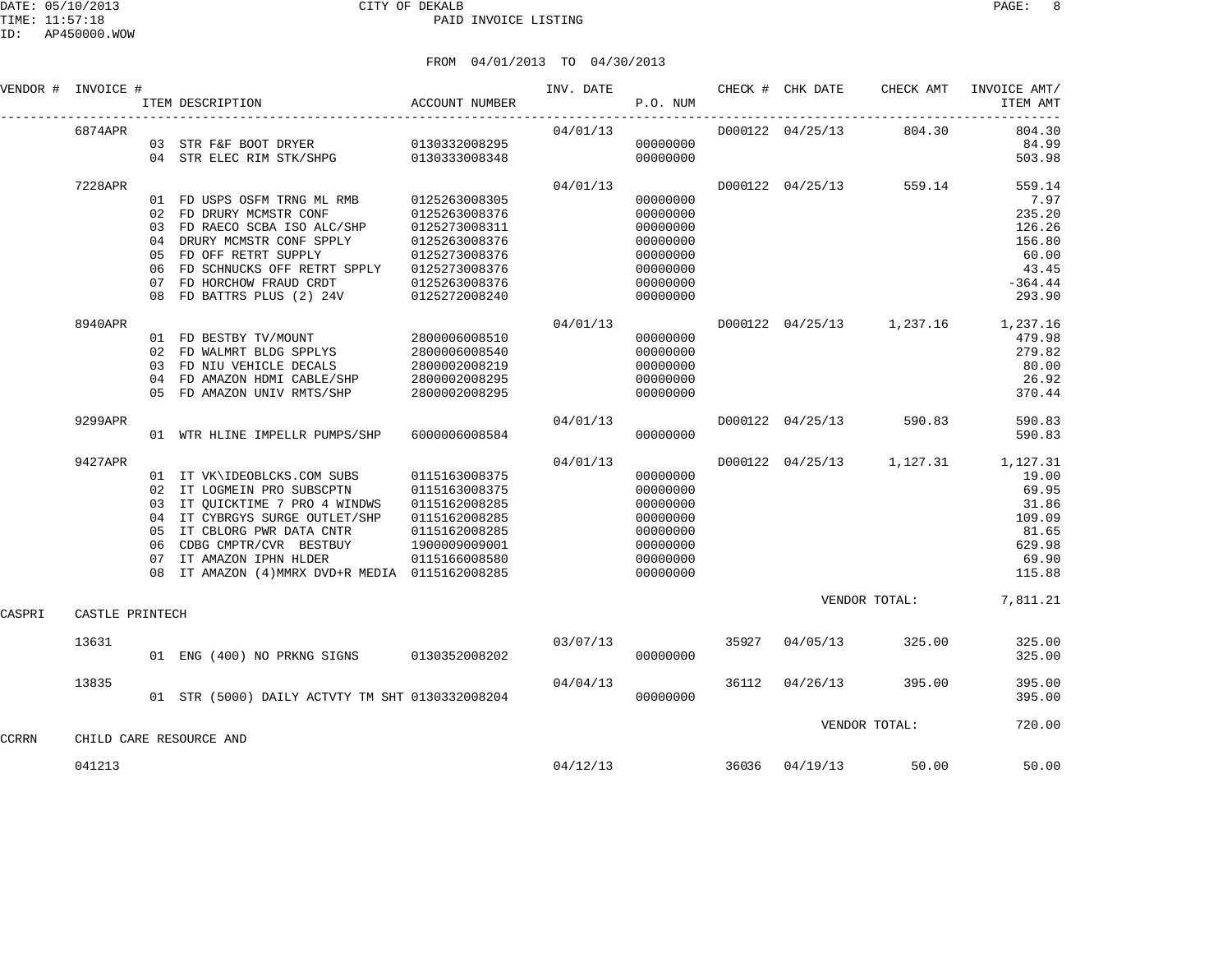DATE: 05/10/2013 CITY OF DEKALB PAGE: 9 PAID INVOICE LISTING

|               | VENDOR # INVOICE # | ACCOUNT NUMBER<br>ITEM DESCRIPTION<br>---------------------------------                          |                                                                  | INV. DATE | P.O. NUM                                     |       | CHECK # CHK DATE | CHECK AMT              | INVOICE AMT/<br>ITEM AMT                         |
|---------------|--------------------|--------------------------------------------------------------------------------------------------|------------------------------------------------------------------|-----------|----------------------------------------------|-------|------------------|------------------------|--------------------------------------------------|
|               | 041213             | 01 PD CHLD SFTY ST RCRT MCNETT  0120223008376<br>02 PD CHLD SFTY ST RCRT REINBOLTZ 0120223008376 |                                                                  | 04/12/13  | 00000000<br>00000000                         | 36036 |                  | $04/19/13$ 50.00       | 50.00<br>25.00<br>25.00                          |
| CDWGOV        | CDW GOVERNMENT INC |                                                                                                  |                                                                  |           |                                              |       |                  | VENDOR TOTAL:          | 50.00                                            |
|               | BC12114            | 01 PD OSSI PROJECT                                                                               | 5055006008515                                                    | 03/18/13  | 00000000                                     | 36037 | 04/19/13         | 18,634.90              | 13,067.00<br>13,067.00                           |
|               | BD58176            | 01 WTR SAMSUNG 27IN/LED TAA 6000006008515                                                        |                                                                  | 03/21/13  | 00000000                                     | 36113 | 04/26/13         | 1,632.70               | 567.66<br>567.66                                 |
|               | BH98107            | 01 IT 5 MSH FB WIRED DT 400 USB 0115162008285                                                    |                                                                  | 03/28/13  | 00000000                                     | 36037 | 04/19/13         | 18,634.90              | 84.73<br>84.73                                   |
|               | BM12621            | 01 IT (2) SAMSUNG (4) SPKRS 0115162008285                                                        |                                                                  | 04/05/13  | 00000000                                     | 36113 | 04/26/13         | 1,632.70               | 340.88<br>340.88                                 |
|               | BN82109            | 01 PD CRM FR DIV SAMSUNG                                                                         | 0115162008285                                                    | 04/10/13  | 00000000                                     | 36113 | 04/26/13         | 1,632.70               | 149.32<br>149.32                                 |
|               | BP00931            | 01 IT MS SLD WIN SRV STD                                                                         | 0115162008285                                                    | 04/10/13  | 00000000                                     | 36113 | 04/26/13         | 1,632.70               | 574.84<br>574.84                                 |
|               | Z574228            | 01 PD SNCWLL SNCPNT DL BND                                                                       | 5045006508626                                                    | 03/05/13  | 00000000                                     | 36037 | 04/19/13         | 18,634.90              | 847.68<br>847.68                                 |
|               | Z651036            | 01 PD SNCWLL NTWK SEC/SNCWLL 5045006508626                                                       |                                                                  | 03/07/13  | 00000000                                     | 36037 | 04/19/13         | 18,634.90              | 4,635.49<br>4,635.49                             |
| <b>CERLAB</b> |                    | CERTIFIED LABORATORIES                                                                           |                                                                  |           |                                              |       |                  | VENDOR TOTAL:          | 20,267.60                                        |
|               | 1045796            | 01 STR SHOP SUPPLIES<br>02 PD SHOP SUPPLIES<br>03 WTR SHOP SUPPLIES<br>04 PW ENG SHOP SUPPLIES   | 0130332008226<br>0120222008226<br>6000002008226<br>0130352008226 | 03/21/13  | 00000000<br>00000000<br>00000000<br>00000000 | 35981 |                  | 04/12/13 1,094.65      | 1,094.65<br>273.67<br>273.66<br>273.66<br>273.66 |
| CHIMET        |                    | CHICAGO METROPOLITAN FIRE                                                                        |                                                                  |           |                                              |       |                  | VENDOR TOTAL: 1,094.65 |                                                  |
|               | IN00051851         |                                                                                                  |                                                                  | 03/31/13  |                                              | 36114 |                  | 04/26/13 473.00        | 473.00                                           |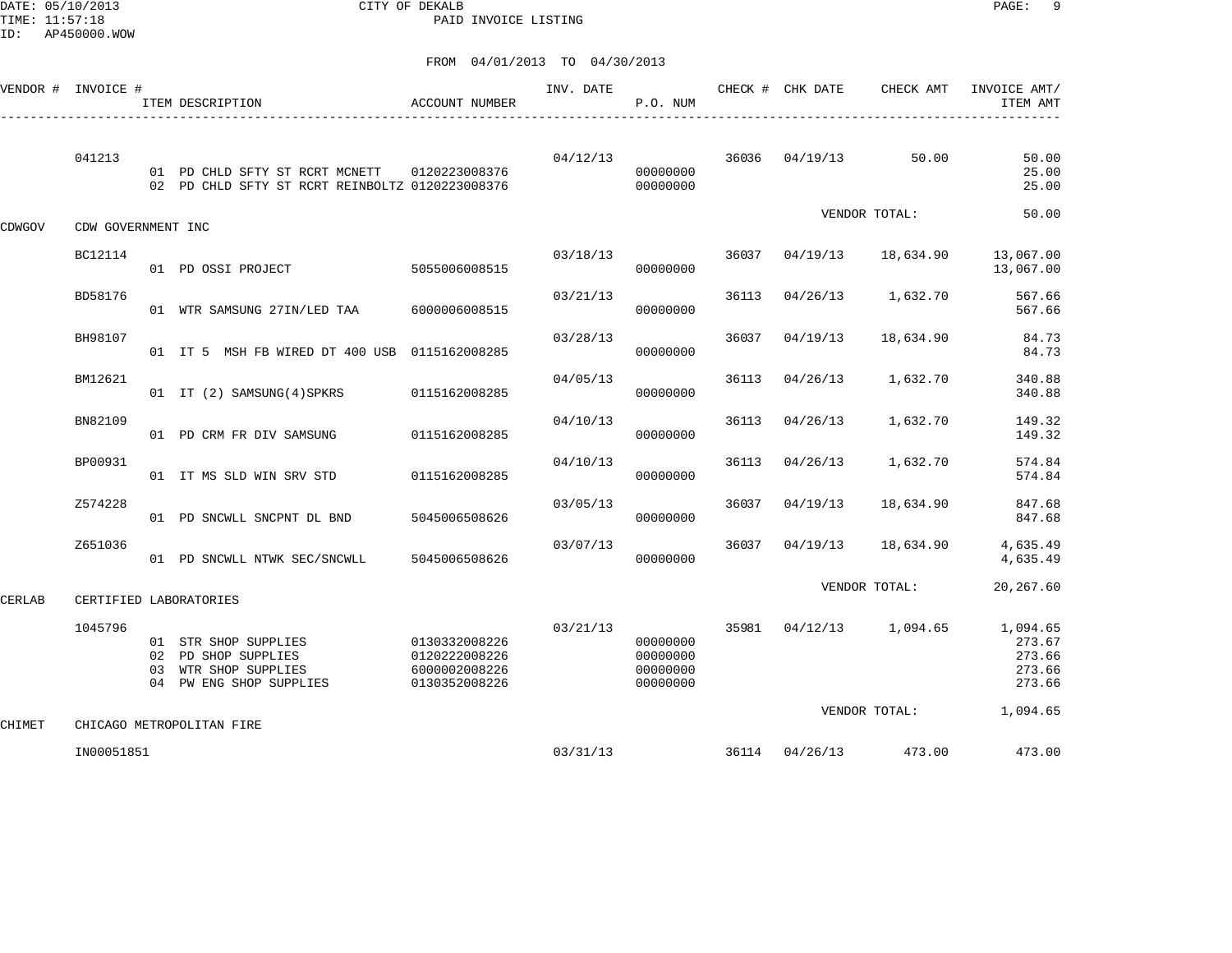DATE: 05/10/2013 CITY OF DEKALB PAGE: 10 PAID INVOICE LISTING

|        | VENDOR # INVOICE # | ITEM DESCRIPTION                                                        | ACCOUNT NUMBER | INV. DATE | P.O. NUM             |       | CHECK # CHK DATE | CHECK AMT             | INVOICE AMT/<br>ITEM AMT |
|--------|--------------------|-------------------------------------------------------------------------|----------------|-----------|----------------------|-------|------------------|-----------------------|--------------------------|
|        | IN00051851         | 01 EGYPTN THTR RPR FIRE ALRM                                            | 1300006508624  | 03/31/13  | 00000000             |       |                  | 36114 04/26/13 473.00 | 473.00<br>473.00         |
| CHITIT |                    | CHICAGO TITLE INSURANCE CO                                              |                |           |                      |       |                  | VENDOR TOTAL:         | 473.00                   |
|        | C100079            | 01 POL STTN SGNL N CRNR 0130353008366                                   |                | 04/03/13  | 00000000             | 36038 | 04/19/13         | 75.00                 | 75.00<br>75.00           |
|        | IDIS5553914        | 01 FY13 CDBG 312 S 5TH ST 1900006508624<br>02 FY13 CDBG 511 E ROOSEVELT | 1900006508624  | 04/11/13  | 00000000<br>00000000 | 36115 | 04/26/13         | 70.00                 | 70.00<br>35.00<br>35.00  |
| CLABAI |                    | CLARK, BAIRD, SMITH LLP                                                 |                |           |                      |       |                  | VENDOR TOTAL:         | 145.00                   |
|        | 3187               | 01 PRO LGL SRVCS MAR '13 0118004008450                                  |                | 04/05/13  | 00000000             |       |                  | 36116 04/26/13 921.25 | 921.25<br>921.25         |
| CODWAT |                    | CITY OF DEKALB-WATER FUND                                               |                |           |                      |       |                  | VENDOR TOTAL:         | 921.25                   |
|        | 2216               | 01 FD S2 2703125810-00                                                  | 0125273008355  | 04/01/13  | 00000000             | 36039 |                  | 04/19/13 166.50       | 166.50<br>166.50         |
|        | 2217               | 01 3003141760-00 223 S FOURTH                                           | 0130323008355  | 04/01/13  | 00000000             | 36117 | 04/26/13         | 1,134.00              | 64.50<br>64.50           |
|        | 2218               | 01 3003141790-00 213 S FOURTH                                           | 0130323008355  | 04/01/13  | 00000000             | 36117 | 04/26/13         | 1,134.00              | 74.50<br>74.50           |
|        | 2219               | 01 3003141800-00 200 S FOURTH                                           | 6000003008355  | 04/01/13  | 00000000             | 36117 | 04/26/13         | 1,134.00              | 652.50<br>652.50         |
|        | 2220               | 01 3003141810-00 330 GROVE                                              | 0130323008355  | 04/01/13  | 00000000             | 36117 | 04/26/13         | 1,134.00              | 342.50<br>342.50         |
| COLDUP | COLLEGE OF DUPAGE  |                                                                         |                |           |                      |       |                  | VENDOR TOTAL:         | 1,300.50                 |
|        | 3419               | 01 PD S FARRELL CLSS 2/18/13 0120223008376                              |                | 03/27/13  | 00000000             |       | 35982 04/12/13   | 525.00                | 400.00<br>400.00         |
|        | 3419A              |                                                                         |                | 03/27/13  |                      |       | 35982 04/12/13   | 525.00                | 125.00                   |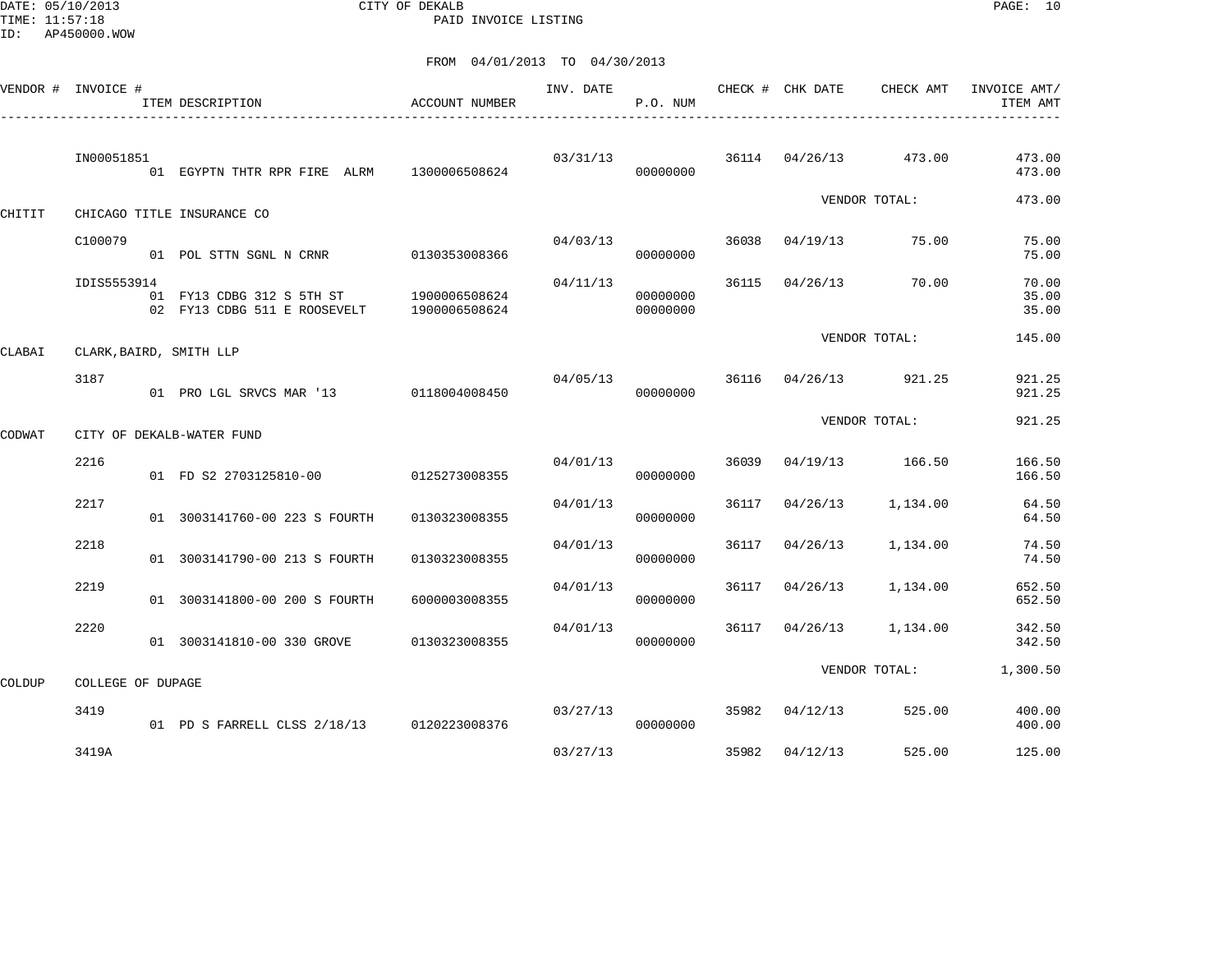DATE: 05/10/2013 CITY OF DEKALB PAGE: 11 PAID INVOICE LISTING

|         | VENDOR # INVOICE #  | ITEM DESCRIPTION                               | ACCOUNT NUMBER | INV. DATE | P.O. NUM |       | CHECK # CHK DATE | CHECK AMT           | INVOICE AMT/<br>ITEM AMT |
|---------|---------------------|------------------------------------------------|----------------|-----------|----------|-------|------------------|---------------------|--------------------------|
|         | 3419A               | 01 PD C MCNETT CLSS 3/11/13 0120223008376      |                | 03/27/13  | 00000000 | 35982 | 04/12/13         | 525.00              | 125.00<br>125.00         |
| COMCAST | COMCAST             |                                                |                |           |          |       |                  | VENDOR TOTAL:       | 525.00                   |
|         | 031313              | 01 FD F1 CABLE SRVC 3/23-4/22/13 2800003008375 |                | 03/13/13  | 00000000 | 35928 | 04/05/13         | 41.79               | 41.79<br>41.79           |
|         | 032513              | 01 FD S3 CABLE SRVC 4/5-5/4/13                 | 2800003008375  | 03/25/13  | 00000000 | 36040 | 04/19/13         | 25.87               | 25.87<br>25.87           |
|         | 040413              | 01 CTYHL CABLE 4/14-5/13/13                    | 0115163008337  | 04/04/13  | 00000000 | 36118 | 04/26/13         | 9.95                | 9.95<br>9.95             |
| COMCOO  |                     | 4-C: COMMUNITY COORDINATED                     |                |           |          |       |                  | VENDOR TOTAL:       | 77.61                    |
|         | 041713              | 01 FY13 HMN SRVCS FNDG 30                      | 0110103008307  | 04/17/13  | 00000000 | 36119 | 04/26/13         | 5,132.25            | 5,132.25<br>5,132.25     |
| COMDAT  |                     | COMPLUS DATA INNOVATIONS INC                   |                |           |          |       |                  | VENDOR TOTAL:       | 5,132.25                 |
|         | 24592               | 01 MAR '13 PRKG CLCTN                          | 0100000073514  | 03/31/13  | 00000000 | 36041 |                  | $04/19/13$ 1,644.65 | 1,644.65<br>1,644.65     |
| COMED   | COMMONWEALTH EDISON |                                                |                |           |          |       |                  | VENDOR TOTAL:       | 1,644.65                 |
|         | 022713              | 01 0203047054 1/28-2/26/13                     | 0130333008352  | 02/27/13  | 00000000 | 35929 | 04/05/13         | 346.27              | 11.66<br>11.66           |
|         | 022713A             | 01 3034017012 1/30-2/27/13                     | 6500003008352  | 02/27/13  | 00000000 | 35929 | 04/05/13         | 346.27              | 121.98<br>121.98         |
|         | 030413              | 01 2201002013 2/1-3/4/13                       | 1000003008352  | 03/04/13  | 00000000 | 36121 | 04/26/13         | 1,574.31            | 12.95<br>12.95           |
|         | 030413A             | 01 2415052007 2/1-3/4/13                       | 6500003008352  | 03/04/13  | 00000000 | 36121 | 04/26/13         | 1,574.31            | 15.30<br>15.30           |
|         | 030413B             | 01 2845061003 2/1-3/4/13                       | 1000003008352  | 03/04/13  | 00000000 | 36121 | 04/26/13         | 1,574.31            | 12.95<br>12.95           |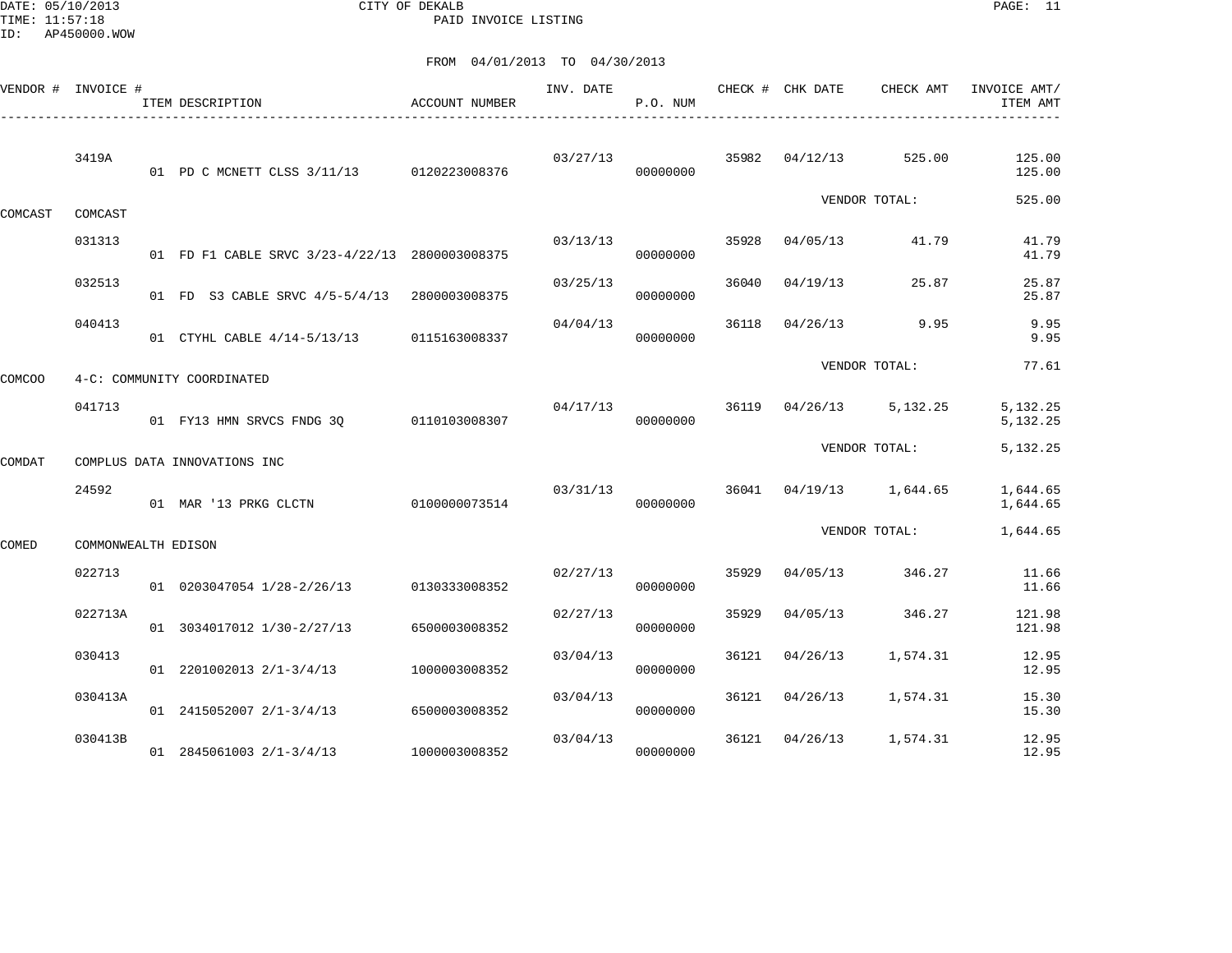| VENDOR # INVOICE # | ITEM DESCRIPTION           | ACCOUNT NUMBER | INV. DATE | P.O. NUM |       | CHECK # CHK DATE | CHECK AMT | INVOICE AMT/<br>ITEM AMT |
|--------------------|----------------------------|----------------|-----------|----------|-------|------------------|-----------|--------------------------|
| 030413C            | 01 3909108035 2/1-3/4/13   | 1000003008352  | 03/04/13  | 00000000 | 36121 | 04/26/13         | 1,574.31  | 12.95<br>12.95           |
| 030413D            | 01 5617001014 2/1-3/4/13   | 1000003008352  | 03/04/13  | 00000000 |       | 36121 04/26/13   | 1,574.31  | 12.95<br>12.95           |
| 030413E            | 01 6247144034 2/1-3/4/13   | 1000003008352  | 03/04/13  | 00000000 | 36121 | 04/26/13         | 1,574.31  | 12.75<br>12.75           |
| 030513             | $01$ 0063137075 2/1-3/4/13 | 1000003008352  | 03/05/13  | 00000000 | 35929 | 04/05/13         | 346.27    | 37.42<br>37.42           |
| 030513A            | 01 2439716008 2/4-3/5/13   | 6500003008352  | 03/05/13  | 00000000 | 35929 | 04/05/13         | 346.27    | 142.29<br>142.29         |
| 030513C            | 01 0115136144 2/1-3/5/13   | 0130333008352  | 03/05/13  | 00000000 | 36121 | 04/26/13         | 1,574.31  | 33.93<br>33.93           |
| 030513D            | $01$ 0338120095 2/1-3/4/13 | 1000003008352  | 03/05/13  | 00000000 | 36121 | 04/26/13         | 1,574.31  | 58.47<br>58.47           |
| 030513E            | 01 0483096082 2/4-3/5/13   | 0130333008352  | 03/05/13  | 00000000 | 36121 | 04/26/13         | 1,574.31  | 33.42<br>33.42           |
| 030513F            | 01 1053017076 2/1-3/4/13   | 1000003008352  | 03/05/13  | 00000000 | 36121 | 04/26/13         | 1,574.31  | 71.32<br>71.32           |
| 030513G            | 01 1353027096 2/1-3/5/13   | 0130333008352  | 03/05/13  | 00000000 | 36121 | 04/26/13         | 1,574.31  | 51.31<br>51.31           |
| 030513H            | 01 1923041044 2/4-3/5/13   | 0130333008352  | 03/05/13  | 00000000 | 36121 | 04/26/13         | 1,574.31  | 32.15<br>32.15           |
| 030513I            | 01 2378089039 2/1-3/5/13   | 0130333008352  | 03/05/13  | 00000000 | 36121 | 04/26/13         | 1,574.31  | 209.78<br>209.78         |
| 030513J            | 01 2698651000 2/4-3/5/13   | 0130333008352  | 03/05/13  | 00000000 | 36121 | 04/26/13         | 1,574.31  | 15.30<br>15.30           |
| 030513K            | 01 3203158108 2/4-3/5/13   | 0130333008352  | 03/05/13  | 00000000 | 36121 | 04/26/13         | 1,574.31  | 25.72<br>25.72           |
| 030513L            | 01 3243134066 2/1-3/5/13   | 0130333008352  | 03/05/13  | 00000000 |       | 36121 04/26/13   | 1,574.31  | 123.65<br>123.65         |
| 030513M            |                            |                | 03/05/13  |          |       | 36121 04/26/13   | 1,574.31  | 32.83                    |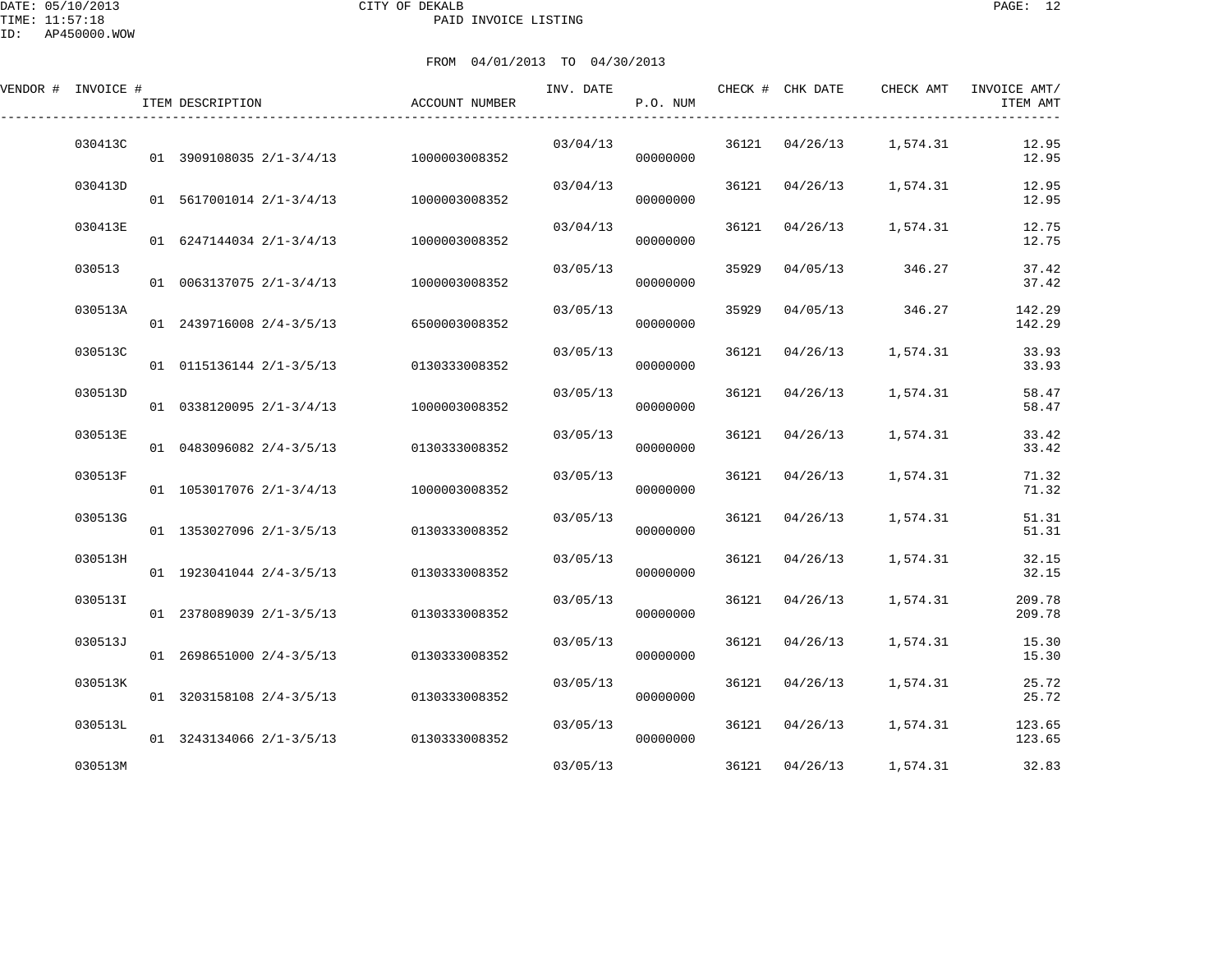|        | VENDOR # INVOICE # | ITEM DESCRIPTION                       | ACCOUNT NUMBER | INV. DATE | P.O. NUM             |       |                | CHECK # CHK DATE CHECK AMT | INVOICE AMT/<br>ITEM AMT |
|--------|--------------------|----------------------------------------|----------------|-----------|----------------------|-------|----------------|----------------------------|--------------------------|
|        | 030513M            |                                        |                | 03/05/13  |                      |       | 36121 04/26/13 | 1,574.31                   | 32.83                    |
|        |                    | 01 5683151069 2/4-3/5/13 0130333008352 |                |           | 00000000             |       |                |                            | 32.83                    |
|        | 030513N            | 01 6609155004 2/4-3/5/13               | 0130333008352  | 03/05/13  | 00000000             | 36121 | 04/26/13       | 1,574.31                   | 553.63<br>553.63         |
|        | 030613B            | 01 2698543003 2/5-3/6/13               | 0130333008352  | 03/06/13  | 00000000             | 35929 | 04/05/13       | 346.27                     | 13.38<br>13.38           |
|        | 030613C            | 01 3034540007 2/5-3/6/13               | 0130333008352  | 03/06/13  | 00000000             | 35929 | 04/05/13       | 346.27                     | 19.54<br>19.54           |
|        | 030713             | 01 0786037018 2/4-3/5/13               | 0130333008352  | 03/07/13  | 00000000             | 36121 | 04/26/13       | 1,574.31                   | 133.99<br>133.99         |
|        | 030713A            | 01 2691445004 2/1-3/5/13               | 0130333008352  | 03/07/13  | 00000000             | 36121 | 04/26/13       | 1,574.31                   | 90.94<br>90.94           |
|        | 030713B            | 01 5477111064 2/6-3/7/13               | 1000003008352  | 03/07/13  | 00000000             | 36121 | 04/26/13       | 1,574.31                   | 12.61<br>12.61           |
|        | 030813             | 01 1253019001 2/7-3/8/13               | 1000003008352  | 03/08/13  | 00000000             | 36121 | 04/26/13       | 1,574.31                   | 15.41<br>15.41           |
|        | 040313             | 01 0965041007 3/5-4/2/13               | 0130333008352  | 04/03/13  | 00000000             | 36042 | 04/19/13       | 92.88                      | 56.10<br>56.10           |
|        | 040313A            | 01 2691541038 3/5-4/2/13               | 0130333008352  | 04/03/13  | 00000000             |       | 36042 04/19/13 | 92.88                      | 5.31<br>5.31             |
|        | 040313B            | 01 5955018019 3/8-4/2/13               | 0130333008352  | 04/03/13  | 00000000             | 36042 | 04/19/13       | 92.88                      | 31.47<br>31.47           |
| COMREV |                    | COMMUNICATION REVOLVING FUND           |                |           |                      |       |                | VENDOR TOTAL:              | 2,013.46                 |
|        | T1330452           | 01 PD LEADS MAR '13                    | 0120233008320  | 03/19/13  | 00000000             |       | 35983 04/12/13 | 500.40                     | 500.40<br>500.40         |
|        |                    |                                        |                |           |                      |       |                | VENDOR TOTAL:              | 500.40                   |
| CONFS  | CONSERV FS         |                                        |                |           |                      |       |                |                            |                          |
|        | 1677533IN          | 01 ARPT 6000 LBS UREA BULK             | 6500002008235  |           | 03/01/13<br>00000000 |       |                | 36122 04/26/13 5,398.80    | 1,578.00<br>1,578.00     |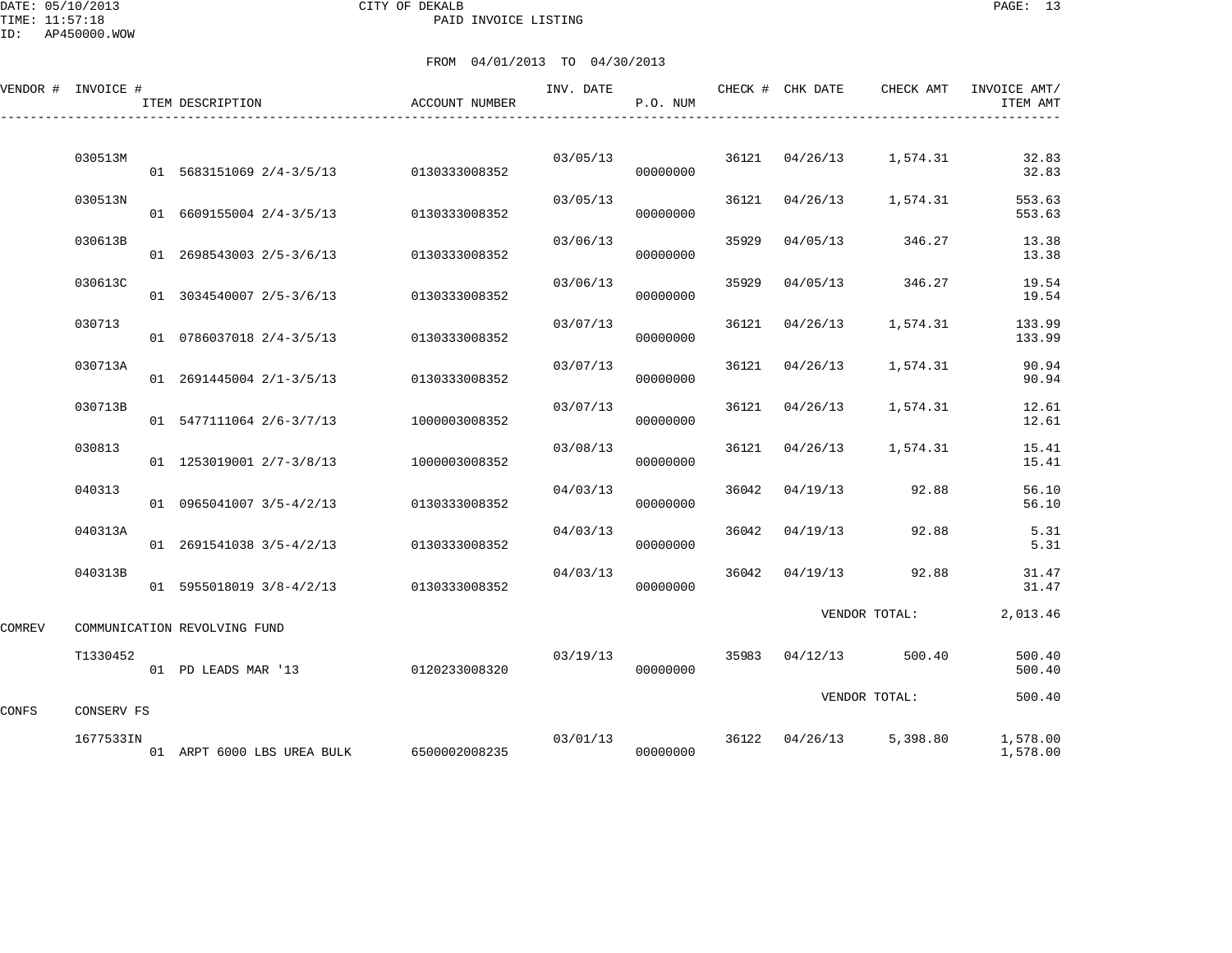DATE: 05/10/2013 CITY OF DEKALB PAGE: 14 PAID INVOICE LISTING

FROM 04/01/2013 TO 04/30/2013

|         | VENDOR # INVOICE # | ITEM DESCRIPTION                             | ACCOUNT NUMBER | INV. DATE | P.O. NUM |       | CHECK # CHK DATE | CHECK AMT     | INVOICE AMT/<br>ITEM AMT |
|---------|--------------------|----------------------------------------------|----------------|-----------|----------|-------|------------------|---------------|--------------------------|
|         | 1680308IN          | 01 ARPT 299.6GLS DIESELEX GOLD 6500002008245 |                | 03/04/13  | 00000000 |       | 36122 04/26/13   | 5,398.80      | 1,104.64<br>1,104.64     |
|         | 1680440IN          | 01 ARPT 3380 LBS UREA BULK                   | 6500002008235  | 03/18/13  | 00000000 | 36122 | 04/26/13         | 5,398.80      | 888.94<br>888.94         |
|         | 1682583IN          | 01 ARPT 2780 LBS UREA BULK                   | 6500002008235  | 03/22/13  | 00000000 | 36122 | 04/26/13         | 5,398.80      | 731.14<br>731.14         |
|         | 1684950IN          | 01 ARPT 304.3GLS DIESELEX GOLD               | 6500002008245  | 03/30/13  | 00000000 | 36122 | 04/26/13         | 5,398.80      | 1,096.08<br>1,096.08     |
| CONSTEL | CONSTELLATION      |                                              |                |           |          |       |                  | VENDOR TOTAL: | 5,398.80                 |
|         | 0009260141         | 01 2698544000 2/4-3/6/13 0130333008352       |                | 03/08/13  | 00000000 | 36043 | 04/19/13         | 28,591.87     | 59.30<br>59.30           |
|         | 0009260165         | 01 2698554006 2/4-3/6/13                     | 0130333008352  | 03/08/13  | 00000000 | 36043 | 04/19/13         | 28,591.87     | 37.03<br>37.03           |
|         | 0009265895         | 01 2691744002 2/4-3/6/13                     | 0130333008352  | 03/08/13  | 00000000 | 36043 | 04/19/13         | 28,591.87     | 44.14<br>44.14           |
|         | 0009273636         | 01 2614448003 2/4-3/6/13                     | 0130333008352  | 03/08/13  | 00000000 | 36043 | 04/19/13         | 28,591.87     | 21.25<br>21.25           |
|         | 0009273637         | 01 2698542006 2/4-3/6/13                     | 0130333008352  | 03/08/13  | 00000000 | 36043 | 04/19/13         | 28,591.87     | 53.08<br>53.08           |
|         | 0009273638         | 01 5571073030 2/4-3/6/13                     | 0130333008352  | 03/08/13  | 00000000 | 36043 | 04/19/13         | 28,591.87     | 40.87<br>40.87           |
|         | 0009273639         | 01 2614499000 2/4-3/6/13                     | 0130333008352  | 03/08/13  | 00000000 | 36043 | 04/19/13         | 28,591.87     | 36.15<br>36.15           |
|         | 0009273640         | 01 1017178005 2/4-3/6/13                     | 0130333008352  | 03/08/13  | 00000000 | 36043 | 04/19/13         | 28,591.87     | 826.18<br>826.18         |
|         | 0009273643         | 01 3139014022 2/4-3/6/13 0130333008352       |                | 03/08/13  | 00000000 | 36043 | 04/19/13         | 28,591.87     | 25.61<br>25.61           |
|         | 0009292682         |                                              |                | 03/10/13  |          | 36043 | 04/19/13         | 28,591.87     | 688.30                   |

01 0739012054 2/7-3/8/13 2600006508352 00000000 688.30

0009292699 03/10/13 36043 04/19/13 28,591.87 170.03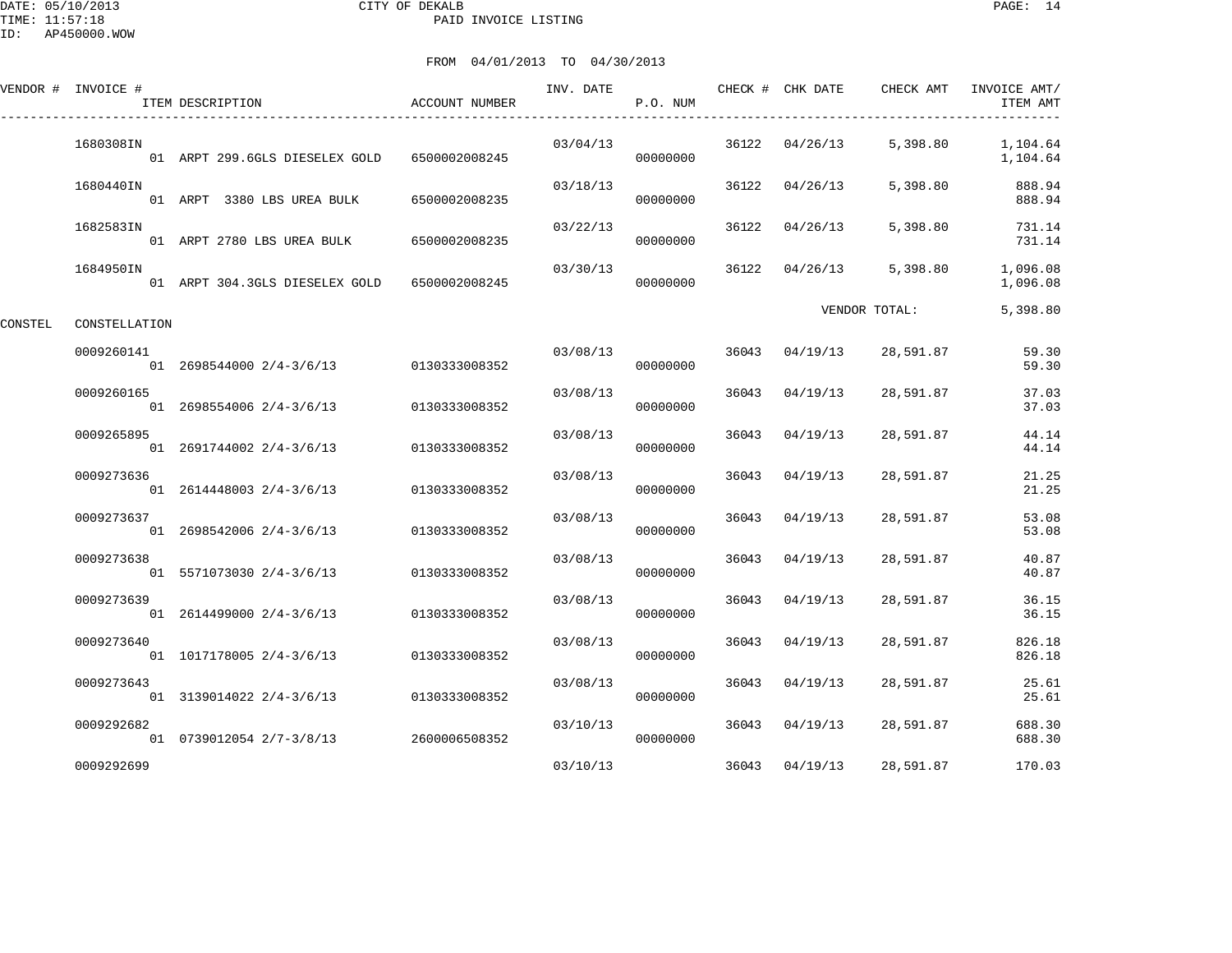DATE: 05/10/2013 CITY OF DEKALB PAGE: 15 PAID INVOICE LISTING

ID: AP450000.WOW

|         | VENDOR # INVOICE # | ITEM DESCRIPTION                                                                          | <b>ACCOUNT NUMBER</b> | INV. DATE | P.O. NUM             |       | CHECK # CHK DATE | CHECK AMT                          | INVOICE AMT/<br>ITEM AMT       |
|---------|--------------------|-------------------------------------------------------------------------------------------|-----------------------|-----------|----------------------|-------|------------------|------------------------------------|--------------------------------|
|         | 0009292699         | 01 1459118061 2/6-3/8/13 1000003008352                                                    |                       |           | 03/10/13<br>00000000 |       | 36043 04/19/13   |                                    | 28,591.87 170.03<br>170.03     |
|         | 0009300232         | 01 0551052012 2/4-3/6/13 1000003008352                                                    |                       | 03/11/13  | 00000000             |       | 36043 04/19/13   | 28,591.87                          | 25,064.94<br>25,064.94         |
|         | 0009300233         | 01 1791072020 2/4-3/8/136 1000003008352                                                   |                       | 03/11/13  | 00000000             |       | 36043 04/19/13   | 28,591.87                          | 1,524.99<br>1,524.99           |
| CONWEA  |                    | CONTINENTAL WEATHER SERVICE                                                               |                       |           |                      |       |                  | VENDOR TOTAL:                      | 28,591.87                      |
|         | 12942              | 01 ARPT WTHR FRCST APR '13 6500004008450                                                  |                       |           | 00000000             |       |                  | $04/01/13$ 36123 $04/26/13$ 150.00 | 150.00<br>150.00               |
| COPYALL | COPY ALL SERVICE   |                                                                                           |                       |           |                      |       |                  | VENDOR TOTAL:                      | 150.00                         |
|         | 100101             | 01 ENG CPYR OVRG 2/12-3/11/13 0135002008202<br>02 ENG CYPR LSE 3/12-4/11/13 0135003008310 |                       | 04/09/13  | 00000000<br>00000000 |       |                  | 36124 04/26/13 3,526.50            | 1,931.80<br>1,006.47<br>925.33 |
|         | 98232              | 01 IT WASTE TONER BX                                                                      | 0115163008305         | 03/13/13  | 00000000             |       |                  | 36044 04/19/13 18.69               | 6.25<br>6.25                   |
|         | 99078              | 01 IT TONER BLK/FRT                                                                       | 0115163008305         | 03/26/13  | 00000000             |       | 36044 04/19/13   | 18.69                              | 6.22<br>6.22                   |
|         | 99104              | 01 IT TONER BLK/FRT                                                                       | 0115163008305         | 03/26/13  | 00000000             | 36044 |                  | $04/19/13$ 18.69                   | 6.22<br>6.22                   |
|         | 99767              | 01 CTYHL CPYR LSE 4/4-5/3/13 0135002008202<br>02 CTYHL OVRG 3/4-4/3/13                    | 0135003008310         | 04/04/13  | 00000000<br>00000000 |       | 36124 04/26/13   | 3,526.50                           | 748.83<br>309.83<br>439.00     |
|         | 99851              | 01 CTYHL CPYR OVRG 3/5-4/04/13                                                            | 0135002008202         | 04/05/13  | 00000000             |       | 36124 04/26/13   | 3,526.50                           | 615.64<br>615.64               |
|         | 99852              | 01 ENG CPYR OVRG 1/5-4/4/13 0135002008202                                                 |                       | 04/05/13  | 00000000             |       | 36124 04/26/13   | 3,526.50                           | 198.86<br>198.86               |
|         | 99944              | 01 STR CPYR OVRG 3/7-4/6/13 0135002008202                                                 |                       | 04/08/13  | 00000000             |       |                  | 36124 04/26/13 3,526.50            | 31.37<br>31.37                 |
|         |                    |                                                                                           |                       |           |                      |       |                  | VENDOR TOTAL:                      | 3,545.19                       |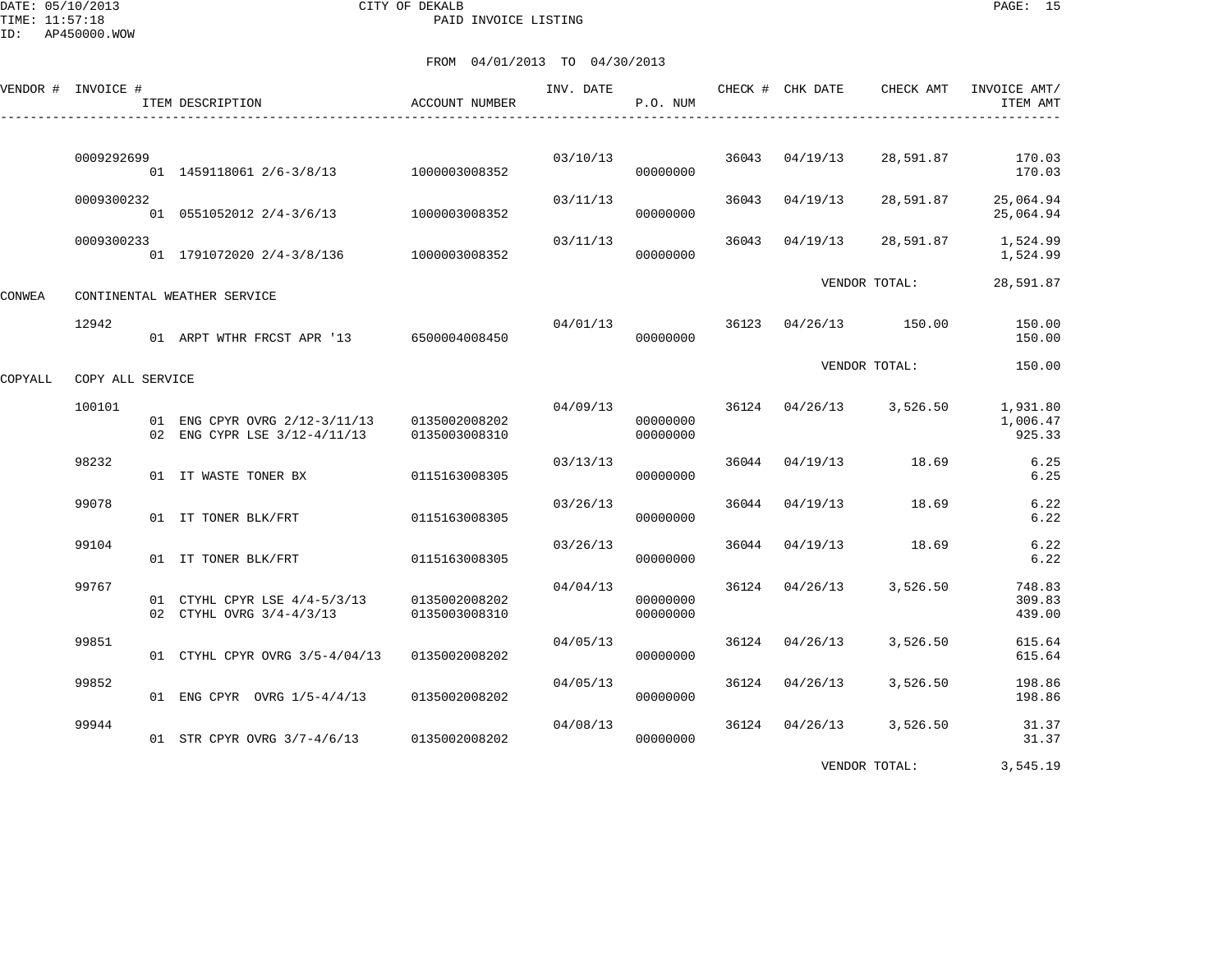DATE: 05/10/2013 CITY OF DEKALB PAGE: 16 PAID INVOICE LISTING

|        | VENDOR # INVOICE # | ITEM DESCRIPTION                                     | ACCOUNT NUMBER                 | INV. DATE | P.O. NUM             |       | CHECK # CHK DATE | CHECK AMT                          | INVOICE AMT/<br>ITEM AMT         |
|--------|--------------------|------------------------------------------------------|--------------------------------|-----------|----------------------|-------|------------------|------------------------------------|----------------------------------|
| CREELE | CRESCENT ELECTRIC  |                                                      |                                |           |                      |       |                  |                                    |                                  |
|        | 02100750461        | 01 RFND OVRPYMT 02153454100 0125273008348            |                                |           | 05/16/12<br>00000000 | 35930 | 04/05/13         | 261.58                             | $-45.30$<br>$-45.30$             |
|        | 02154539200        | 01 FD GE ELECTR BLST/LEV SLDON FL 0125273008348      |                                | 03/01/13  | 00000000             | 35930 | 04/05/13         | 261.58                             | 46.82<br>46.82                   |
|        | 02154574900        | 01 FD M3 RPR SHORELINE                               | 0125273008315                  | 03/11/13  | 00000000             | 35930 | 04/05/13         | 261.58                             | 140.76<br>140.76                 |
|        | 02154584600        | 01 ARPT WLDNG RCPTCL /SHOP                           | 6500002008218                  | 03/15/13  | 00000000             | 35930 | 04/05/13         | 261.58                             | 12.92<br>12.92                   |
|        | 02154584800        | 01 ARPT HNGR E4-4 BALLAST                            | 6500002008218                  | 03/15/13  | 00000000             | 35930 | 04/05/13         | 261.58                             | 76.91<br>76.91                   |
|        | 02154585600        | 01 ARPT WLDNG RCPTCL/ SHOP                           | 6500002008218                  | 03/15/13  | 00000000             | 35930 | 04/05/13         | 261.58                             | 29.47<br>29.47                   |
| CRICOM |                    | SUBPOENA COMPLIANCE PAYMENTS                         |                                |           |                      |       |                  | VENDOR TOTAL:                      | 261.58                           |
|        | C025343401         | 01 PD REF# VR4596 CS# 13-6652 0120242008243          |                                | 03/13/13  | 00000000             | 36045 |                  | $04/19/13$ 139.00                  | 69.50<br>69.50                   |
|        | C025505601         | 01 PD REF# RQ5395 CS# 13-6652                        | 0120242008243                  | 03/16/13  | 00000000             | 36045 |                  | 04/19/13 139.00                    | 69.50<br>69.50                   |
| CURCON |                    | CURRAN CONTRACTING COMPANY                           |                                |           |                      |       |                  | VENDOR TOTAL:                      | 139.00                           |
|        | 1003               | 01 WTR 13.73TNS UPM MTRL                             | 6000002008228                  | 01/31/13  | 00000000             |       |                  | 35931 04/05/13 1,812.36            | 1,812.36<br>1,812.36             |
|        | 1135               | 01 WTR 7.38TNS UPM MTRLS                             | 6000002008228                  | 03/26/13  | 00000000             | 36046 | 04/19/13         | 3,169.32                           | 974.16<br>974.16                 |
|        | 1136               | 01 STR 8.32TNS UPM MTRLS<br>02 WTR 8.31TNS UPM MTRLS | 0130332008228<br>6000002008232 | 03/26/13  | 00000000<br>00000000 |       |                  | 36046 04/19/13 3,169.32            | 2,195.16<br>1,097.58<br>1,097.58 |
|        |                    | DCCIRCLK DEKALB COUNTY CIRCUIT CLERK                 |                                |           |                      |       |                  | VENDOR TOTAL:                      | 4,981.68                         |
|        | 1239377            |                                                      |                                |           |                      |       |                  | $04/13/13$ 36025 $04/13/13$ 120.00 | 120.00                           |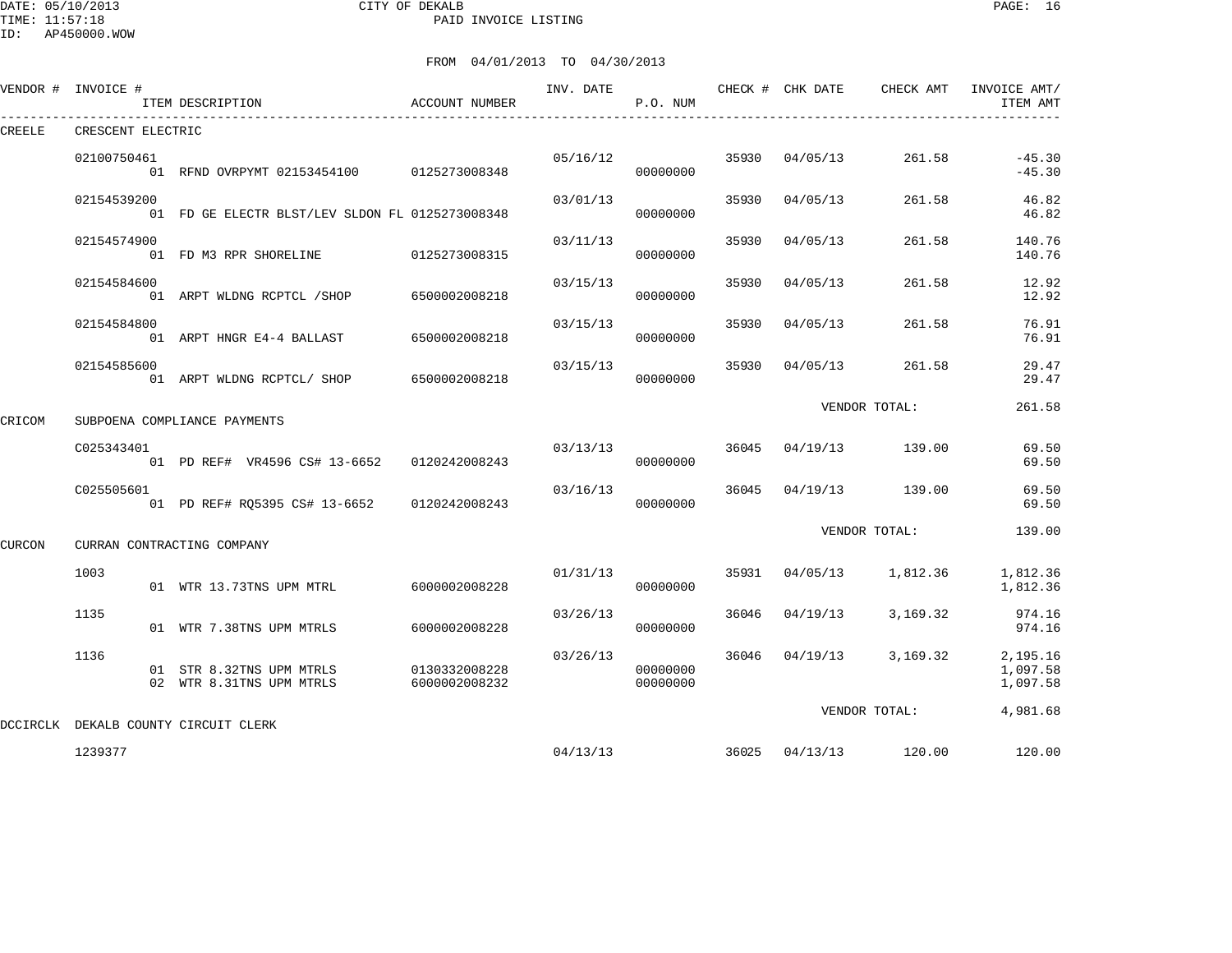DATE: 05/10/2013 CITY OF DEKALB PAGE: 17 PAID INVOICE LISTING

|               | VENDOR # INVOICE # | ITEM DESCRIPTION                                      | ACCOUNT NUMBER                 | INV. DATE | P.O. NUM             |       | CHECK # CHK DATE | CHECK AMT               | INVOICE AMT/<br>ITEM AMT |
|---------------|--------------------|-------------------------------------------------------|--------------------------------|-----------|----------------------|-------|------------------|-------------------------|--------------------------|
|               | 1239377            | 01 MR. GEORGE #12-39377 0100000073518                 |                                |           | 04/13/13<br>00000000 | 36025 | 04/13/13         | 120.00                  | 120.00<br>120.00         |
|               | 137051             | 01 T BONNEY #13-7051 0100000073518                    |                                | 04/15/13  | 00000000             |       | 36047 04/19/13   | 200.00                  | 200.00<br>200.00         |
| <b>DCHOS</b>  |                    | DEKALB COUNTY HOSPICE                                 |                                |           |                      |       |                  | VENDOR TOTAL:           | 320.00                   |
|               | 041713             | 01 FY13 HMN SRVCS FNDG 30 0110103008307               |                                |           | 04/17/13<br>00000000 | 36125 | 04/26/13         | 425.75                  | 425.75<br>425.75         |
| <b>DCREC</b>  |                    | DEKALB COUNTY RECORDER                                |                                |           |                      |       |                  | VENDOR TOTAL:           | 425.75                   |
|               | IDIS5553914A       | 01 FY13 CDBG 333 S 7TH ST<br>02 FY CDBG 112 KNOLLWOOD | 1900006508624<br>1900004008499 | 04/18/13  | 00000000<br>00000000 |       |                  | 36126 04/26/13 80.00    | 80.00<br>40.00<br>40.00  |
| <b>DCYSB</b>  |                    | DEKALB COUNTY YOUTH SERVICE                           |                                |           |                      |       |                  | VENDOR TOTAL:           | 80.00                    |
|               | 041013             | 01 FY13 HMN SRVCS FNDG 30                             | 0110103008307                  |           | 04/10/13<br>00000000 | 36127 |                  | $04/26/13$ 9,114.00     | 9,114.00<br>9,114.00     |
| <b>DEKHAR</b> |                    | DEKALB HARLEY-DAVIDSON                                |                                |           |                      |       |                  | VENDOR TOTAL:           | 9,114.00                 |
|               | 46796              | 01 PD PD380/381 STOCK PARTS 0120222008226             |                                | 04/04/13  | 00000000             |       |                  | 36048 04/19/13 254.56   | 254.56<br>254.56         |
| DEKIMP        |                    | DEKALB IMPLEMENT COMPANY                              |                                |           |                      |       |                  | VENDOR TOTAL:           | 254.56                   |
|               | 259764             | 01 STR P26/STK (2)HOSE FITTINGS 0130332008226         |                                | 02/27/13  | 00000000             | 35932 |                  | $04/05/13$ 59.52        | 59.52<br>59.52           |
| <b>DEKPUB</b> |                    | DEKALB PUBLIC LIBRARY                                 |                                |           |                      |       |                  | VENDOR TOTAL:           | 59.52                    |
|               | 040813             | 01 ARPT '13 REPLACEMENT TAX                           | 0100000002930                  | 04/08/13  | 00000000             |       |                  | 35984 04/12/13 7,848.26 | 7,848.26<br>7,848.26     |
|               |                    |                                                       |                                |           |                      |       |                  | VENDOR TOTAL:           | 7,848.26                 |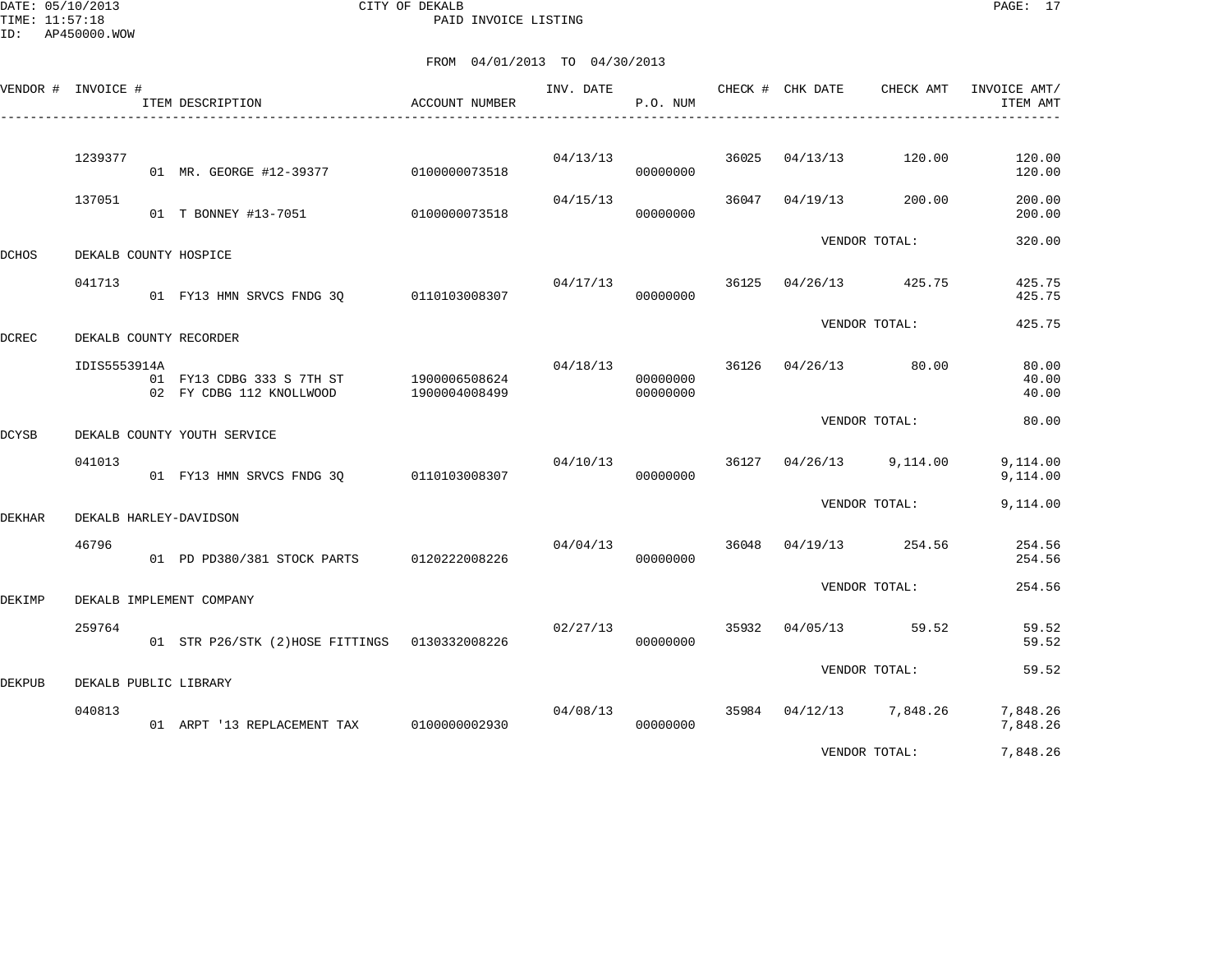DATE: 05/10/2013 CITY OF DEKALB PAGE: 18 PAID INVOICE LISTING

|        | VENDOR # INVOICE #  | ITEM DESCRIPTION                                                                         | ACCOUNT NUMBER                                                   | INV. DATE | P.O. NUM                                     |       |                | CHECK # CHK DATE CHECK AMT | INVOICE AMT/<br>ITEM AMT                                  |
|--------|---------------------|------------------------------------------------------------------------------------------|------------------------------------------------------------------|-----------|----------------------------------------------|-------|----------------|----------------------------|-----------------------------------------------------------|
| DEKSAN |                     | DEKALB SANITARY DISTRICT                                                                 |                                                                  |           |                                              |       |                |                            |                                                           |
|        | 041013              | 01 MAR 2013 SERVICE<br>02 MAR 2013 SERVICE<br>03 MAR 2013 SERVICE<br>04 MAR 2013 SERVICE | 6000000002220<br>6000000002220<br>6000000002220<br>6000000002220 | 04/10/13  | 00000000<br>00000000<br>00000000<br>00000000 |       | 36024 04/12/13 | 215,832.08                 | 215,832.08<br>358.07<br>$-399.18$<br>215,748.62<br>124.57 |
| DEKSHE | DEKALB SHELL MART   |                                                                                          |                                                                  |           |                                              |       |                | VENDOR TOTAL:              | 215,832.08                                                |
|        | 32287               | 01 PD P308 FUEL                                                                          | 0120212008245                                                    | 03/11/13  | 00000000                                     | 35985 | 04/12/13       | 208.34                     | 61.29<br>61.29                                            |
|        | 32888               | 01 PD P340 FUEL                                                                          | 0120212008245                                                    | 03/12/13  | 00000000                                     | 35985 | 04/12/13       | 208.34                     | 44.04<br>44.04                                            |
|        | 33620               | 01 PD FUEL                                                                               | 0120212008245                                                    | 03/25/13  | 00000000                                     | 35985 | 04/12/13       | 208.34                     | 47.58<br>47.58                                            |
|        | 37008               | 01 PD P343 FUEL                                                                          | 0120212008245                                                    | 03/17/13  | 00000000                                     | 35985 | 04/12/13       | 208.34                     | 55.43<br>55.43                                            |
| DEKSYC | DEKALB SYCAMORE     |                                                                                          |                                                                  |           |                                              |       |                | VENDOR TOTAL:              | 208.34                                                    |
|        | 57755CVW            | 01 PD PD303 (2) KEYS                                                                     | 0120222008226                                                    | 11/06/12  | 00000000                                     | 35986 | 04/12/13       | 112.43                     | 44.80<br>44.80                                            |
|        | 58948CVW            | 01 STR REGULATOR                                                                         | 0130332008226                                                    | 01/22/13  | 00000000                                     | 35933 | 04/05/13       | 309.03                     | 117.12<br>117.12                                          |
|        | 59240CVW            | 01 STR C9 PIPE/HOSE                                                                      | 0130352008226                                                    | 02/06/13  | 00000000                                     | 35933 | 04/05/13       | 309.03                     | 144.27<br>144.27                                          |
|        | 59380CVW            | 01 WTR W1 HANDLE                                                                         | 6000002008226                                                    | 02/14/13  | 00000000                                     | 35933 | 04/05/13       | 309.03                     | 47.64<br>47.64                                            |
|        | 59824CVW            | 01 WTR W5 CAP                                                                            | 6000002008226                                                    | 03/11/13  | 00000000                                     | 35986 | 04/12/13       | 112.43                     | 15.18<br>15.18                                            |
|        | CVCS174681          | 01 PD PD02 RPR FRNT SUS                                                                  | 0120222008226                                                    | 11/19/12  | 00000000                                     | 35986 | 04/12/13       | 112.43                     | 52.45<br>52.45                                            |
| DELL   | DELL MARKETING L.P. |                                                                                          |                                                                  |           |                                              |       |                | VENDOR TOTAL:              | 421.46                                                    |
|        | XJ48FF7J8           |                                                                                          |                                                                  | 04/03/13  |                                              |       | 36128 04/26/13 | 8,871.96                   | 8,871.96                                                  |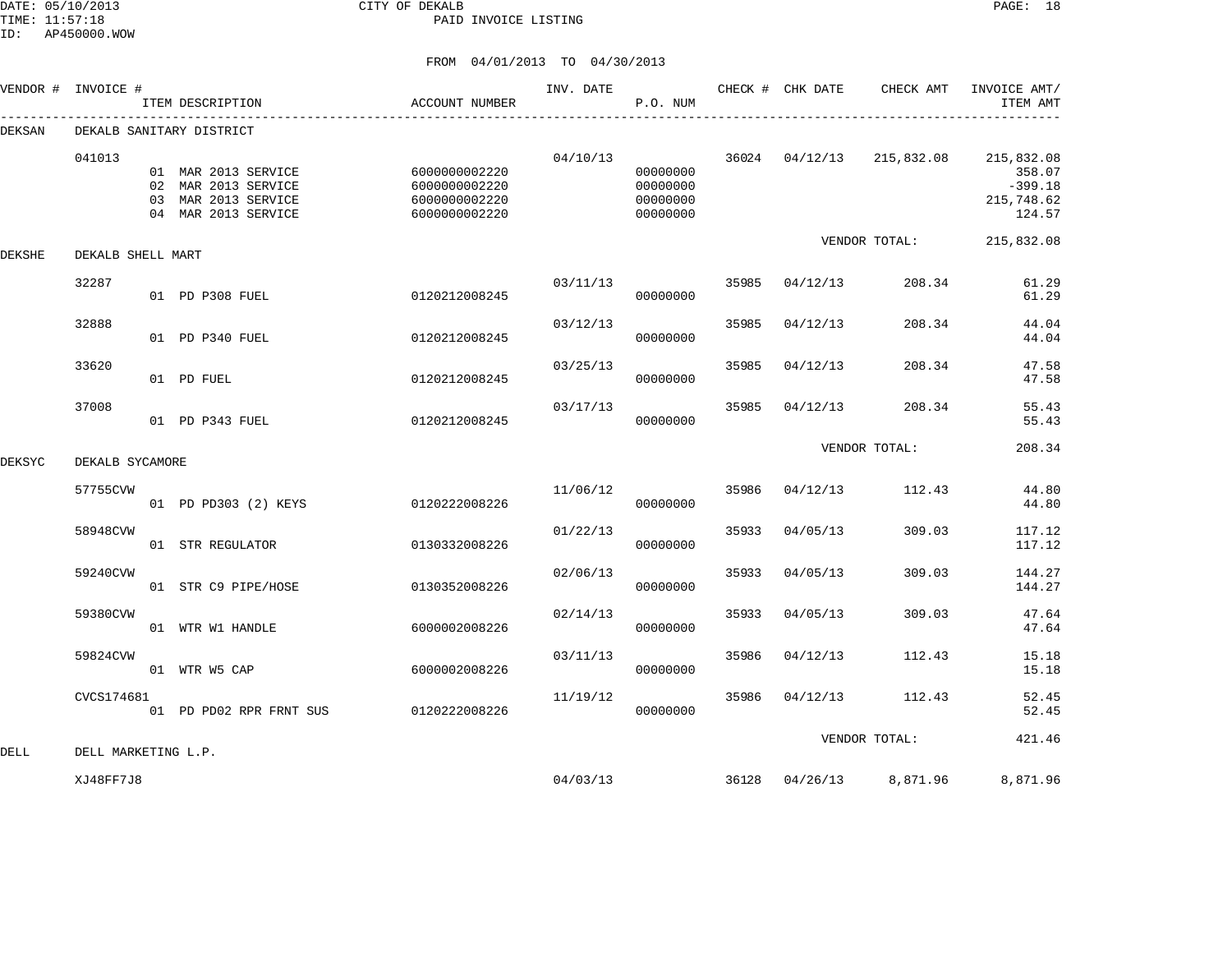DATE: 05/10/2013 CITY OF DEKALB PAGE: 19 PAID INVOICE LISTING

|  |  | FROM 04/01/2013 TO 04/30/2013<br>. |  |  |
|--|--|------------------------------------|--|--|
|--|--|------------------------------------|--|--|

|               | VENDOR # INVOICE #       | ITEM DESCRIPTION                               | ACCOUNT NUMBER                 | INV. DATE | P.O. NUM             |       | CHECK # CHK DATE | CHECK AMT               | INVOICE AMT/<br>ITEM AMT   |
|---------------|--------------------------|------------------------------------------------|--------------------------------|-----------|----------------------|-------|------------------|-------------------------|----------------------------|
|               | XJ48FF7J8                | 01 PD (6) TC COMPUTERS 5045006508626           |                                | 04/03/13  | 00000000             | 36128 | 04/26/13         | 8,871.96                | 8,871.96<br>8,871.96       |
| DEWARC        |                          | DEWBERRY ARCHITECTS INC.                       |                                |           |                      |       |                  | VENDOR TOTAL:           | 8,871.96                   |
|               | 972868                   | 01 POL STTN CNSTRCTN/RMB EXP 5045006508626     |                                | 03/15/13  | 00000000             | 36049 | 04/19/13         | 20,615.55               | 20,615.55<br>20,615.55     |
|               | 972869                   | 01 DKLB MUNI BLDG ASSMNT/FAC NDS 1400006508625 |                                | 03/15/13  | 00000000             | 35934 | 04/05/13         | 6,980.00                | 6,980.00<br>6,980.00       |
| <b>DICBOD</b> | DICK'S BODY SHOP         |                                                |                                |           |                      |       |                  | VENDOR TOTAL:           | 27,595.55                  |
|               | 19871A                   | 01 PD PD337 REPAINT                            | 0100000002730                  | 03/28/13  | 00000000             | 36050 | 04/19/13         | 3,758.87                | 2,873.00<br>2,873.00       |
|               | 19871B                   | 01 PD PD334 REPAINT                            | 0100000002730                  | 04/19/13  | 00000000             | 36129 | 04/26/13         | 2,693.00                | 2,693.00<br>2,693.00       |
|               | 21571                    | 01 PD P311 RPR                                 | 7200004008472                  | 03/04/13  | 00000000             | 35935 | 04/05/13         | 2,032.37                | 2,032.37<br>2,032.37       |
|               | 21881                    | 01 PD PD344 BMPR RPR<br>02 PD PD344 BMPR RPR   | 0120223008315<br>0120222008226 | 04/09/13  | 00000000<br>00000000 | 36050 | 04/19/13         | 3,758.87                | 885.87<br>310.00<br>575.87 |
| DIEJEN        | <b>JENNIFER DIEDRICH</b> |                                                |                                |           |                      |       |                  | VENDOR TOTAL:           | 8,484.24                   |
|               | 041913                   | 01 ITIA PEORIA 4/18/13                         | 1300003008376                  | 04/19/13  | 00000000             |       |                  | D000110 04/26/13 311.19 | 311.19<br>311.19           |
| DIMCO         |                          | DEKALB IRON AND METAL CO.                      |                                |           |                      |       |                  | VENDOR TOTAL:           | 311.19                     |
|               | 178627                   | 01 STR HR FLAT A-36                            | 0130332008226                  | 03/26/13  | 00000000             |       | 36051 04/19/13   | 185.54                  | 185.54<br>185.54           |
| <b>DIXOTT</b> |                          | BARBECK COMMUNICATIONS INC                     |                                |           |                      |       |                  | VENDOR TOTAL:           | 185.54                     |
|               | 439829                   |                                                |                                | 04/01/13  |                      |       | 36130 04/26/13   | 207.50                  | 207.50                     |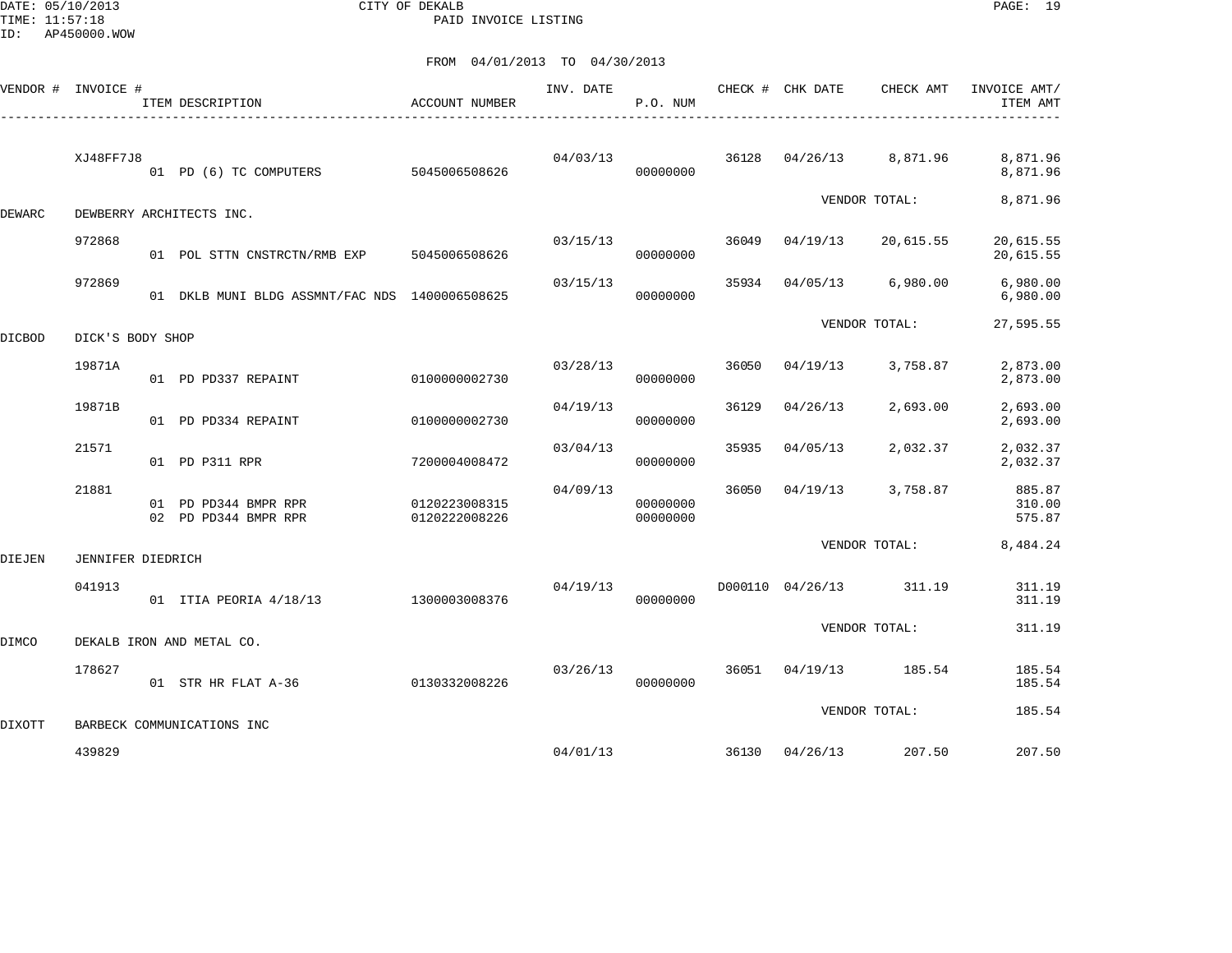DATE: 05/10/2013 CITY OF DEKALB PAGE: 20 PAID INVOICE LISTING

|               | VENDOR # INVOICE # | ITEM DESCRIPTION                         | ACCOUNT NUMBER                 | INV. DATE | P.O. NUM             |       | CHECK # CHK DATE | CHECK AMT             | INVOICE AMT/<br>ITEM AMT |
|---------------|--------------------|------------------------------------------|--------------------------------|-----------|----------------------|-------|------------------|-----------------------|--------------------------|
|               | 439829             | 01 FD MAY '13 MNTNNC                     | 0125273008310                  | 04/01/13  | 00000000             | 36130 | 04/26/13         | 207.50                | 207.50<br>207.50         |
| DOMSTE        | STEVE DOMBROWSKI   |                                          |                                |           |                      |       |                  | VENDOR TOTAL:         | 207.50                   |
|               | 040313             | 01 ARPT AP05 BRAKE LINE                  | 6500003008310                  | 04/03/13  | 00000000             | 35987 |                  | $04/12/13$ 105.00     | 105.00<br>105.00         |
| DRYTRE        |                    | D RYAN TREE & LANDSCAPE                  |                                |           |                      |       |                  | VENDOR TOTAL:         | 105.00                   |
|               | 1900               | 01 SNOW REMOVAL 3/6-3/7/13 0130333008319 |                                | 03/28/13  | 00000000             | 36052 | 04/19/13         | 14,640.00             | 14,640.00<br>14,640.00   |
| ECOWAT        | ECOWATER SYSTEMS   |                                          |                                |           |                      |       |                  | VENDOR TOTAL:         | 14,640.00                |
|               | 033013             | 01 WTR UVS SYSTEM/DI RNTL 6000003008301  |                                | 03/30/13  | 00000000             | 36131 |                  | 04/26/13 53.90        | 53.90<br>53.90           |
| EDMDIS        |                    | EDMO DISTRIBUTORS, INC.                  |                                |           |                      |       |                  | VENDOR TOTAL:         | 53.90                    |
|               | 1274811            | 01 ARPT RADIO EQPMNT                     | 6500006008540                  | 04/03/13  | 00000000             |       |                  | 36132 04/26/13 690.90 | 690.90<br>690.90         |
| <b>ENCMED</b> |                    | ENCOMPASS MEDICAL & SPECIALTY            |                                |           |                      |       |                  | VENDOR TOTAL:         | 690.90                   |
|               | 03053854           | 01 STR (2) OXY/DEL CHRG                  | 0130332008226                  | 03/20/13  | 00000000             | 35988 | 04/12/13         | 43.38                 | 43.38<br>43.38           |
|               | 03059863           | 01 STR ACE/NIT/OXY<br>02 WTR ACE/NIT/OXY | 0130332008226<br>6000002008226 | 03/31/13  | 00000000<br>00000000 | 36053 | 04/19/13         | 101.20                | 101.20<br>50.60<br>50.60 |
|               | 03060025           | 01 FD ACE/NIT/OXY                        | 0125272008241                  | 03/31/13  | 00000000             | 36133 | 04/26/13         | 666.20                | 666.20<br>666.20         |
| <b>ENVSER</b> |                    | ENVIRONMENTAL SERVICES                   |                                |           |                      |       |                  | VENDOR TOTAL:         | 810.78                   |
|               | 04742013           |                                          |                                | 04/01/13  |                      | 35989 |                  | 04/12/13 190.00       | 100.00                   |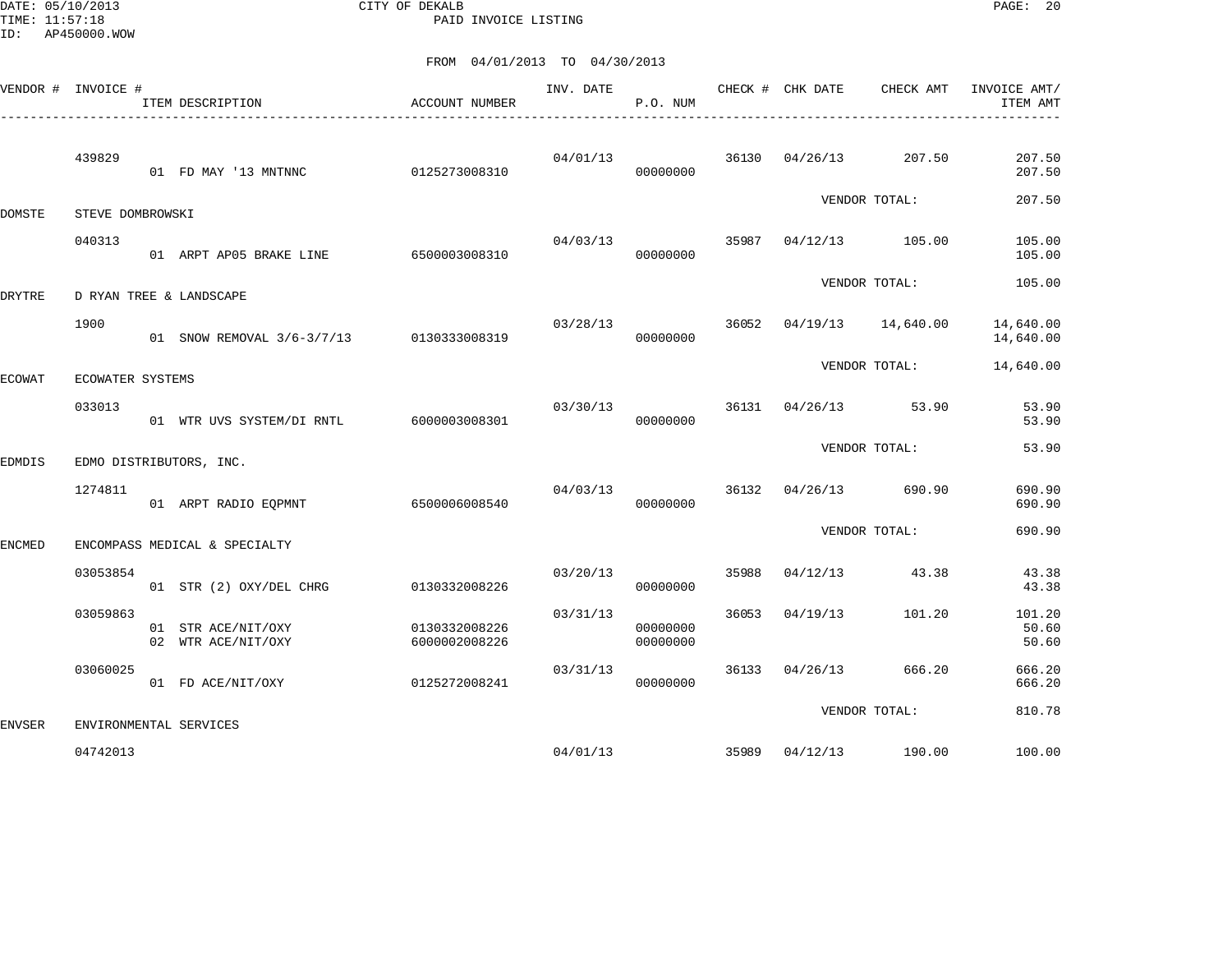DATE: 05/10/2013 CITY OF DEKALB PAGE: 21 PAID INVOICE LISTING

ID: AP450000.WOW

|        | VENDOR # INVOICE # | ITEM DESCRIPTION                                     | ACCOUNT NUMBER                                  | INV. DATE | P.O. NUM                         |       | CHECK # CHK DATE | CHECK AMT               | INVOICE AMT/<br>ITEM AMT          |
|--------|--------------------|------------------------------------------------------|-------------------------------------------------|-----------|----------------------------------|-------|------------------|-------------------------|-----------------------------------|
|        |                    |                                                      |                                                 |           |                                  |       |                  |                         |                                   |
|        | 04742013           | 01 CH/ANNX/SC APR '13 PST CNTRL 0130324008450        |                                                 | 04/01/13  | 00000000                         | 35989 | 04/12/13         | 190.00                  | 100.00<br>100.00                  |
|        | 04792013           | 01 ARPT APR '13 PST CNTRL<br>02 ARPT OUONSET APR '13 | 6500004008450<br>6500004008450                  | 04/01/13  | 00000000<br>00000000             | 35989 | 04/12/13         | 190.00                  | 90.00<br>50.00<br>40.00           |
| ESPJOS | JOSEPH ESPY        |                                                      |                                                 |           |                                  |       |                  | VENDOR TOTAL:           | 190.00                            |
|        | 040513             |                                                      |                                                 | 04/05/13  |                                  |       |                  | D000089 04/12/13 149.50 | 149.50                            |
|        |                    | 01 2012 WELLNESS                                     | 7100004008476                                   |           | 00000000                         |       |                  |                         | 149.50                            |
| EXEPAR | EXECUTIVE PARTNERS |                                                      |                                                 |           |                                  |       |                  | VENDOR TOTAL:           | 149.50                            |
|        | 1310003            |                                                      |                                                 | 03/07/13  |                                  |       | 36134 04/26/13   | 617.60                  | 617.60                            |
|        |                    | 01 PRO SRVCS EXP RMB (7) VISITS 0135004008497        |                                                 |           | 00000000                         |       |                  |                         | 617.60                            |
| FAIBRY | BRYAN FAIVRE       |                                                      |                                                 |           |                                  |       |                  | VENDOR TOTAL:           | 617.60                            |
|        | 040513             |                                                      |                                                 |           | 04/05/13                         |       |                  | D000090 04/12/13 149.50 | 149.50                            |
|        |                    | 01 2013 WELLNES                                      | 7100004008476                                   |           | 00000000                         |       |                  |                         | 149.50                            |
| FAMSER |                    | FAMILY SERVICE AGENCY OF                             |                                                 |           |                                  |       |                  | VENDOR TOTAL:           | 149.50                            |
|        |                    |                                                      |                                                 |           |                                  |       |                  |                         |                                   |
|        | 041013             | 01 FY13 HMN SRVCS FNDNG 30                           | 0110103008307                                   | 04/10/13  | 00000000                         |       |                  | 36135 04/26/13 3,185.00 | 3,185.00<br>3,185.00              |
| FASTEN | FASTENAL COMPANY   |                                                      |                                                 |           |                                  |       |                  | VENDOR TOTAL:           | 3,185.00                          |
|        |                    |                                                      |                                                 |           |                                  |       |                  |                         |                                   |
|        | ILCOR71829         | 01 STR (400) FLNG TOPLKGRG Z/FRT 0130332008226       |                                                 | 03/08/13  | 00000000                         | 35936 | 04/05/13         | 704.41                  | 704.41<br>704.41                  |
|        |                    |                                                      |                                                 |           |                                  |       |                  | VENDOR TOTAL:           | 704.41                            |
| FEDEX  | FEDEX              |                                                      |                                                 |           |                                  |       |                  |                         |                                   |
|        | 222093716          | 01 PD 2/28/13<br>02 PD 3/06/13<br>03 HR 3/13/13      | 0120213008305<br>0120213008305<br>0115153008305 | 03/27/13  | 00000000<br>00000000<br>00000000 |       |                  | 35990 04/12/13 114.60   | 114.60<br>20.79<br>20.98<br>51.85 |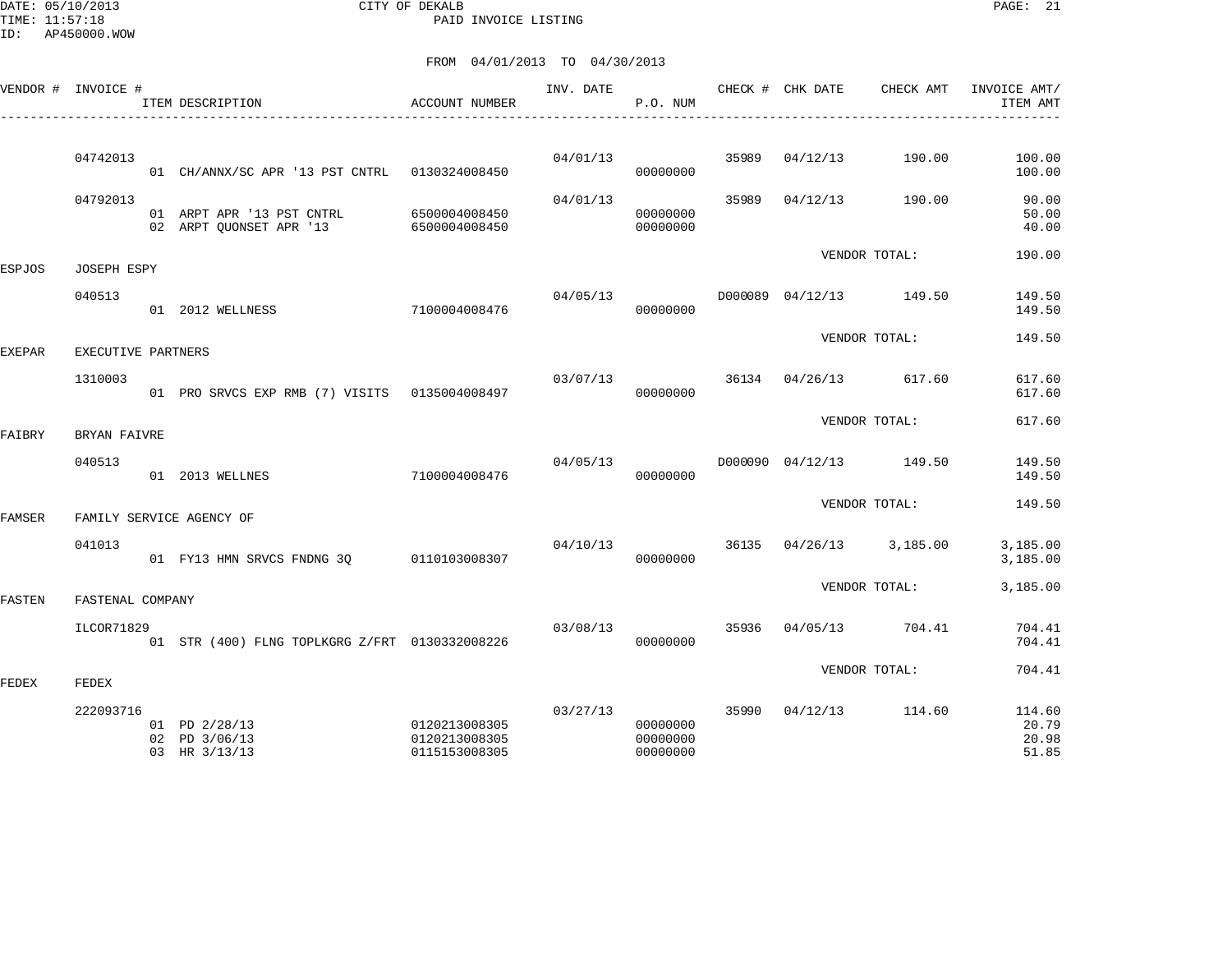DATE: 05/10/2013 CITY OF DEKALB PAGE: 22 PAID INVOICE LISTING

|        | VENDOR # INVOICE # | ITEM DESCRIPTION                           | ACCOUNT NUMBER | INV. DATE | P.O. NUM             |       | CHECK # CHK DATE | CHECK AMT           | INVOICE AMT/<br>ITEM AMT |
|--------|--------------------|--------------------------------------------|----------------|-----------|----------------------|-------|------------------|---------------------|--------------------------|
|        | 222093716          | 04 PD 3/18/13                              | 0120213008305  | 03/27/13  | 00000000             |       | 35990 04/12/13   | 114.60              | 114.60<br>20.98          |
| FERENT |                    | FERGUSON ENTERPRISES INC.                  |                |           |                      |       |                  | VENDOR TOTAL:       | 114.60                   |
|        | 0012808            | 01 WTR PVC (12)                            | 6000002008232  |           | 03/13/13<br>00000000 | 35991 |                  | 04/12/13 189.13     | 189.13<br>189.13         |
|        | 0015263            | 01 WTR (200) K SOFT COP TUBE 6000002008232 |                | 04/05/13  | 00000000             | 36136 |                  | 04/26/13 1,060.00   | 1,060.00<br>1,060.00     |
| FIRSUP |                    | FIREGROUND SUPPLY, INC.                    |                |           |                      |       |                  | VENDOR TOTAL:       | 1,249.13                 |
|        | 10784              | 01 FD UNIFORM SUPPLIES 0125272008240       |                | 03/11/13  | 00000000             | 35937 | 04/05/13         | 274.05              | 274.05<br>274.05         |
| FITWOR | FITWORKZ           |                                            |                |           |                      |       |                  | VENDOR TOTAL:       | 274.05                   |
|        | 040113             | 01 PAYRL DED RMB MMBRSHPS                  | 0100000002665  | 04/01/13  | 00000000             | 35938 | 04/05/13         | 299.00              | 299.00<br>299.00         |
|        | 040813             | 01 PAYRL DED RMB MMBRSHPS                  | 0100000002665  | 04/08/13  | 00000000             | 36054 | 04/19/13         | 598.00              | 598.00<br>598.00         |
| FLESAF |                    | THE TERRAMAR GROUP, INC.                   |                |           |                      |       |                  | VENDOR TOTAL:       | 897.00                   |
|        | 57477              | 01 FD AMBER LENS/LED                       | 0125272008226  | 03/19/13  | 00000000             | 36055 | 04/19/13         | 259.41              | 101.01<br>101.01         |
|        | 57498              | 01 FD (2) AMBER LED                        | 0125272008226  | 03/22/13  | 00000000             | 36055 | 04/19/13         | 259.41              | 158.40<br>158.40         |
|        | 57553              | 01 FD XTR DTY 15AMP FLSHR/FRT              | 0125272008226  | 04/02/13  | 00000000             | 36137 | 04/26/13         | 59.03               | 59.03<br>59.03           |
| FOROSC | OSCAR FORSMAN      |                                            |                |           |                      |       |                  | VENDOR TOTAL:       | 318.44                   |
|        | 436703             | 01 RFND 53569-07592                        | 6000000063444  | 03/28/13  | 00000000             | 35939 |                  | $04/05/13$ 2,648.16 | 2,648.16<br>2,648.16     |
|        |                    |                                            |                |           |                      |       |                  | VENDOR TOTAL:       | 2,648.16                 |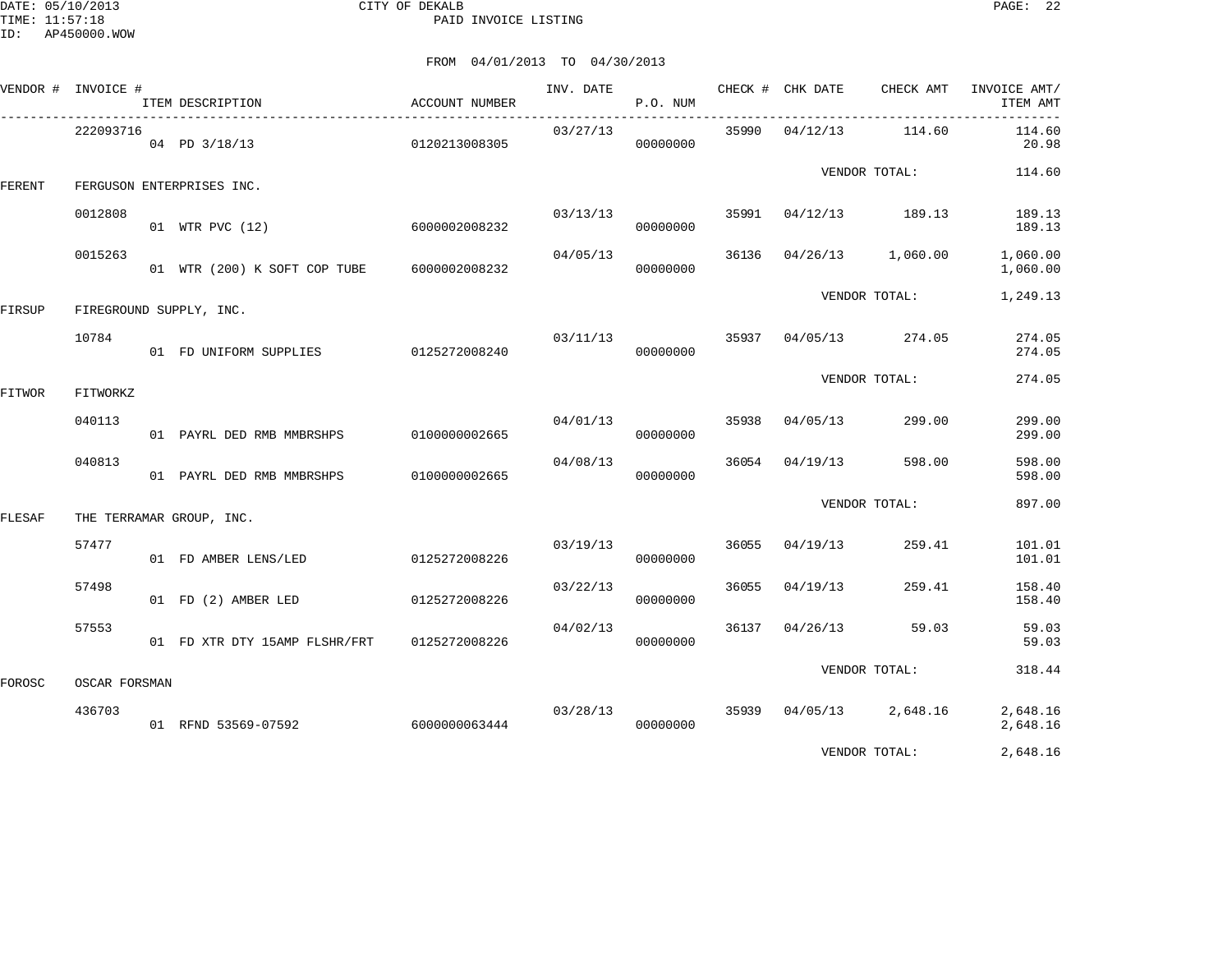DATE: 05/10/2013 CITY OF DEKALB PAGE: 23 PAID INVOICE LISTING

|        | VENDOR # INVOICE #       |                                                    | ITEM DESCRIPTION                                                                 |                                                                                                                                                                                                                                                            | <b>ACCOUNT NUMBER</b>                                                                                                                                                                                    | INV. DATE | P.O. NUM                                                                                                                                                             | CHECK # CHK DATE        | CHECK AMT                | INVOICE AMT/<br>ITEM AMT                                                                                                                          |
|--------|--------------------------|----------------------------------------------------|----------------------------------------------------------------------------------|------------------------------------------------------------------------------------------------------------------------------------------------------------------------------------------------------------------------------------------------------------|----------------------------------------------------------------------------------------------------------------------------------------------------------------------------------------------------------|-----------|----------------------------------------------------------------------------------------------------------------------------------------------------------------------|-------------------------|--------------------------|---------------------------------------------------------------------------------------------------------------------------------------------------|
| FOSCOA | FOSTER COACH SALES, INC. |                                                    |                                                                                  |                                                                                                                                                                                                                                                            |                                                                                                                                                                                                          |           |                                                                                                                                                                      |                         |                          |                                                                                                                                                   |
|        | 5088                     |                                                    |                                                                                  | 01 FD (2) WATER VLVS                                                                                                                                                                                                                                       | 0125272008226                                                                                                                                                                                            |           | 00000000                                                                                                                                                             | 03/28/13 36138 04/26/13 | 52.75                    | 52.75<br>52.75                                                                                                                                    |
| FOXVAL | FOX VALLEY FIRE & SAFETY |                                                    |                                                                                  |                                                                                                                                                                                                                                                            |                                                                                                                                                                                                          |           |                                                                                                                                                                      |                         | VENDOR TOTAL:            | 52.75                                                                                                                                             |
|        |                          |                                                    |                                                                                  |                                                                                                                                                                                                                                                            |                                                                                                                                                                                                          |           |                                                                                                                                                                      |                         |                          |                                                                                                                                                   |
|        | 750454                   |                                                    |                                                                                  | 01 ARPT (2) SRVC PRSSRZD PK 6500003008310                                                                                                                                                                                                                  |                                                                                                                                                                                                          | 04/09/13  | 00000000                                                                                                                                                             |                         | 35992 04/12/13 50.00     | 50.00<br>50.00                                                                                                                                    |
| FRAEOU | FRANKLEN EQUIPMENT, INC. |                                                    |                                                                                  |                                                                                                                                                                                                                                                            |                                                                                                                                                                                                          |           |                                                                                                                                                                      |                         | VENDOR TOTAL:            | 50.00                                                                                                                                             |
|        |                          |                                                    |                                                                                  |                                                                                                                                                                                                                                                            |                                                                                                                                                                                                          |           |                                                                                                                                                                      |                         |                          |                                                                                                                                                   |
|        | 16097                    |                                                    |                                                                                  | 01 ARPT ACCU PRNTR EXC 6500003008310                                                                                                                                                                                                                       |                                                                                                                                                                                                          | 11/20/12  | 36056<br>00000000                                                                                                                                                    |                         | 04/19/13 1,764.48        | 1,764.48<br>1,764.48                                                                                                                              |
|        |                          |                                                    |                                                                                  |                                                                                                                                                                                                                                                            |                                                                                                                                                                                                          |           |                                                                                                                                                                      |                         | VENDOR TOTAL:            | 1,764.48                                                                                                                                          |
| FRILAW | FRIEDERS LAW, LLC.       |                                                    |                                                                                  |                                                                                                                                                                                                                                                            |                                                                                                                                                                                                          |           |                                                                                                                                                                      |                         |                          |                                                                                                                                                   |
|        | 201304                   | 04                                                 |                                                                                  | 01 PRO LGL SRVCS APR '13<br>02 PRO LGL SRVCS APR '13<br>03 PRO LGL SRVCS APR '13<br>PRO LGL SRVCS APR '13<br>05 EXHIBIT COPIES 12MR79                                                                                                                      | 0118004008450<br>0118004008450<br>7000003008349<br>7200003008349<br>0118004008450                                                                                                                        | 04/01/13  | 00000000<br>00000000<br>00000000<br>00000000<br>00000000                                                                                                             |                         | 36139 04/26/13 17,805.95 | 17,805.95<br>10,200.00<br>1,700.00<br>3,400.00<br>1,700.00<br>805.95                                                                              |
|        |                          |                                                    |                                                                                  |                                                                                                                                                                                                                                                            |                                                                                                                                                                                                          |           |                                                                                                                                                                      |                         | VENDOR TOTAL:            | 17,805.95                                                                                                                                         |
| FROCOM | FRONTIER COMMUNICATIONS  |                                                    |                                                                                  |                                                                                                                                                                                                                                                            |                                                                                                                                                                                                          |           |                                                                                                                                                                      |                         |                          |                                                                                                                                                   |
|        | 040113                   | 02<br>03<br>04<br>05<br>06<br>07<br>08<br>09<br>13 | 7488417 PD<br>7488460 FD<br>7488146 STREET<br>12 7482010 YSB<br>14 7487081 ALARM | 01 7482089 CLERK<br>7482024 I&T FAX<br>7482056 MUN BLDG<br>7548880 INTERNET LINE<br>217-022 3606 200 S 4TH<br>7482359 COM DEVELOP<br>10 217-022 3531 507 E TAYLOR/ALRM 0135003008337<br>11 217-022 6326 507 E TAYLOR/ALRM 0135003008337<br>7482043 GENERAL | 0112003008337<br>0115153008337<br>0115153008337<br>0115153008337<br>0120213008337<br>0125263008337<br>0125263008337<br>0130313008337<br>0130353008337<br>0135003008337<br>0135003008337<br>0135003008337 | 04/01/13  | 00000000<br>00000000<br>00000000<br>00000000<br>00000000<br>00000000<br>00000000<br>00000000<br>00000000<br>00000000<br>00000000<br>00000000<br>00000000<br>00000000 |                         | 36057 04/19/13 5,532.04  | 5,532.04<br>33.87<br>18.30<br>192.50<br>766.38<br>1,016.19<br>243.12<br>515.46<br>172.65<br>107.15<br>61.07<br>61.07<br>485.43<br>425.04<br>33.39 |
|        |                          |                                                    |                                                                                  | 15 217-022 1942 1119 OAK E TWR                                                                                                                                                                                                                             | 6000003008337                                                                                                                                                                                            |           | 00000000                                                                                                                                                             |                         |                          | 61.07                                                                                                                                             |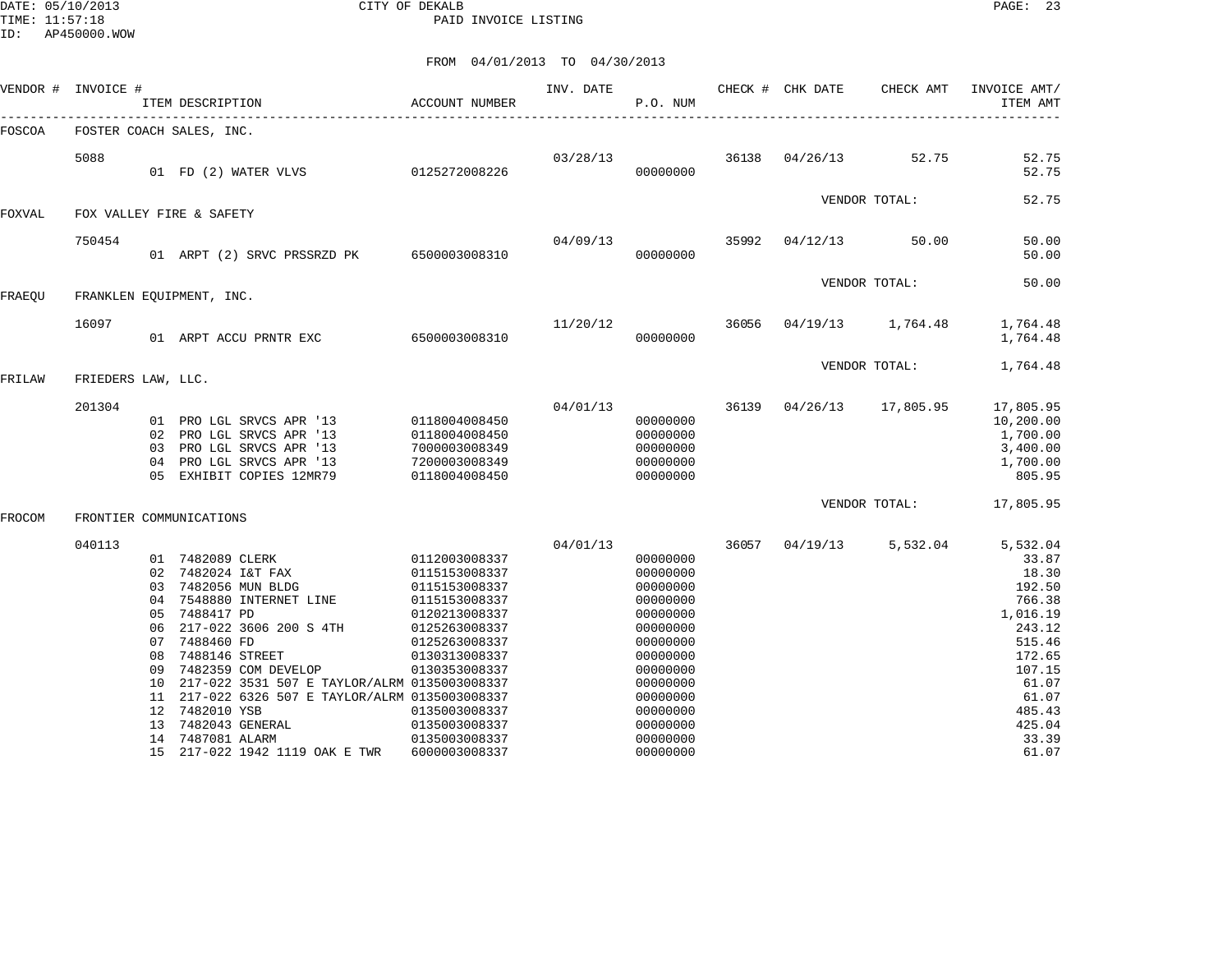|        | VENDOR # INVOICE # | ITEM DESCRIPTION                                                                                                                                                                                                                                                                                   | ACCOUNT NUMBER                                                                                                      | INV. DATE | P.O. NUM                                                                                                 |       | CHECK # CHK DATE | CHECK AMT               | INVOICE AMT/<br>ITEM AMT<br>$- - - - -$                                                      |
|--------|--------------------|----------------------------------------------------------------------------------------------------------------------------------------------------------------------------------------------------------------------------------------------------------------------------------------------------|---------------------------------------------------------------------------------------------------------------------|-----------|----------------------------------------------------------------------------------------------------------|-------|------------------|-------------------------|----------------------------------------------------------------------------------------------|
|        | 040113             | 16 217-022 3049 2851 CORPORATE/S 6000003008337<br>17 217-022 5775 900 W DRESSER/N<br>18 217-022 7686 1505 W L HWY/W<br>19 7480479 1685 CNTY FRM<br>20 7482054 WATER<br>21 7877634 1505 WLH<br>22 217-022 3425 3750 BARBER GR/AR 6500003008337<br>23 7482023 ARPT LOBBY<br>24 7587967 ARPT/BRGHTSTR | 6000003008337<br>6000003008337<br>6000003008337<br>6000003008337<br>6000003008337<br>6500003008337<br>6500003008337 | 04/01/13  | 00000000<br>00000000<br>00000000<br>00000000<br>00000000<br>00000000<br>00000000<br>00000000<br>00000000 |       |                  | 36057 04/19/13 5,532.04 | 5,532.04<br>61.07<br>61.07<br>61.07<br>32.06<br>240.88<br>33.83<br>122.13<br>627.99<br>99.25 |
| FSCI   | FSCI               |                                                                                                                                                                                                                                                                                                    |                                                                                                                     |           |                                                                                                          |       |                  | VENDOR TOTAL:           | 5,532.04                                                                                     |
|        | 20126085           | 01 EGYPTIAN THTR SPRINKLERS                                                                                                                                                                                                                                                                        | 1300006508624                                                                                                       | 11/05/12  | 00000000                                                                                                 | 35993 | 04/12/13         | 9,240.00                | 4,927.50<br>4,927.50                                                                         |
|        | 20126093           | 01 EQYPTIAN THTR SPRINKLERS                                                                                                                                                                                                                                                                        | 1300006508624                                                                                                       | 12/11/12  | 00000000                                                                                                 | 35993 | 04/12/13         | 9,240.00                | 945.00<br>945.00                                                                             |
|        | 20136002           | 01 EOYPTIAN THTR SPRINKLERS                                                                                                                                                                                                                                                                        | 1300006508624                                                                                                       | 01/11/13  | 00000000                                                                                                 | 35993 | 04/12/13         | 9,240.00                | 127.50<br>127.50                                                                             |
|        | 20136015           | 01 EQYPTIAN THTR SPRINKLERS                                                                                                                                                                                                                                                                        | 1300006508624                                                                                                       | 03/08/13  | 00000000                                                                                                 | 35993 | 04/12/13         | 9,240.00                | 3,240.00<br>3,240.00                                                                         |
| FURSER |                    | FURST SERVICES COMPANY INC.                                                                                                                                                                                                                                                                        |                                                                                                                     |           |                                                                                                          |       |                  | VENDOR TOTAL:           | 9,240.00                                                                                     |
|        | 185303             | 01 CC B ROLIARDI 3/18-3/24/13                                                                                                                                                                                                                                                                      | 0112001008103                                                                                                       | 03/26/13  | 00000000                                                                                                 | 35940 | 04/05/13         | 581.25                  | 581.25<br>581.25                                                                             |
|        | 185468             | 01 CC B ROLIARDI 3/25-3/31/13                                                                                                                                                                                                                                                                      | 0112001008103                                                                                                       | 04/02/13  | 00000000                                                                                                 | 35994 | 04/12/13         | 379.75                  | 379.75<br>379.75                                                                             |
|        | 185630             | 01 CC B ROLIARDI $4/1-4/7/13$                                                                                                                                                                                                                                                                      | 0112001008103                                                                                                       | 04/09/13  | 00000000                                                                                                 | 36058 | 04/19/13         | 387.50                  | 387.50<br>387.50                                                                             |
|        | 185801             | 01 CC B ROLIARDI 4/8-4/14/13                                                                                                                                                                                                                                                                       | 0112001008103                                                                                                       | 04/16/13  | 00000000                                                                                                 | 36140 | 04/26/13         | 403.00                  | 403.00<br>403.00                                                                             |
| GEAWAS | GEAR WASH, LLC     |                                                                                                                                                                                                                                                                                                    |                                                                                                                     |           |                                                                                                          |       |                  | VENDOR TOTAL:           | 1,751.50                                                                                     |
|        | 8732               | 01 FD FD UNIFORM RPR/FRT 0125272008240                                                                                                                                                                                                                                                             |                                                                                                                     | 03/29/13  | 00000000                                                                                                 | 36141 | 04/26/13         | 142.36                  | 142.36<br>142.36                                                                             |
|        |                    |                                                                                                                                                                                                                                                                                                    |                                                                                                                     |           |                                                                                                          |       |                  | VENDOR TOTAL:           | 142.36                                                                                       |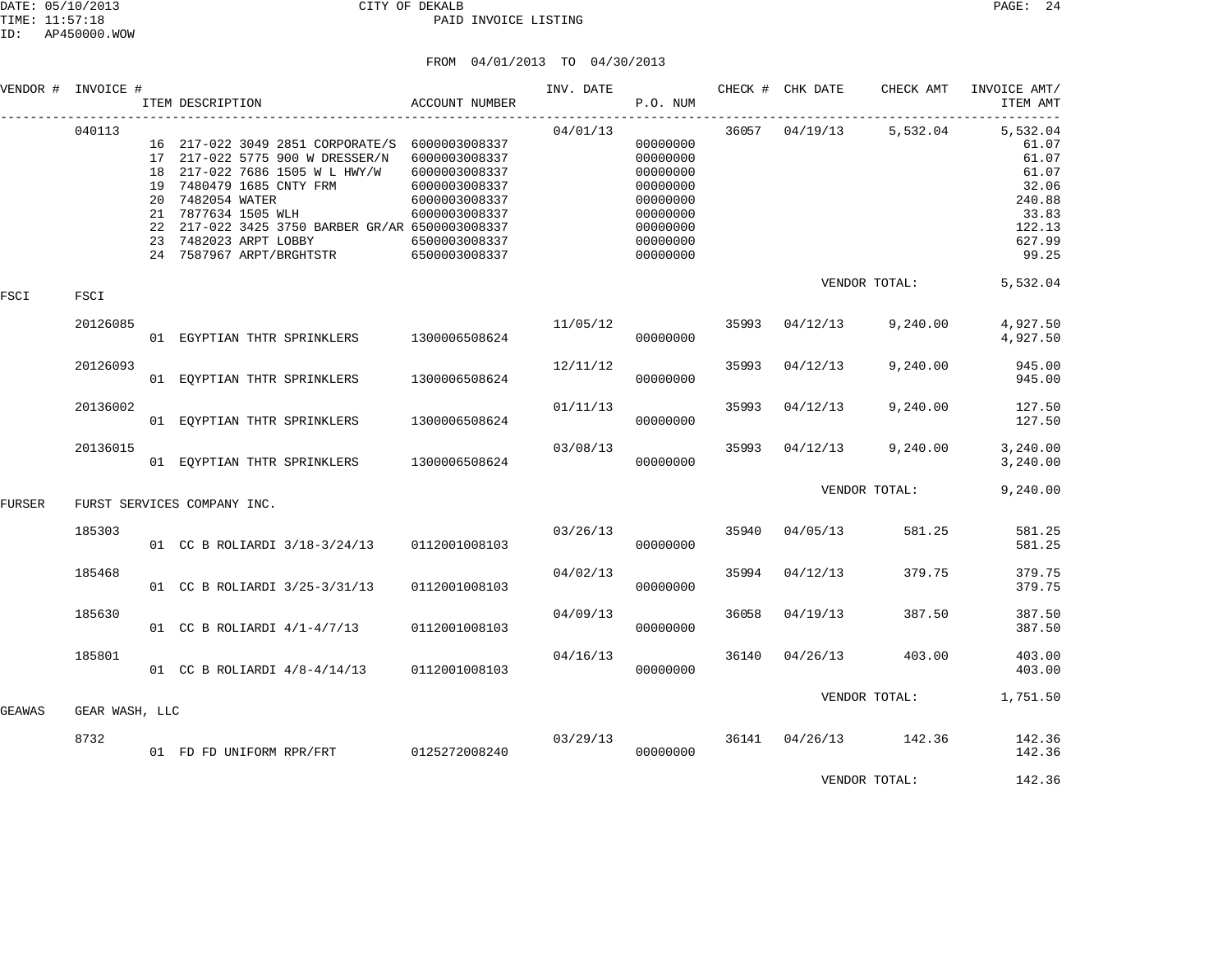DATE: 05/10/2013 CITY OF DEKALB PAGE: 25 PAID INVOICE LISTING

|        | VENDOR # INVOICE #    | ITEM DESCRIPTION                                | ACCOUNT NUMBER                 | INV. DATE | P.O. NUM             |       | CHECK # CHK DATE | CHECK AMT               | INVOICE AMT/<br>ITEM AMT  |
|--------|-----------------------|-------------------------------------------------|--------------------------------|-----------|----------------------|-------|------------------|-------------------------|---------------------------|
| GRELAK |                       | GREAT LAKES FIRE & SAFETY                       |                                |           |                      |       |                  |                         |                           |
|        | 153339                | 01 PD (3) BADGES/FRT                            | 0120223008376                  |           | 03/18/13<br>00000000 |       | 35941 04/05/13   | 224.50                  | 224.50<br>224.50          |
|        | 153446                | 01 PD S-8 BADGE/FRT                             | 0120222008270                  | 03/29/13  | 00000000             |       |                  | 35995 04/12/13 72.50    | 72.50<br>72.50            |
| GRIIND | GRISWOLD INDUSTRIES   |                                                 |                                |           |                      |       |                  | VENDOR TOTAL:           | 297.00                    |
|        |                       |                                                 |                                |           |                      |       |                  |                         |                           |
|        | 605639                | 01 WTR SFTNR VLV RPR KIT/FRT 6000002008232      |                                |           | 03/13/13<br>00000000 | 35942 |                  | 04/05/13 1,179.15       | 1,179.15<br>1,179.15      |
| GROJOH |                       | LAW OFFICES OF JOHN GROTTO                      |                                |           |                      |       |                  | VENDOR TOTAL:           | 1,179.15                  |
|        | 040113                | 01 PRO LGL SRVCS AH MAR '13 0118004008450       |                                | 04/01/13  | 00000000             |       |                  | 36142 04/26/13 375.00   | 375.00<br>375.00          |
| GSRPLU |                       | G'S R PLUMBIING & HEATING, INC.                 |                                |           |                      |       |                  | VENDOR TOTAL:           | 375.00                    |
|        | 41397                 | 01 WTR PVC MTRL                                 | 6000002008232                  | 03/28/13  | 00000000             | 36059 |                  | 04/19/13 168.97         | 39.03<br>39.03            |
|        | 41420                 | 01 ANNEX RPR FLAPPER<br>02 ANNEX RPR FLAPPER    | 0130322008210<br>0130323008311 | 03/29/13  | 00000000<br>00000000 |       | 36059 04/19/13   | 168.97                  | 129.94<br>17.44<br>112.50 |
| GUAEMS | GUARDIAN EMS PRODUCTS |                                                 |                                |           |                      |       |                  | VENDOR TOTAL:           | 168.97                    |
|        | 5402504               | 01 FD (3) BYR CNTR GLCMTR TSTSTRP 0125272008241 |                                | 03/14/13  | 00000000             |       | 35943 04/05/13   | 89.85                   | 89.85<br>89.85            |
|        | 5405837               | 01 FD EMS SUPPLIES                              | 0125272008241                  | 03/28/13  | 00000000             | 36060 | 04/19/13         | 99.48                   | 99.48<br>99.48            |
| GUZGEO | GEOFFREY GUZINSKI     |                                                 |                                |           |                      |       |                  | VENDOR TOTAL:           | 189.33                    |
|        |                       |                                                 |                                |           |                      |       |                  |                         |                           |
|        | 040513                | 01 2013 WELLNESS                                | 7100004008476                  | 04/05/13  | 00000000             |       |                  | D000091 04/12/13 149.50 | 149.50<br>149.50          |
|        |                       |                                                 |                                |           |                      |       |                  | VENDOR TOTAL:           | 149.50                    |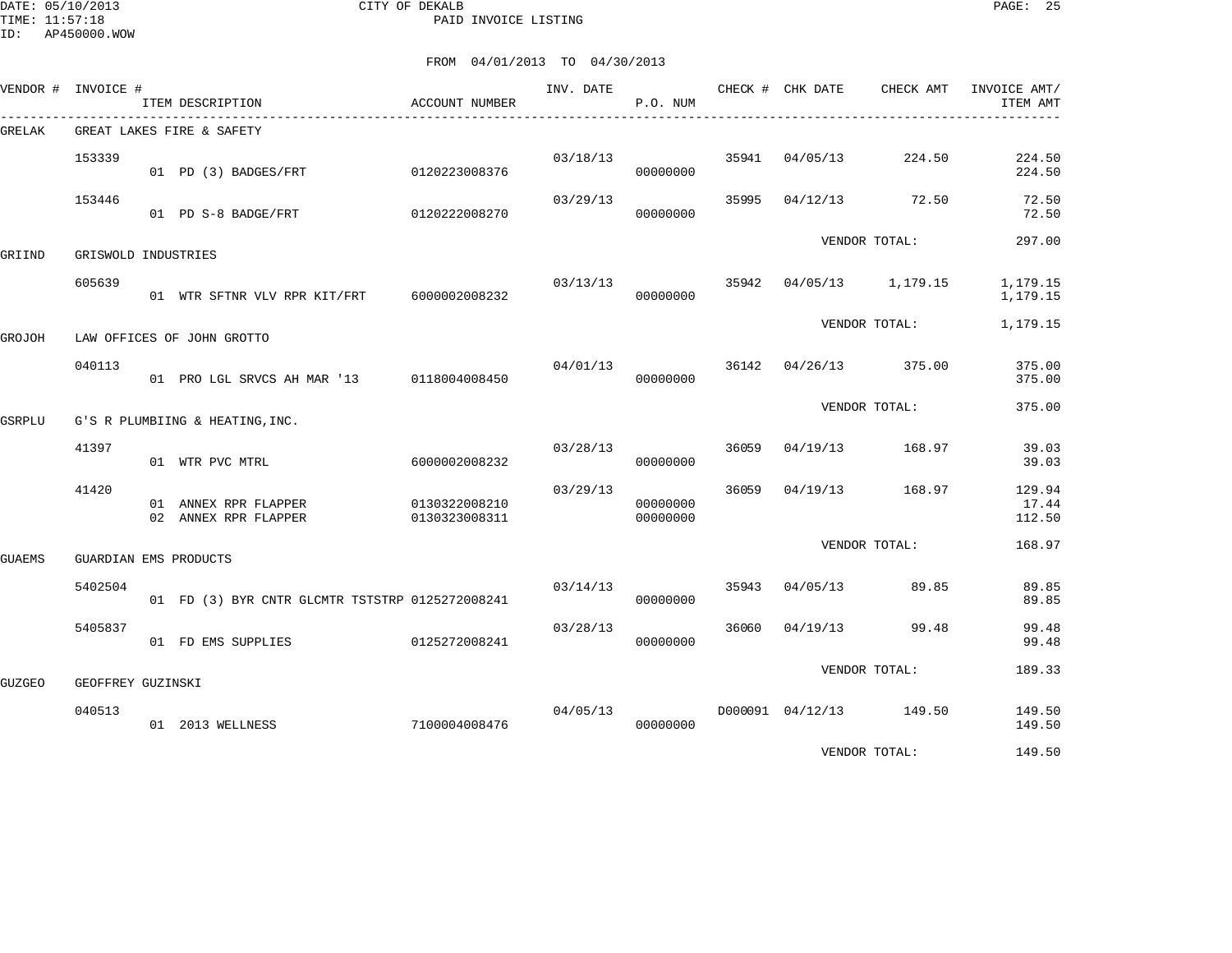DATE: 05/10/2013 CITY OF DEKALB PAGE: 26 PAID INVOICE LISTING

|        | VENDOR # INVOICE #      | ITEM DESCRIPTION                            | <b>ACCOUNT NUMBER</b> | INV. DATE | P.O. NUM |       | CHECK # CHK DATE | CHECK AMT     | INVOICE AMT/<br>ITEM AMT |
|--------|-------------------------|---------------------------------------------|-----------------------|-----------|----------|-------|------------------|---------------|--------------------------|
| HACH   | HACH                    |                                             |                       |           |          |       |                  |               |                          |
|        | 8218134                 | 01 WTR SHOP SUPPLIES/FRT 6000002008244      |                       | 03/25/13  | 00000000 | 36143 | 04/26/13         | 2,000.40      | 2,000.40<br>2,000.40     |
| HAMLEN |                         | HAMPTON, LENZINI & RENWICK INC              |                       |           |          |       |                  | VENDOR TOTAL: | 2,000.40                 |
|        | 000020130289            | 01 ARPT PRO SRVCS 3/30/13                   | 6500003008331         | 04/03/13  | 00000000 | 36144 | 04/26/13         | 15,880.65     | 567.75<br>567.75         |
|        | 000020130341            | 01 ENG S FRST WTRMN DESIGN                  | 6000003008331         | 04/12/13  | 00000000 | 36144 | 04/26/13         | 15,880.65     | 15, 312.90<br>15,312.90  |
| HAMPLU | HAMP PLUMBING           |                                             |                       |           |          |       |                  | VENDOR TOTAL: | 15,880.65                |
|        | 664                     | 01 FY13 RLF WTR HTR 509 N 7TH 1800006508624 |                       | 03/28/13  | 00000000 | 35996 | 04/12/13         | 842.80        | 842.80<br>842.80         |
| HARRIS | HARRIS COMPUTER SYSTEMS |                                             |                       |           |          |       |                  | VENDOR TOTAL: | 842.80                   |
|        | XT00003665              | 01 RMB TRVL EXP/MLG                         | 6000003008330         | 03/07/13  | 00000000 | 36061 | 04/19/13         | 834.24        | 759.24<br>759.24         |
|        | XT00003731              | 01 DEC '12 USER GRP MTG                     | 0115193008375         | 03/31/13  | 00000000 | 36061 | 04/19/13         | 834.24        | 75.00<br>75.00           |
| HDSUP  |                         | HD SUPPLY WATERWORKS, LTD.                  |                       |           |          |       |                  | VENDOR TOTAL: | 834.24                   |
|        | 6320025                 | 01 WTR SHOP SUPPLIES                        | 6000002008232         | 03/12/13  | 00000000 | 35944 | 04/05/13         | 1,876.19      | 1,876.19<br>1,876.19     |
|        | 6366186                 | 01 WTR CLMPS/BSHNGS                         | 6000002008232         | 03/19/13  | 00000000 | 35997 | 04/12/13         | 1,075.86      | 871.86<br>871.86         |
|        | 6368101                 | 01 WTR (6) STL PRB RODS                     | 6000002008295         | 03/19/13  | 00000000 | 35997 | 04/12/13         | 1,075.86      | 204.00<br>204.00         |
| HOLASH | <b>ASHLEY HOLMES</b>    |                                             |                       |           |          |       |                  | VENDOR TOTAL: | 2,952.05                 |
|        | 137650                  | 01 RFND AD TOW #13-7650                     | 0100000002715         | 04/08/13  | 00000000 | 36062 | 04/19/13         | 500.00        | 500.00<br>500.00         |
|        |                         |                                             |                       |           |          |       |                  | VENDOR TOTAL: | 500.00                   |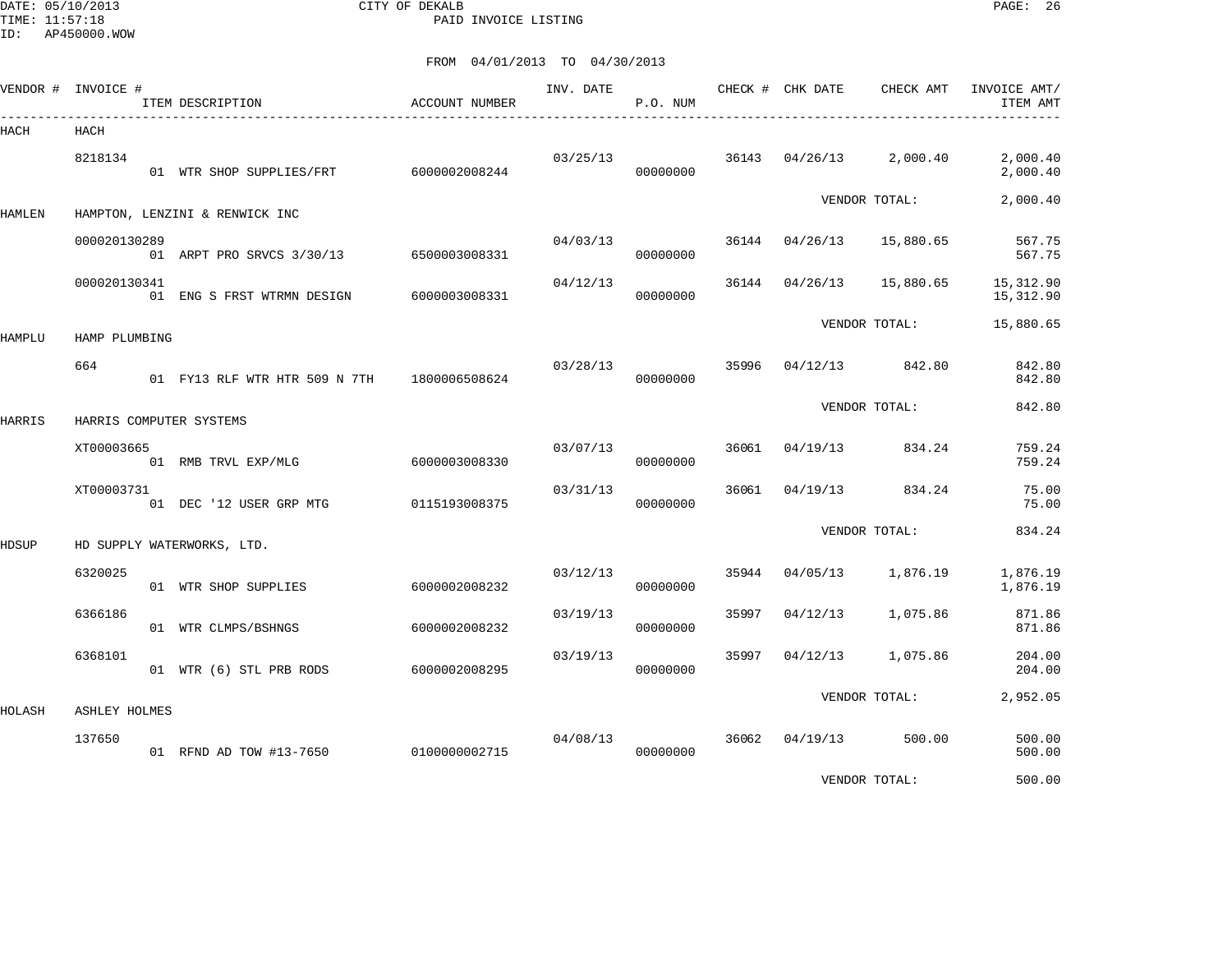DATE: 05/10/2013 CITY OF DEKALB PAGE: 27 PAID INVOICE LISTING

ID: AP450000.WOW

|        | VENDOR # INVOICE #           | ITEM DESCRIPTION                                                                                  | ACCOUNT NUMBER                 | INV. DATE | P.O. NUM                         |       |                  | CHECK # CHK DATE CHECK AMT | INVOICE AMT/<br>ITEM AMT      |
|--------|------------------------------|---------------------------------------------------------------------------------------------------|--------------------------------|-----------|----------------------------------|-------|------------------|----------------------------|-------------------------------|
| HOLLIS | LISA HOLIDAY                 |                                                                                                   |                                |           |                                  |       |                  |                            |                               |
|        | 040513                       | 01 2013 WELLNESS                                                                                  | 7100004008476                  | 04/05/13  | 00000000                         |       | D000092 04/12/13 | 100.00                     | 100.00<br>100.00              |
| HOMCLE | ARCENIO CRUZ                 |                                                                                                   |                                |           |                                  |       |                  | VENDOR TOTAL:              | 100.00                        |
|        | 1201                         | 01 JANITORIAL SRVCS 3/18-3/22/13 0130324008450                                                    |                                | 03/27/13  | 00000000                         | 35945 | 04/05/13         | 362.50                     | 362.50<br>362.50              |
|        | 1202                         | 01 WTR JANITORIAL SRVCS 3/20/13 6000003008348                                                     |                                | 03/20/13  | 00000000                         | 35998 | 04/12/13         | 465.00                     | 102.50<br>102.50              |
|        | 1210                         | 01 JANITORIAL SRVCS 3/25-3/29/13 0130324008450                                                    |                                | 04/03/13  | 00000000                         | 35998 | 04/12/13         | 465.00                     | 362.50<br>362.50              |
|        | 1212                         | 01 JANITORIAL SRVCS 4/1-4/5/13                                                                    | 0130324008450                  | 04/10/13  | 00000000                         | 36063 | 04/19/13         | 333.50                     | 333.50<br>333.50              |
|        | 1213                         | 01 JANITORIAL SRVCS $4/8-4/12/13$ 0130324008450<br>02 JANITORIAL SRVCS ANNX WAX FLR 0130324008450 |                                | 04/17/13  | 00000000<br>00000000             | 36145 | 04/26/13         | 548.00                     | 548.00<br>348.00<br>200.00    |
| HOPHAV |                              | HOPE HAVEN OF DEKALB CO, INC                                                                      |                                |           |                                  |       |                  | VENDOR TOTAL:              | 1,709.00                      |
|        | 041513                       | 01 FY13 HMN SRVCS FNDNG 30 0110103008307                                                          |                                | 04/15/13  | 00000000                         | 36146 |                  | $04/26/13$ 2,123.50        | 2,123.50<br>2,123.50          |
| HOPSOL | HOPKINS SOLUTIONS LLC        |                                                                                                   |                                |           |                                  |       |                  | VENDOR TOTAL:              | 2,123.50                      |
|        | 040313                       | 01 COM DEV SRVCS<br>02 RMB BUS LNCH EXP                                                           | 0130343008399<br>0130343008399 |           | 04/03/13<br>00000000<br>00000000 | 36064 | 04/19/13         | 6,394.92                   | 6,394.92<br>6,300.00<br>94.92 |
| ILEPA  |                              | ILLINOIS ENVIRONMENTAL                                                                            |                                |           |                                  |       |                  | VENDOR TOTAL:              | 6,394.92                      |
|        | 041513                       | 01 DEMO PERMIT 3331 PLEASANT ST 6500003008385                                                     |                                | 04/15/13  | 00000000                         | 36065 | 04/19/13         | 150.00                     | 150.00<br>150.00              |
|        | ILLFIRST ILLINOIS FIRE STORE |                                                                                                   |                                |           |                                  |       |                  | VENDOR TOTAL:              | 150.00                        |
|        | 28199                        |                                                                                                   |                                | 03/26/13  |                                  | 36066 | 04/19/13         | 645.89                     | 13.95                         |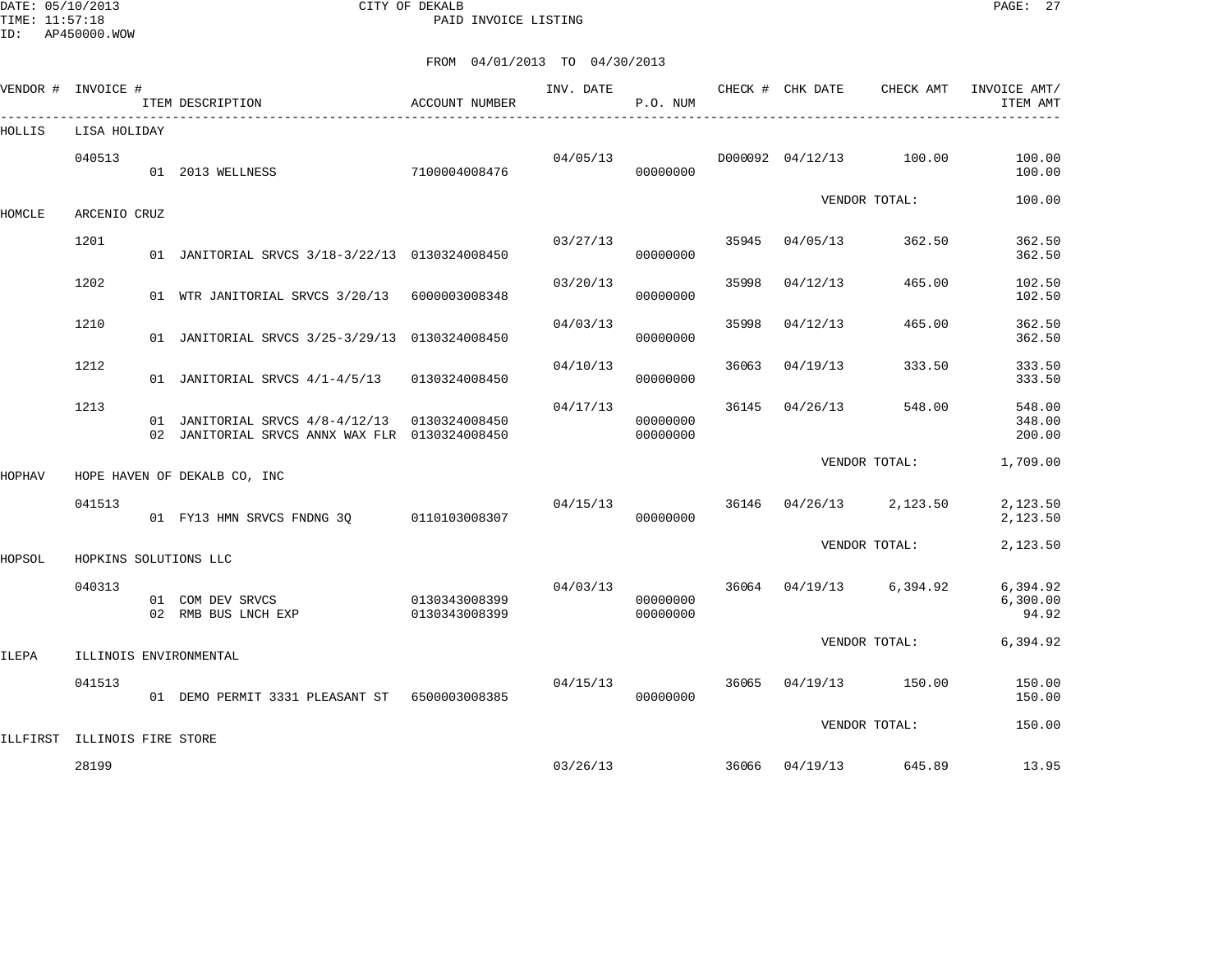DATE: 05/10/2013 CITY OF DEKALB PAGE: 28 PAID INVOICE LISTING

ID: AP450000.WOW

|          | VENDOR # INVOICE #             | ITEM DESCRIPTION                              | ACCOUNT NUMBER | INV. DATE | P.O. NUM |       | CHECK # CHK DATE | CHECK AMT                 | INVOICE AMT/<br>ITEM AMT |
|----------|--------------------------------|-----------------------------------------------|----------------|-----------|----------|-------|------------------|---------------------------|--------------------------|
|          | 28199                          | 01 FD HANDY CAP WRENCH                        | 0125272008240  | 03/26/13  | 00000000 | 36066 | 04/19/13         | 645.89                    | 13.95<br>13.95           |
|          | 28216                          | 01 FD GLOBE FIRE BOOT/FRT                     | 0125272008240  | 03/26/13  | 00000000 | 36066 | 04/19/13         | 645.89                    | 315.97<br>315.97         |
|          | 28218                          | 01 FD GLOBE BOOTS/FRT                         | 0125272008240  | 03/26/13  | 00000000 | 36066 | 04/19/13         | 645.89                    | 315.97<br>315.97         |
| ILLMUNTA |                                | EASTERN ILLINOIS UNIVERSITY                   |                |           |          |       |                  | VENDOR TOTAL:             | 645.89                   |
|          | 20132014                       | 01 2013-2014 MMBRSHP L PISARCIK 0115193008375 |                | 04/01/13  | 00000000 | 36067 | 04/19/13         | 90.00                     | 90.00<br>90.00           |
| ILLREV   |                                | ILLINOIS DEPARTMENT OF REVENUE                |                |           |          |       |                  | VENDOR TOTAL:             | 90.00                    |
|          | APR13                          | 01 4020-3581 DTMA MAR 2013 ST-1 6500000063437 |                | 04/18/13  | 00000000 |       |                  | D000125 04/22/13 3,247.00 | 3,247.00<br>3,247.00     |
| ILLSOS   |                                | ILL SECRETARY OF STATE                        |                |           |          |       |                  | VENDOR TOTAL:             | 3,247.00                 |
|          | 031813                         | 01 AH (11) DL SUSPENSIONS 0118003008366       |                | 03/18/13  | 00000000 | 36147 | 04/26/13         | 110.00                    | 110.00<br>110.00         |
|          | ILLSTATE ILLINOIS STATE POLICE |                                               |                |           |          |       |                  | VENDOR TOTAL:             | 110.00                   |
|          | CC16280313                     | 01 PD MAR '13 APPLCNTS                        | 0120212008243  | 04/01/13  | 00000000 | 36068 | 04/19/13         | 276.00                    | 276.00<br>276.00         |
| INDENV   | INDEVCON, INC.                 |                                               |                |           |          |       |                  | VENDOR TOTAL:             | 276.00                   |
|          | CD31325011                     | 01 SLCTV MLD ABTMNT 220 S 4TH                 | 0130324008450  | 03/25/13  | 00000000 | 36148 | 04/26/13         | 2,861.00                  | 2,861.00<br>2,861.00     |
| IPCOM    | IP COMMUNICATIONS              |                                               |                |           |          |       |                  | VENDOR TOTAL:             | 2,861.00                 |
|          | 9503                           | 01 IT PRO SRVCS 3/2-3/3/13 0115163008337      |                | 03/13/13  | 00000000 | 36069 |                  | 04/19/13 65.00            | 65.00<br>65.00           |
|          |                                |                                               |                |           |          |       |                  | VENDOR TOTAL:             | 65.00                    |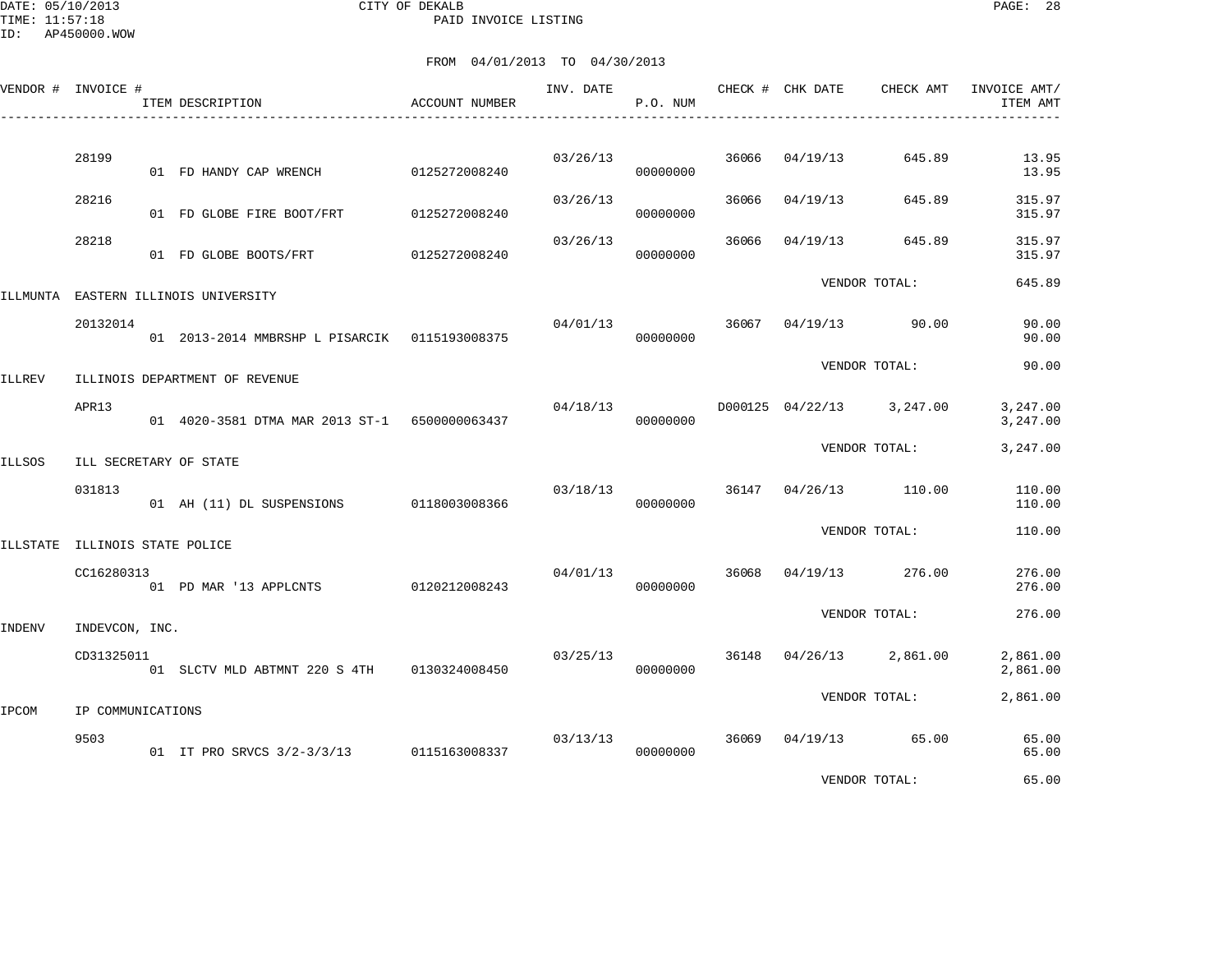DATE: 05/10/2013 CITY OF DEKALB PAGE: 29 PAID INVOICE LISTING

FROM 04/01/2013 TO 04/30/2013

| VENDOR # INVOICE # |                 | ITEM DESCRIPTION                             | ACCOUNT NUMBER | INV. DATE | P.O. NUM |       | CHECK # CHK DATE        | CHECK AMT     | INVOICE AMT/<br>ITEM AMT |
|--------------------|-----------------|----------------------------------------------|----------------|-----------|----------|-------|-------------------------|---------------|--------------------------|
| IRVCON             |                 | IRVING CONSTRUCTION CO INC                   |                |           |          |       |                         |               |                          |
|                    | CM <sub>8</sub> | 01 CNSTRCTN MGMT SRVCS MAR '13 5045006508626 |                | 03/28/13  | 00000000 |       | 36070 04/19/13          | 60,100.00     | 60,100.00<br>60,100.00   |
| JACLIN             | LINDA JACOBSON  |                                              |                |           |          |       |                         | VENDOR TOTAL: | 60,100.00                |
|                    | 040513          | 01 2013 WELLNESS                             | 7100004008476  | 04/05/13  | 00000000 |       | D000093 04/12/13 120.00 |               | 120.00<br>120.00         |
| JACOBS             |                 | JACOBSON & ASSOCIATES                        |                |           |          |       |                         | VENDOR TOTAL: | 120.00                   |
|                    | 031413J         | 01 ARPT APPRSL EST MRKT RNT 6500004008450    |                | 03/18/13  | 00000000 | 35946 | 04/05/13                | 700.00        | 700.00<br>700.00         |
| JAMWUC             | JAMES F WUCHTE  |                                              |                |           |          |       |                         | VENDOR TOTAL: | 700.00                   |
|                    | 040913          | 01 BAILIFF SRVCS MAR '13                     | 0118004008450  | 04/09/13  | 00000000 | 36149 | 04/26/13                | 238.33        | 238.33<br>238.33         |
| JBL                | MICHAEL L FIORI |                                              |                |           |          |       |                         | VENDOR TOTAL: | 238.33                   |
|                    | 3927            |                                              |                | 03/20/13  |          | 36071 | 04/19/13                | 495.45        | 59.71                    |
|                    |                 | 01 SC JANITORIAL SUPPLIES                    | 0130322008291  |           | 00000000 |       |                         |               | 59.71                    |
|                    | 3937            | 01 STR JANITORIAL SUPPLIES                   | 0130332008219  | 03/20/13  | 00000000 | 35999 | 04/12/13                | 514.29        | 514.29<br>514.29         |
|                    | 3960            | 01 CTYHLL JANITORIAL SUPPLIES                | 0130322008291  | 04/03/13  | 00000000 | 36071 | 04/19/13                | 495.45        | 435.74<br>435.74         |
| JOHSEA             |                 | JOHNSON SEAT & CANVAS SHOP INC               |                |           |          |       |                         | VENDOR TOTAL: | 1,009.74                 |
|                    | 32373           | 01 FD DOOR AWNING                            | 2800002008219  | 03/29/13  | 00000000 | 36072 | 04/19/13                | 980.00        | 980.00<br>980.00         |
| KARTRA             | TRAVIS KARR     |                                              |                |           |          |       |                         | VENDOR TOTAL: | 980.00                   |
|                    |                 |                                              |                |           |          |       |                         |               |                          |
|                    | 040513          | 01 2012 WELLNESS                             | 7100004008476  | 04/05/13  | 00000000 |       | D000094 04/12/13 100.50 |               | 100.50<br>100.50         |

VENDOR TOTAL: 100.50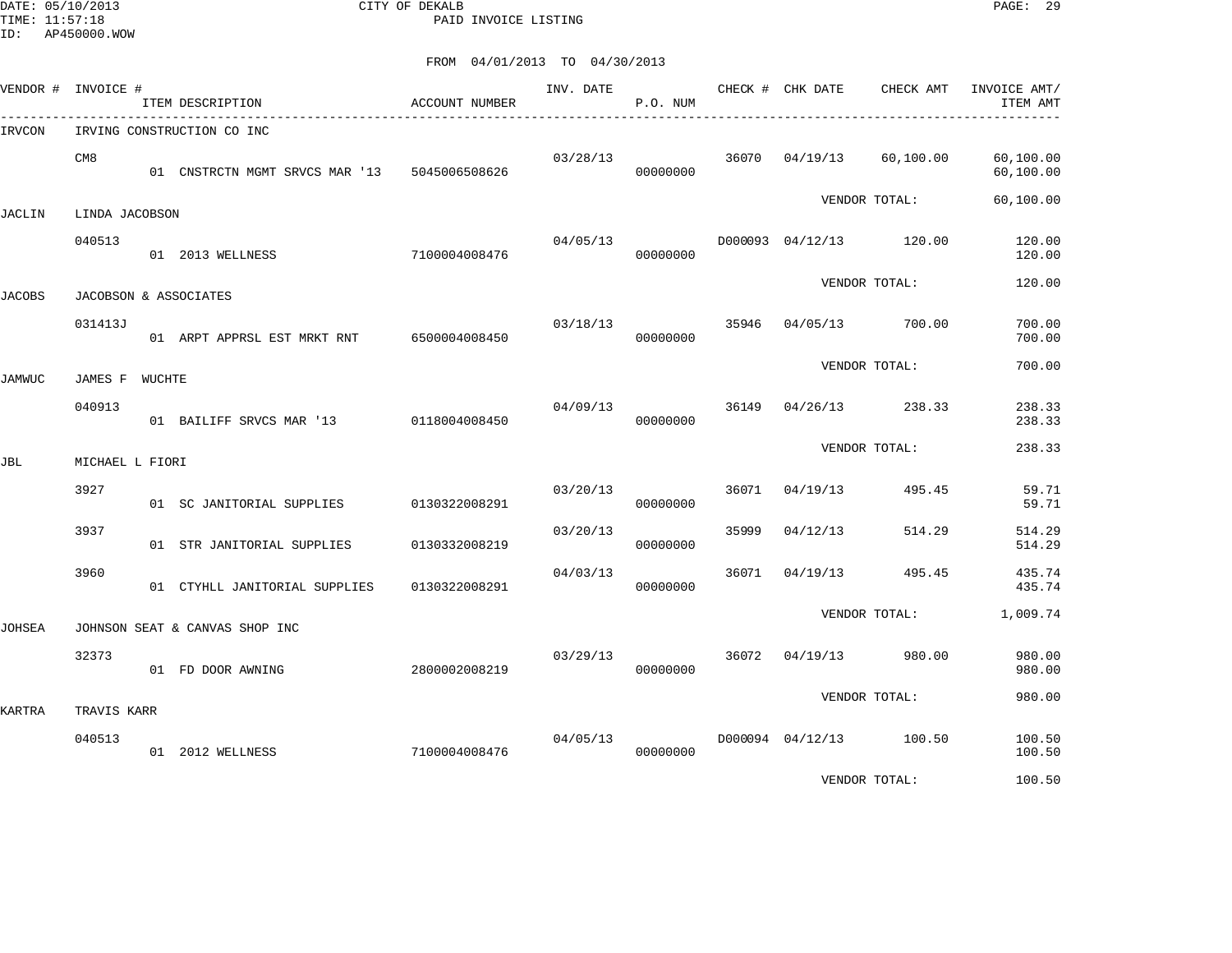DATE: 05/10/2013 CITY OF DEKALB PAGE: 30 PAID INVOICE LISTING

|        | VENDOR # INVOICE # | ITEM DESCRIPTION                                                                             | ACCOUNT NUMBER | INV. DATE | P.O. NUM                   |       | CHECK # CHK DATE | CHECK AMT               | INVOICE AMT/<br>ITEM AMT       |
|--------|--------------------|----------------------------------------------------------------------------------------------|----------------|-----------|----------------------------|-------|------------------|-------------------------|--------------------------------|
| KISCOL | KISHWAUKEE COLLEGE |                                                                                              |                |           |                            |       |                  |                         |                                |
|        | 032813             | 01 PD EMPLYMNT FAIR 4/17-18/13 0120243008373                                                 |                | 03/28/13  | 00000000                   |       |                  | 35947 04/05/13 100.00   | 100.00<br>100.00               |
| KISCOM |                    | KISHWAUKEE COMMUNITY HOSPITAL                                                                |                |           |                            |       |                  | VENDOR TOTAL:           | 100.00                         |
|        | 040513             | 01 FD PATIENT SUPPLIES MAR '13 0125272008237<br>02 FD PATIENT PHARMACY MAR '13 0125272008237 |                | 04/05/13  | 00000000<br>00000000       |       |                  | 36150 04/26/13 2,198.95 | 2,198.95<br>1,857.15<br>341.80 |
| KNOAPP | KNODLE'S APPLIANCE |                                                                                              |                |           |                            |       |                  | VENDOR TOTAL:           | 2,198.95                       |
|        | 79951              | 01 FD F1 D/W RPR                                                                             | 0125273008348  |           | 03/06/13 35948<br>00000000 |       |                  | 04/05/13 114.38         | 114.38<br>114.38               |
| KRECIN | CINDY KREUTZIGER   |                                                                                              |                |           |                            |       |                  | VENDOR TOTAL:           | 114.38                         |
|        | 040513             | 01 2013 WELLNESS                                                                             | 7100004008476  | 04/05/13  | 00000000                   |       |                  | D000095 04/12/13 56.85  | 56.85<br>56.85                 |
| KWATON | TONY KWASNIEWSKI   |                                                                                              |                |           |                            |       |                  | VENDOR TOTAL:           | 56.85                          |
|        | 040513             | 01 2013 WELLNESS                                                                             | 7100004008476  | 04/05/13  | 00000000                   |       |                  | D000096 04/12/13 304.80 | 304.80<br>304.80               |
| LAKINT |                    | LAKESIDE INTERNATIONAL TRUCKS                                                                |                |           |                            |       |                  | VENDOR TOTAL:           | 304.80                         |
|        | 7019695P           | 01 STR P15/P25 MUFFLERS                                                                      | 0130332008226  | 03/14/13  | 00000000                   | 36000 | 04/12/13         | 998.12                  | 917.38<br>917.38               |
|        | 7019939P           | 01 STR P25 KIT                                                                               | 0130332008226  | 03/19/13  | 00000000                   | 36000 | 04/12/13         | 998.12                  | 18.23<br>18.23                 |
|        | 7019946P           | 01 STR P25 PLUG KIT                                                                          | 0130332008226  | 03/19/13  | 00000000                   | 36000 | 04/12/13         | 998.12                  | 19.02<br>19.02                 |
|        | 7019964P           | 01 STR P25 BOWL                                                                              | 0130332008226  | 03/21/13  | 00000000                   | 36000 | 04/12/13         | 998.12                  | 43.49<br>43.49                 |
|        |                    |                                                                                              |                |           |                            |       |                  | VENDOR TOTAL:           | 998.12                         |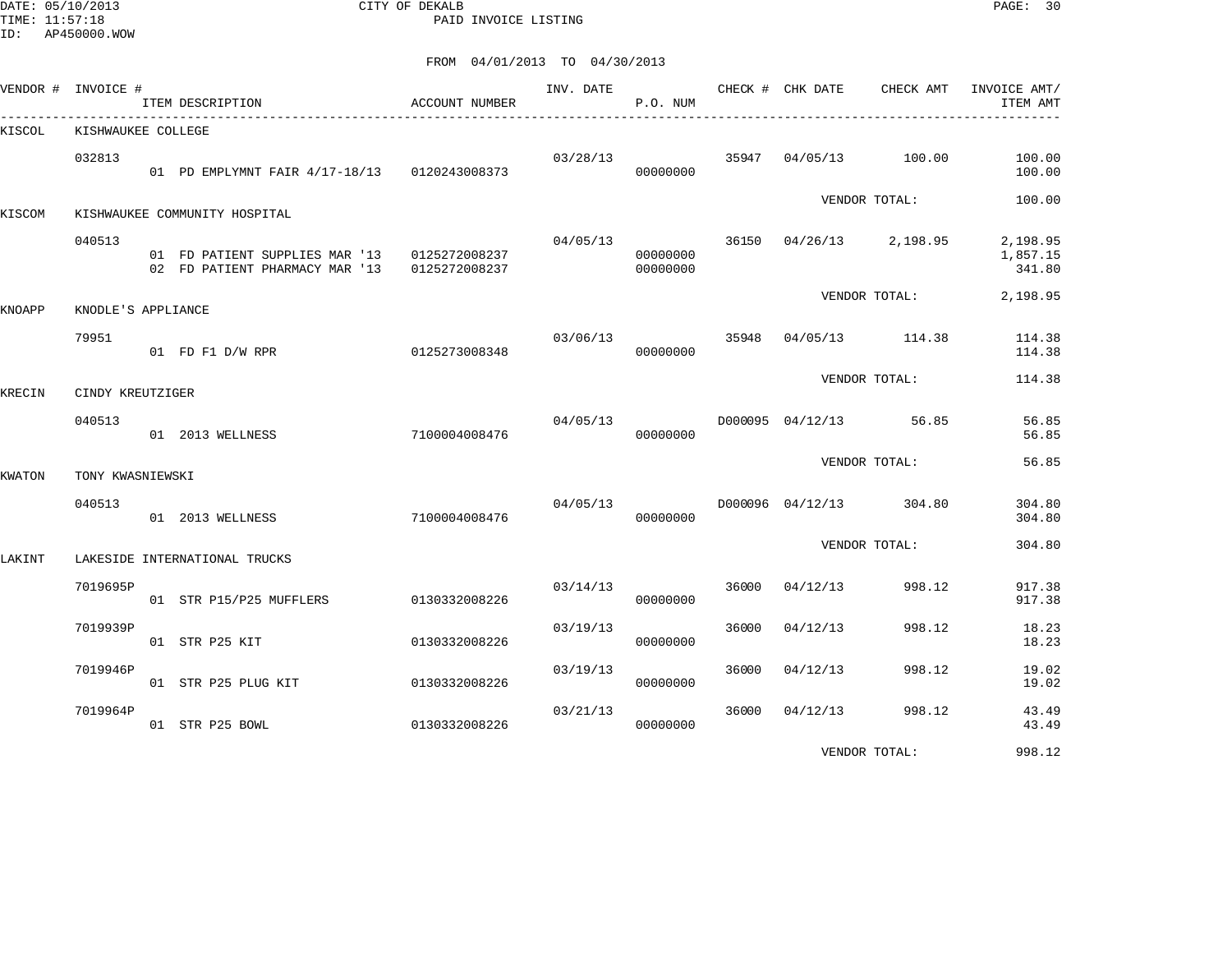DATE: 05/10/2013 CITY OF DEKALB PAGE: 31 PAID INVOICE LISTING

|        | VENDOR # INVOICE #    | ITEM DESCRIPTION                              | <b>ACCOUNT NUMBER</b> | INV. DATE | P.O. NUM |       | CHECK # CHK DATE | CHECK AMT             | INVOICE AMT/<br>ITEM AMT |
|--------|-----------------------|-----------------------------------------------|-----------------------|-----------|----------|-------|------------------|-----------------------|--------------------------|
| LEOCAR | CARL LEONI            |                                               |                       |           |          |       |                  |                       |                          |
|        | 0591                  | 01 PD (4) POLO SHIRTS HSG COOR  0100000002730 |                       | 04/07/13  | 00000000 |       | D000103 04/19/13 | 88.13                 | 88.13<br>88.13           |
| LEVJAS | <b>JASON LEVERTON</b> |                                               |                       |           |          |       |                  | VENDOR TOTAL:         | 88.13                    |
|        | 041913                | 01 RMB PNT/SPPLS CMMNDRS OFFC 0120212008219   |                       | 04/19/13  | 00000000 |       | D000111 04/26/13 | 210.76                | 210.76<br>210.76         |
|        | 041913A               | 01 PD RMB COM LDR CRS SPRNGFLD                | 0120223008376         | 04/19/13  | 00000000 |       | D000111 04/26/13 | 304.11                | 304.11<br>304.11         |
| LININN | LINCOLN INN           |                                               |                       |           |          |       |                  | VENDOR TOTAL:         | 514.87                   |
|        | 307                   | 01 (10) BOX LUNCHES/MTG/DEL 0115153008376     |                       | 04/01/13  | 00000000 |       |                  | 36001 04/12/13 127.86 | 127.86<br>127.86         |
| LOVRIT |                       | LOVETT'S RITE-WAY REBUILDERS,                 |                       |           |          |       |                  | VENDOR TOTAL:         | 127.86                   |
|        | 49000                 | 01 PD TOW CS # 777                            | 0120223008384         | 02/21/13  | 00000000 | 36073 | 04/19/13         | 1,800.00              | 125.00<br>125.00         |
|        | 55078                 | 01 PD TOW RED FORD RANGER                     | 0120223008384         | 12/14/12  | 00000000 | 36073 | 04/19/13         | 1,800.00              | 125.00<br>125.00         |
|        | 55092                 | 01 PD TOW SILVER FORD DAKOTA                  | 0120223008384         | 03/08/13  | 00000000 | 36073 | 04/19/13         | 1,800.00              | 125.00<br>125.00         |
|        | 55702                 | 01 PD TOW CS# 12-39853                        | 0120223008384         | 12/20/12  | 00000000 | 36073 | 04/19/13         | 1,800.00              | 225.00<br>225.00         |
|        | 56731                 | 01 PD TOW P27                                 | 0120223008384         | 02/07/13  | 00000000 | 36073 | 04/19/13         | 1,800.00              | 150.00<br>150.00         |
|        | 56867                 | 01 FD TOW (4) CARS TRNNG                      | 0125273008376         | 12/13/12  | 00000000 | 36151 | 04/26/13         | 200.00                | 200.00<br>200.00         |
|        | 56973                 | 01 PD TOW CS# 12-38629                        | 0120223008384         | 12/08/12  | 00000000 | 36073 | 04/19/13         | 1,800.00              | 125.00<br>125.00         |
|        | 57005                 | 01 PD TOW CS #38514                           | 0120223008384         | 12/07/12  | 00000000 | 36073 | 04/19/13         | 1,800.00              | 125.00<br>125.00         |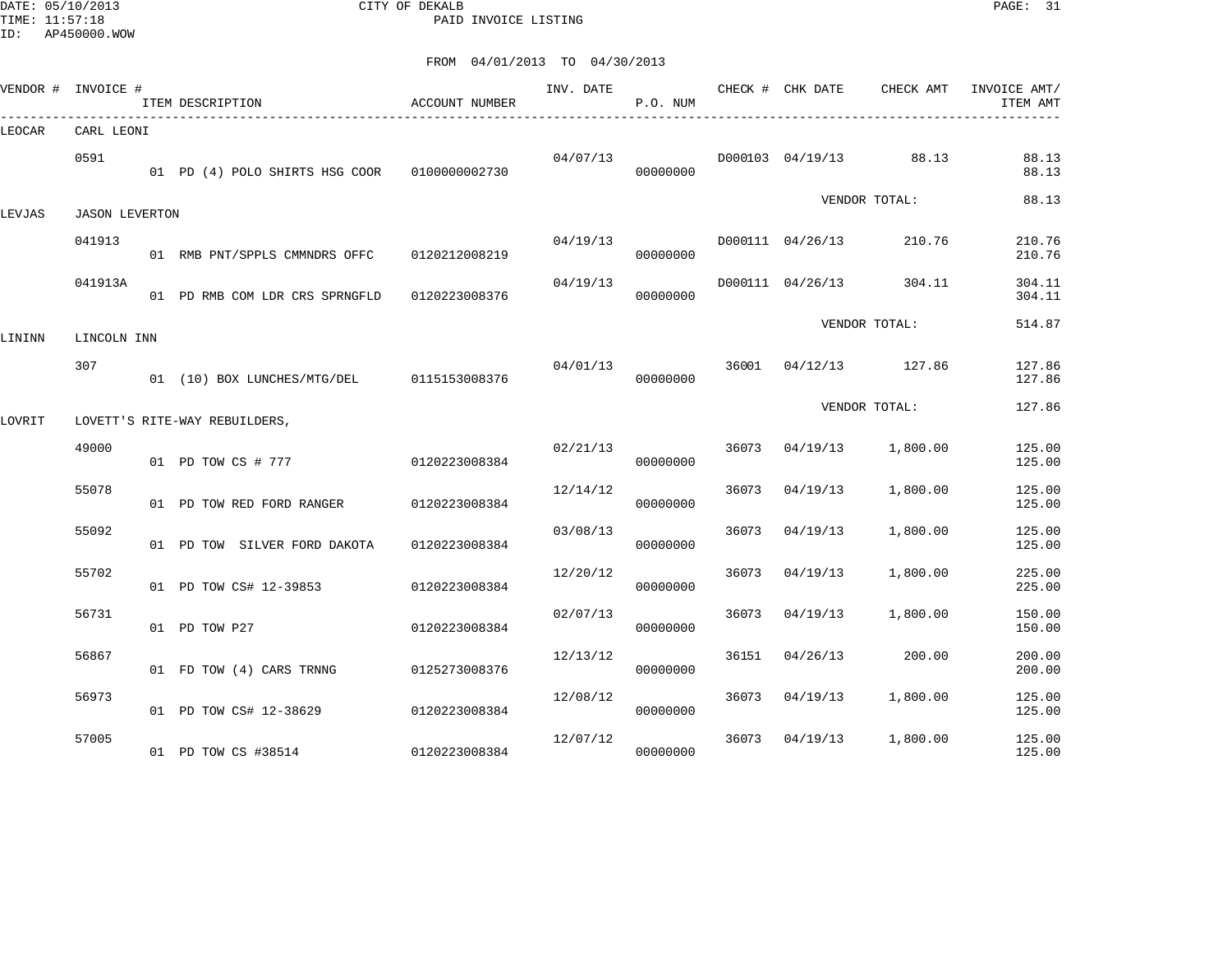|        | VENDOR # INVOICE # | ITEM DESCRIPTION                    | ACCOUNT NUMBER | INV. DATE | P.O. NUM |       | CHECK # CHK DATE | CHECK AMT     | INVOICE AMT/<br>ITEM AMT |
|--------|--------------------|-------------------------------------|----------------|-----------|----------|-------|------------------|---------------|--------------------------|
|        | 57133              | 01 PD TOW CS# 13-4165 0120223008384 |                | 02/10/13  | 00000000 |       | 36073 04/19/13   | 1,800.00      | 125.00<br>125.00         |
|        | 57174              | 01 PD TOW BLK NISSAN ARMADA         | 0120223008384  | 03/08/13  | 00000000 | 36073 | 04/19/13         | 1,800.00      | 125.00<br>125.00         |
|        | 57209              | 01 PD TOW MERCURY COUGAR            | 0120223008384  | 03/19/13  | 00000000 | 36073 | 04/19/13         | 1,800.00      | 150.00<br>150.00         |
|        | 57338              | 01 PD TOW CS#13-6460                | 0120223008384  | 03/03/13  | 00000000 | 36073 | 04/19/13         | 1,800.00      | 125.00<br>125.00         |
|        | 57457              | 01 PD TOW CS# 13-9564               | 0120223008384  | 04/01/13  | 00000000 | 36073 | 04/19/13         | 1,800.00      | 150.00<br>150.00         |
|        | 57501              | 01 PD TOW BLK FORD MUSTANG          | 0120223008384  | 03/12/13  | 00000000 | 36073 | 04/19/13         | 1,800.00      | 125.00<br>125.00         |
| LOWHOM |                    | LOWE'S HOME CENTER, INC.            |                |           |          |       |                  | VENDOR TOTAL: | 2,000.00                 |
|        | 05904              | 01 FD F3 LIGHTS/BULBS               | 0125272008210  | 02/26/13  | 00000000 |       | 36074 04/19/13   | 502.97        | 85.26<br>85.26           |
|        | 13382              | 01 FD CARGO BAG                     | 0125272008240  | 02/25/13  | 00000000 | 36074 | 04/19/13         | 502.97        | 29.98<br>29.98           |
|        | 13385              | 01 FD BULBS/PROPANE ENG1            | 0125272008210  | 03/19/13  | 00000000 | 36074 | 04/19/13         | 502.97        | 39.87<br>39.87           |
|        | 13437              | 01 FD ST1 MECH ROOM SUPPLIES        | 0125272008226  | 03/20/13  | 00000000 | 36074 | 04/19/13         | 502.97        | 36.67<br>36.67           |
|        | 13691A             | 01 FD ST1 LIGHTS                    | 0125272008210  | 03/22/13  | 00000000 | 36074 | 04/19/13         | 502.97        | 246.84<br>246.84         |
|        | 36655              | 01 FD SHOP TOOLS                    | 0125272008226  | 03/05/13  | 00000000 | 36074 | 04/19/13         | 502.97        | 39.81<br>39.81           |
|        | 41033              | 01 FD ST2 BLDG SUPPLIES             | 0125272008210  | 03/22/13  | 00000000 | 36074 | 04/19/13         | 502.97        | 59.64<br>59.64           |
|        | 42240              | 01 FD S2 BULBS                      | 0125272008210  | 02/26/13  | 00000000 |       | 36074 04/19/13   | 502.97        | 44.51<br>44.51           |
|        | 42309              |                                     |                | 02/27/13  |          |       | 36074 04/19/13   | 502.97        | 27.97                    |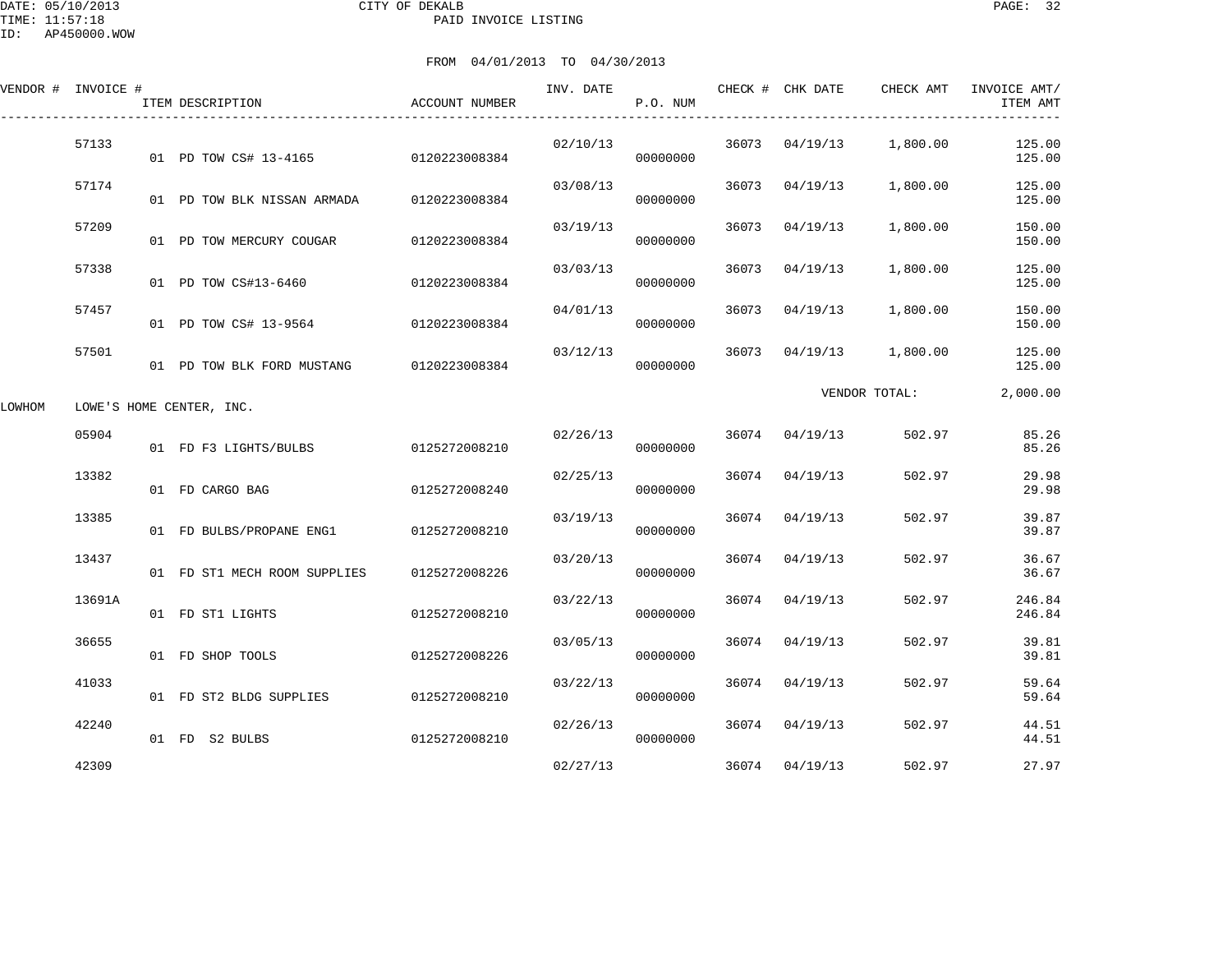DATE: 05/10/2013 CITY OF DEKALB PAGE: 33 PAID INVOICE LISTING

ID: AP450000.WOW

|        | VENDOR # INVOICE #    | ITEM DESCRIPTION                            | <b>ACCOUNT NUMBER</b> | INV. DATE | P.O. NUM |       | CHECK # CHK DATE | CHECK AMT       | INVOICE AMT/<br>ITEM AMT |
|--------|-----------------------|---------------------------------------------|-----------------------|-----------|----------|-------|------------------|-----------------|--------------------------|
|        |                       |                                             |                       |           |          |       |                  |                 |                          |
|        | 42309                 | 01 FD F1 SQ4 SHORELINE                      | 0125272008210         | 02/27/13  | 00000000 | 36074 | 04/19/13         | 502.97          | 27.97<br>27.97           |
|        | 53361                 | 01 FD ST1 EXT CORD                          | 0125272008210         | 02/26/13  | 00000000 | 36074 | 04/19/13         | 502.97          | 18.02<br>18.02           |
|        | 900001                | 01 5 PRCNT DSCNT ADJ                        | 0125272008210         | 03/19/13  | 00000000 | 36074 | 04/19/13         | 502.97          | $-125.60$<br>$-125.60$   |
| MABAS  |                       | MUTUAL AID BOX ALARM SYSTEM                 |                       |           |          |       |                  | VENDOR TOTAL:   | 502.97                   |
|        | T20001089             | 01 FD TIER 2 CRDNTLNG CRD                   | 0125273008376         | 03/11/13  | 00000000 | 36075 | 04/19/13         | 30.00           | 5.00<br>5.00             |
|        | T20001101             | 01 FD TIER 2 CRDNTLNG CRD                   | 0125273008376         | 03/14/13  | 00000000 | 36075 | 04/19/13         | 30.00           | 5.00<br>5.00             |
|        | T20001114             | 01 FD (2) TIER 2 CRDNTLNG CRDS              | 0125273008376         | 03/19/13  | 00000000 | 36075 | 04/19/13         | 30.00           | 10.00<br>10.00           |
|        | T20001121             | 01 FD (2) TIER 2 CRDNTLNG CRDS              | 0125273008376         | 03/22/13  | 00000000 | 36075 | 04/19/13         | 30.00           | 10.00<br>10.00           |
| MAIENG |                       | MAINTENANCE ENGINEERING, LTD.               |                       |           |          |       |                  | VENDOR TOTAL:   | 30.00                    |
|        | 291470101             | 01 ARPT PARTS FOR SHOP WELDER 6500002008295 |                       | 03/21/13  | 00000000 | 36076 |                  | 04/19/13 180.64 | 180.64<br>180.64         |
| MARINC | M.A.R.S. INCORPORATED |                                             |                       |           |          |       |                  | VENDOR TOTAL:   | 180.64                   |
|        | 550303                | 01 ARPT AP10 JET TRK RPR                    | 6500003008310         | 03/21/13  | 00000000 | 36077 | 04/19/13         | 108.00          | 20.00<br>20.00           |
|        | 550339                | 01 PD 31 ALT                                | 0120222008226         | 03/26/13  | 00000000 | 35949 | 04/05/13         | 209.00          | 209.00<br>209.00         |
|        | 550392                | 01 ARPT AP05 RPR                            | 6500003008310         | 04/01/13  | 00000000 | 36077 | 04/19/13         | 108.00          | 88.00<br>88.00           |
| MASELE | MASCAL ELECTRIC, INC. |                                             |                       |           |          |       |                  | VENDOR TOTAL:   | 317.00                   |
|        | 1313654               |                                             |                       | 03/31/13  |          |       | 36152 04/26/13   | 738.31          | 738.31                   |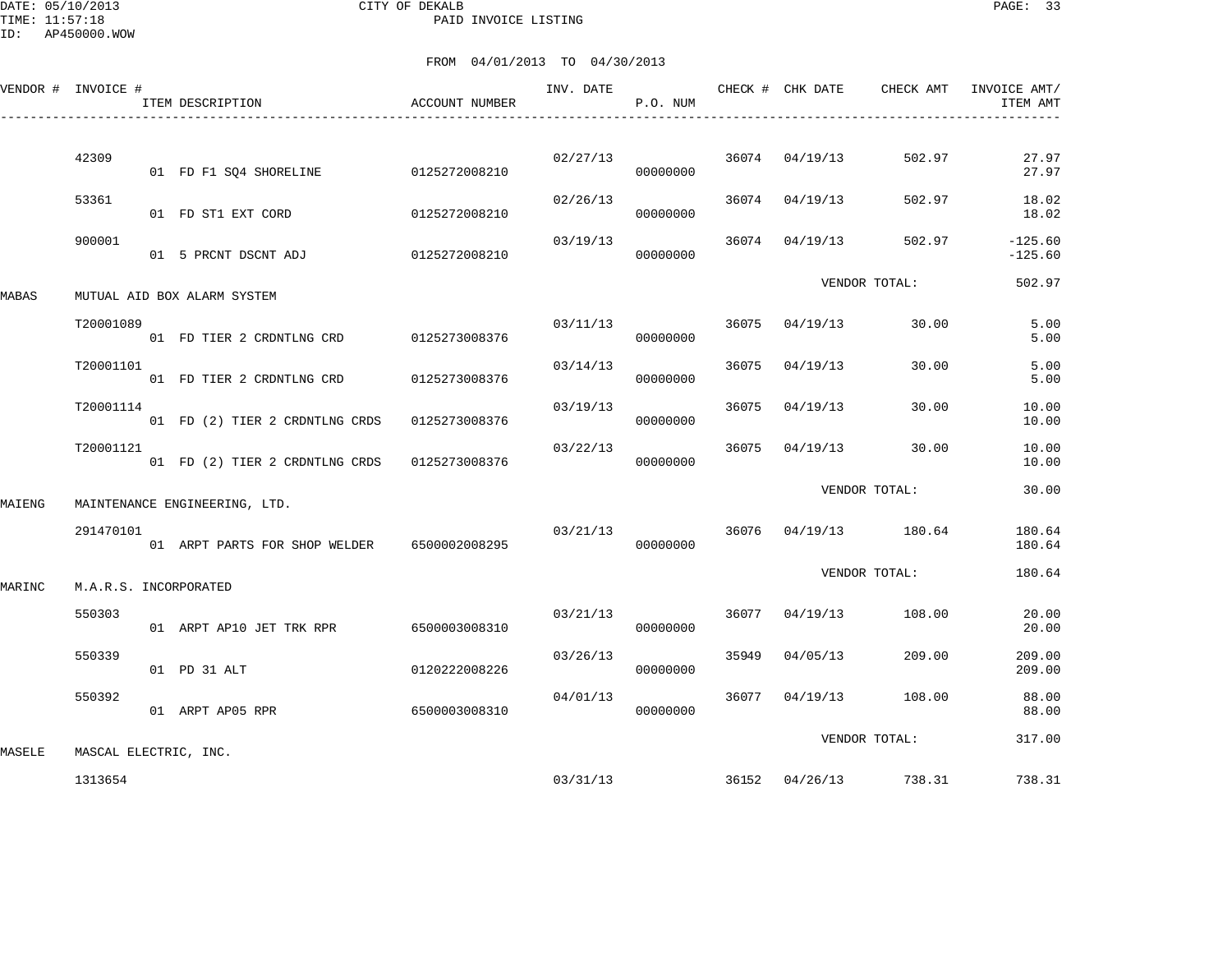DATE: 05/10/2013 CITY OF DEKALB PAGE: 34 PAID INVOICE LISTING

|        | VENDOR # INVOICE #  | ITEM DESCRIPTION                              | ACCOUNT NUMBER | INV. DATE | P.O. NUM |       | CHECK # CHK DATE | CHECK AMT               | INVOICE AMT/<br>ITEM AMT |
|--------|---------------------|-----------------------------------------------|----------------|-----------|----------|-------|------------------|-------------------------|--------------------------|
|        | 1313654             | 01 WTR WELL 14 STRTR RPR 6000003008328        |                | 03/31/13  | 00000000 |       |                  | 36152 04/26/13 738.31   | 738.31<br>738.31         |
| MCAMAN | mCAPITOL MANAGEMENT |                                               |                |           |          |       |                  | VENDOR TOTAL:           | 738.31                   |
|        | 1514465             | 01 CNTRCTL SRVCS MAR '13 0500003008343        |                | 04/01/13  | 00000000 |       |                  | 36002 04/12/13 5,500.00 | 5,500.00<br>5,500.00     |
| MCDJAM | JAMES MCDOUGALL     |                                               |                |           |          |       |                  | VENDOR TOTAL:           | 5,500.00                 |
|        | 040513              | 01 2013 WELLNESS                              | 7100004008476  | 04/05/13  | 00000000 |       |                  | D000097 04/12/13 149.50 | 149.50<br>149.50         |
| MCMJEF | JEFFREY MCMASTER    |                                               |                |           |          |       |                  | VENDOR TOTAL:           | 149.50                   |
|        | 041213              | 01 FD RMB EXP ST FR MRSHLL CLSS 0125263008376 |                | 04/12/13  | 00000000 |       |                  | D000104 04/19/13 105.49 | 105.49<br>105.49         |
| MCMROB | ROBERT MCMORROW     |                                               |                |           |          |       |                  | VENDOR TOTAL:           | 105.49                   |
|        | 040513              | 01 2012 WELLNESS RMB                          | 7100004008476  | 04/05/13  | 00000000 |       |                  | 36003 04/12/13 429.46   | 429.46<br>429.46         |
| MCSQU  |                     | MC SOUARED ENERGY SERVICES LLC                |                |           |          |       |                  | VENDOR TOTAL:           | 429.46                   |
|        | 040213              | 01 06950-18001 2/27-4/1/13 6500003008352      |                | 04/02/13  | 00000000 | 36078 | 04/19/13         | 3,649.38                | 75.30<br>75.30           |
|        | 040213A             | 01 48205-59004 2/27-4/1/13                    | 6500003008352  | 04/02/13  | 00000000 | 36078 | 04/19/13         | 3,649.38                | 104.42<br>104.42         |
|        | 040213B             | 01 51430-79006 2/27-4/1/13                    | 6500003008352  | 04/02/13  | 00000000 | 36078 | 04/19/13         | 3,649.38                | 117.02<br>117.02         |
|        | 040213C             | 01 78964-55009 2/27-4/1/13                    | 6500003008352  | 04/02/13  | 00000000 | 36078 | 04/19/13         | 3,649.38                | 401.91<br>401.91         |
|        | 040213D             | 01 99115-94001 2/27-4/1/13                    | 6500003008352  | 04/02/13  | 00000000 | 36078 | 04/19/13         | 3,649.38                | 1,126.01<br>1,126.01     |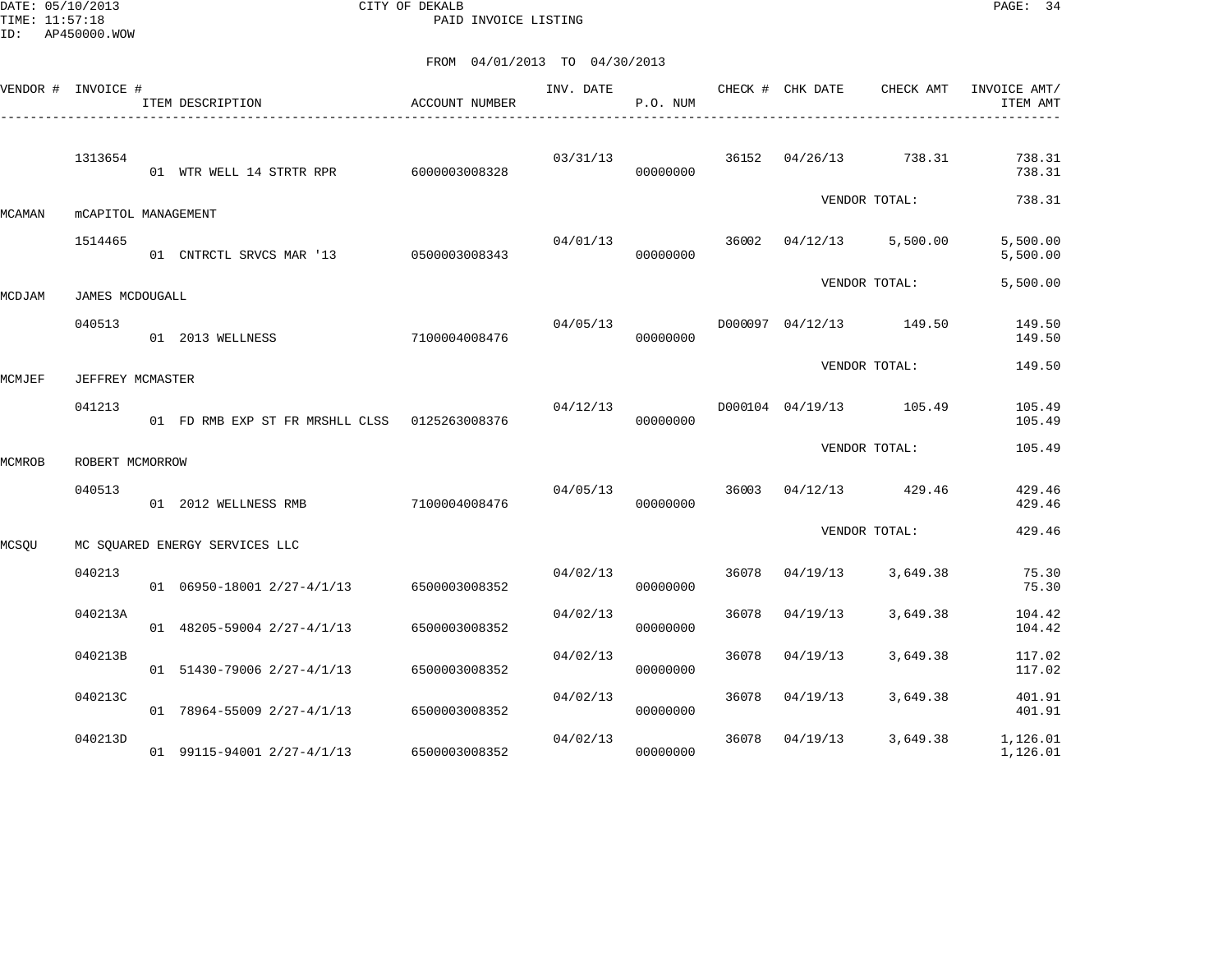DATE: 05/10/2013 CITY OF DEKALB PAGE: 35 PAID INVOICE LISTING

ID: AP450000.WOW

|        | VENDOR # INVOICE # | ITEM DESCRIPTION               | ACCOUNT NUMBER | INV. DATE | P.O. NUM |       |                | CHECK # CHK DATE CHECK AMT | INVOICE AMT/<br>ITEM AMT |
|--------|--------------------|--------------------------------|----------------|-----------|----------|-------|----------------|----------------------------|--------------------------|
|        | 040213E            | 01 72485-74000 2/27-4/1/13     | 6500003008352  | 04/02/13  | 00000000 |       | 36078 04/19/13 | 3,649.38                   | 801.51<br>801.51         |
|        | 040213F            | 01 06025-13002 2/27-4/1/13     | 6500003008352  | 04/02/13  | 00000000 | 36078 | 04/19/13       | 3,649.38                   | 576.67<br>576.67         |
|        | 040213G            | 01 62095-00001 2/27-4/1/13     | 6500003008352  | 04/02/13  | 00000000 | 36078 | 04/19/13       | 3,649.38                   | 36.78<br>36.78           |
|        | 040213H            | $01$ 29969-60002 2/27-4/1/13   | 6500003008352  | 04/02/13  | 00000000 | 36078 | 04/19/13       | 3,649.38                   | 86.20<br>86.20           |
|        | 040413             | $01$ 72450-36003 3/4-4/3/13    | 6500003008352  | 04/04/13  | 00000000 | 36078 | 04/19/13       | 3,649.38                   | 68.03<br>68.03           |
|        | 040413A            | 01 04715-49005 3/4-4/3/13      | 6500003008352  | 04/04/13  | 00000000 | 36078 | 04/19/13       | 3,649.38                   | 255.53<br>255.53         |
| MEDREC |                    | MEDICAL RECOVERY SPECIALISTS   |                |           |          |       |                | VENDOR TOTAL:              | 3,649.38                 |
|        | 19581              | 01 CLLCTN FEES FEB '13         | 0135003008399  | 02/28/13  | 00000000 |       |                | 36079 04/19/13 65.79       | 65.79<br>65.79           |
| MELLOC | MELIN'S LOCK & KEY |                                |                |           |          |       |                | VENDOR TOTAL:              | 65.79                    |
|        | 14108              | 01 PD (10) KEYS                | 0120223008315  | 03/20/13  | 00000000 |       | 36153 04/26/13 | 356.12                     | 18.50<br>18.50           |
|        | 5149               | 01 PD RMV/RNSTLL CYLNDRS 2 DRS | 0130323008348  | 03/09/13  | 00000000 |       | 36153 04/26/13 | 356.12                     | 88.00<br>88.00           |
|        | 5151               | 01 ARPT E4-8 RMV/BNSTLL CYLNDR | 6500002008219  | 03/09/13  | 00000000 | 36153 | 04/26/13       | 356.12                     | 91.12<br>91.12           |
|        | 5154               | 01 CS KTCHN DR RPR             | 0130323008348  | 03/09/13  | 00000000 | 36153 | 04/26/13       | 356.12                     | 65.00<br>65.00           |
|        | 5202               | 01 PD RAD RM 2ND LCK/KEYS      | 0120223008315  | 04/06/13  | 00000000 |       | 36153 04/26/13 | 356.12                     | 93.50<br>93.50           |
| METPRO |                    | PRISTINE WATER SOLUTIONS       |                |           |          |       |                | VENDOR TOTAL:              | 356.12                   |
|        | 021411             |                                |                | 03/28/13  |          |       | 36154 04/26/13 | 7,080.48                   | 7,080.48                 |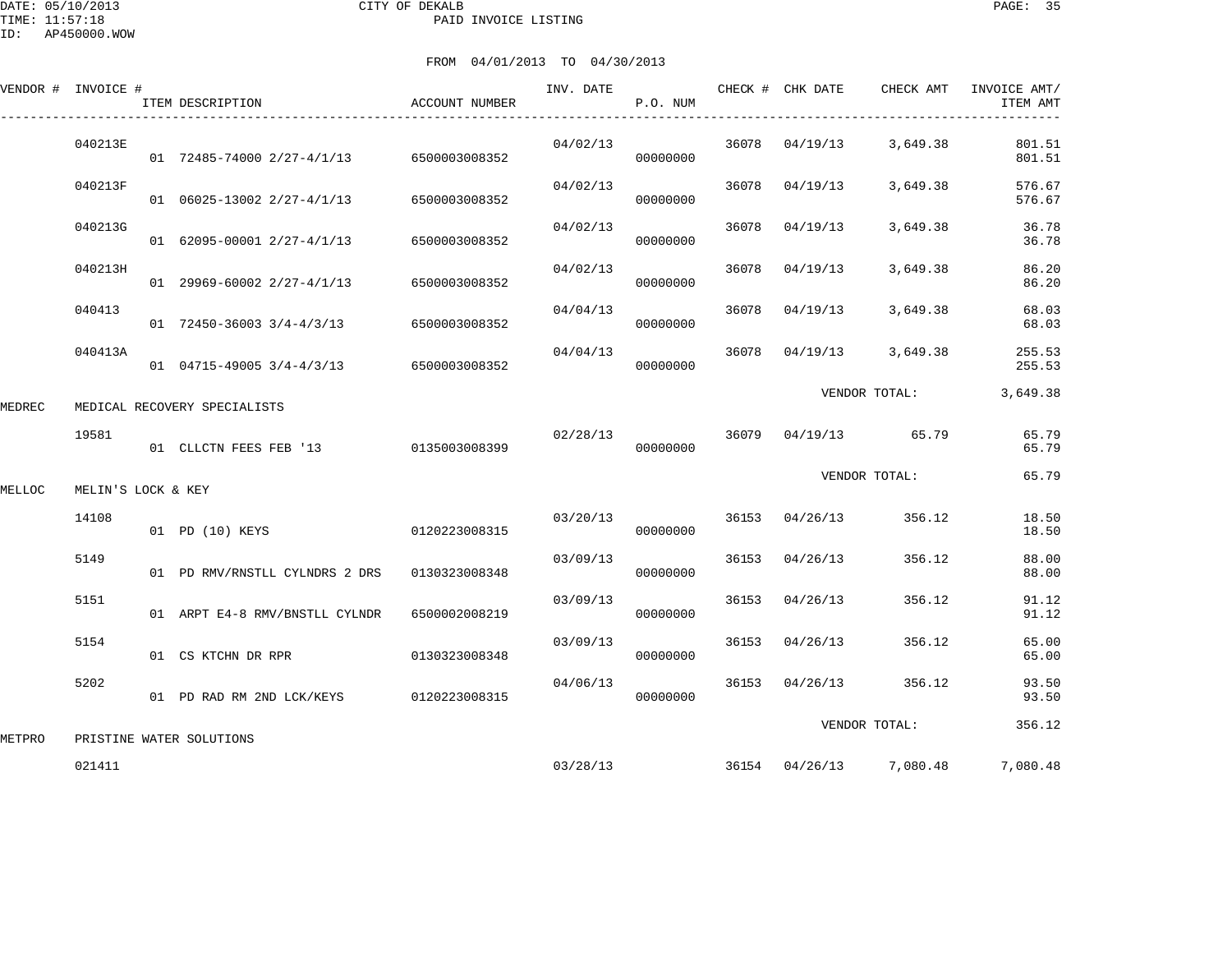DATE: 05/10/2013 CITY OF DEKALB PAGE: 36 PAID INVOICE LISTING

FROM 04/01/2013 TO 04/30/2013

|        | VENDOR # INVOICE #    | ACCOUNT NUMBER<br>ITEM DESCRIPTION                           |               |          | P.O. NUM             |       |                         |                    | INV. DATE CHECK # CHK DATE CHECK AMT INVOICE AMT/<br>ITEM AMT |
|--------|-----------------------|--------------------------------------------------------------|---------------|----------|----------------------|-------|-------------------------|--------------------|---------------------------------------------------------------|
|        | 021411                | 01 WTR (20) AQUADENE 6000002008250                           |               | 03/28/13 | 00000000             |       | 36154 04/26/13 7,080.48 |                    | 7,080.48<br>7,080.48                                          |
| METWES | METRO WEST COUNCIL OF |                                                              |               |          |                      |       |                         | VENDOR TOTAL:      | 7,080.48                                                      |
|        | 1263                  | 01 BRD MEETING 2/28/13 BIERNACKI 0115153008376               |               | 03/20/13 | 00000000             | 35950 | 04/05/13 30.00          |                    | 30.00<br>30.00                                                |
| MIDCIT | MID CITY              |                                                              |               |          |                      |       |                         | VENDOR TOTAL:      | 30.00                                                         |
|        | 1969800               | 01 HR OFFICE SUPPLIES 0115152008204<br>02 CC OFFICE SUPPLIES | 0110102008204 | 03/18/13 | 00000000<br>00000000 |       | 36004 04/12/13 158.92   |                    | 158.92<br>75.17<br>83.75                                      |
| MIDENE |                       | MIDAMERICAN ENERGY COMPANY                                   |               |          |                      |       |                         | VENDOR TOTAL:      | 158.92                                                        |
|        | 5831716               | 01 #230466 WELLS 1/7-2/5/13 6000003008352                    |               | 02/22/13 | 00000000             | 36080 |                         | 04/19/13 11,378.32 | 11,378.32<br>11,378.32                                        |
| MIKAUT |                       | MIKE'S AUTO & TRUCK REPAIR                                   |               |          |                      |       |                         | VENDOR TOTAL:      | 11,378.32                                                     |
|        | 24423                 | 01 FD E1 PM SRVC/VLV STM 0125273008315                       |               | 02/12/13 | 00000000             | 35951 | 04/05/13                | 1,147.95           | 542.87<br>542.87                                              |
|        | 24473                 | 01 FD E3 THROTTLE ASSY                                       | 0125273008315 | 03/18/13 | 00000000             | 36005 | 04/12/13                | 219.03             | 219.03<br>219.03                                              |
|        | 24476                 | 01 FD F1 PM/OIL CHANGE                                       | 0125273008315 | 03/19/13 | 00000000             | 36081 | 04/19/13                | 391.26             | 391.26<br>391.26                                              |
|        | 24484                 | 01 ARPT/FD FRTRK PM SRVC 0125273008315                       |               | 02/18/13 | 00000000             | 35951 | 04/05/13                | 1,147.95           | 564.06<br>564.06                                              |
|        | 24611                 | 01 WTR W29 INSIDE DOOR HNDL                                  | 6000002008226 | 03/12/13 | 00000000             | 35951 | 04/05/13                | 1,147.95           | 41.02<br>41.02                                                |
|        | 24701                 | 01 FD E1 OIL LEAK RPR                                        | 0125273008315 | 04/01/13 | 00000000             | 36155 | 04/26/13                | 217.27             | 217.27<br>217.27                                              |
|        |                       |                                                              |               |          |                      |       |                         |                    |                                                               |

VENDOR TOTAL: 1,975.51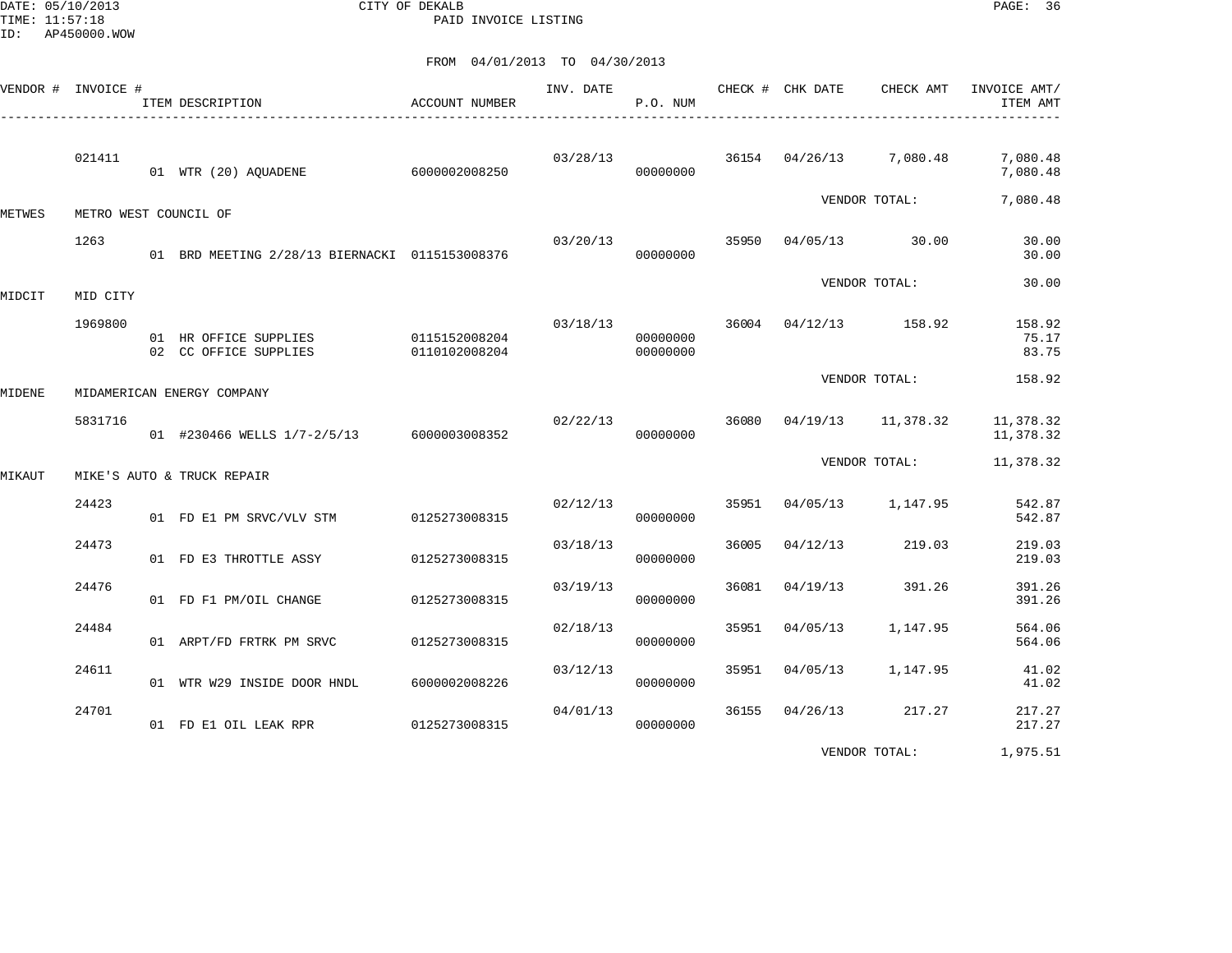DATE: 05/10/2013 CITY OF DEKALB PAGE: 37 PAID INVOICE LISTING

|          | VENDOR # INVOICE #    | ITEM DESCRIPTION                                                                                                                                                     | <b>ACCOUNT NUMBER</b> | INV. DATE | P.O. NUM             |       | CHECK # CHK DATE       | CHECK AMT         | INVOICE AMT/<br>ITEM AMT                                        |
|----------|-----------------------|----------------------------------------------------------------------------------------------------------------------------------------------------------------------|-----------------------|-----------|----------------------|-------|------------------------|-------------------|-----------------------------------------------------------------|
| MILADA   | ADAM MILLER           |                                                                                                                                                                      |                       |           |                      |       |                        |                   |                                                                 |
|          | 041213                | 01 RMB PALS CLSS 3/18/13 0125273008376                                                                                                                               |                       | 04/12/13  | 00000000             |       | D000105 04/19/13 14.28 |                   | 14.28<br>14.28                                                  |
| MLENT    | M & L ENTERPRISES LLC |                                                                                                                                                                      |                       |           |                      |       |                        | VENDOR TOTAL:     | 14.28                                                           |
|          | 212015                | 01 PD(50) CAR WASH TOKENS 0120223008315                                                                                                                              |                       |           | 03/25/13<br>00000000 |       | 36006 04/12/13         | 200.00            | 200.00<br>200.00                                                |
| MORSAL   | MORTON SALT, INC.     |                                                                                                                                                                      |                       |           |                      |       |                        | VENDOR TOTAL:     | 200.00                                                          |
|          | 5400122505            | 01 WTR 24.04TNS BULK COARSE SALT 6000002008250                                                                                                                       |                       | 03/14/13  | 00000000             | 36007 | 04/12/13               | 8,050.77          | 2,636.46<br>2,636.46                                            |
|          | 5400123528            | 01 WTR 25.25TNS BULK COARSE SALT 6000002008250                                                                                                                       |                       | 03/15/13  | 00000000             | 36007 | 04/12/13               | 8,050.77          | 2,764.13<br>2,764.13                                            |
|          | 5400130374            | 01 WTR 24.17TNS BULK COARSE SALT 6000002008250                                                                                                                       |                       | 03/25/13  | 00000000             | 36007 | 04/12/13               | 8,050.77          | 2,650.18<br>2,650.18                                            |
|          | 5400137400            | 01 WTR 24.3TNS BULK CRYSTAL SALT 6000002008250                                                                                                                       |                       | 04/04/13  | 00000000             | 36156 | 04/26/13               | 2,663.89          | 2,663.89<br>2,663.89                                            |
| MOTSOL   |                       | MOTOROLA SOLUTIONS, INC.                                                                                                                                             |                       |           |                      |       |                        | VENDOR TOTAL:     | 10,714.66                                                       |
|          | 78226407              | 01 PD OFFCR RADIO SRVC APR '13 0115164008450                                                                                                                         |                       | 04/01/13  | 00000000             | 36008 |                        | 04/12/13 1,520.49 | 1,520.49<br>1,520.49                                            |
| MUNEME   | MES - ILLINOIS        |                                                                                                                                                                      |                       |           |                      |       |                        |                   | VENDOR TOTAL: 1,520.49                                          |
|          | 00394016SNV           | 01 FD FLWTST RGLTR/FUELCHRG 0125273008311                                                                                                                            |                       | 03/13/13  | 00000000             | 35952 | $04/05/13$ 50.00       |                   | 50.00<br>50.00                                                  |
|          |                       |                                                                                                                                                                      |                       |           |                      |       |                        | VENDOR TOTAL:     | 50.00                                                           |
| NACHA DD | UNDEFINED             | 01 TOTAL DIRECT DEPOSITS<br>01 TOTAL DIRECT DEPOSITS<br>01 TOTAL DIRECT DEPOSITS<br>01 TOTAL DIRECT DEPOSITS<br>01 TOTAL DIRECT DEPOSITS<br>01 TOTAL DIRECT DEPOSITS |                       |           |                      |       |                        |                   | 56.32<br>2,100.74<br>287.28<br>3,247.00<br>7,811.21<br>1,341.62 |
|          |                       |                                                                                                                                                                      |                       |           |                      |       |                        | VENDOR TOTAL:     | 0.00                                                            |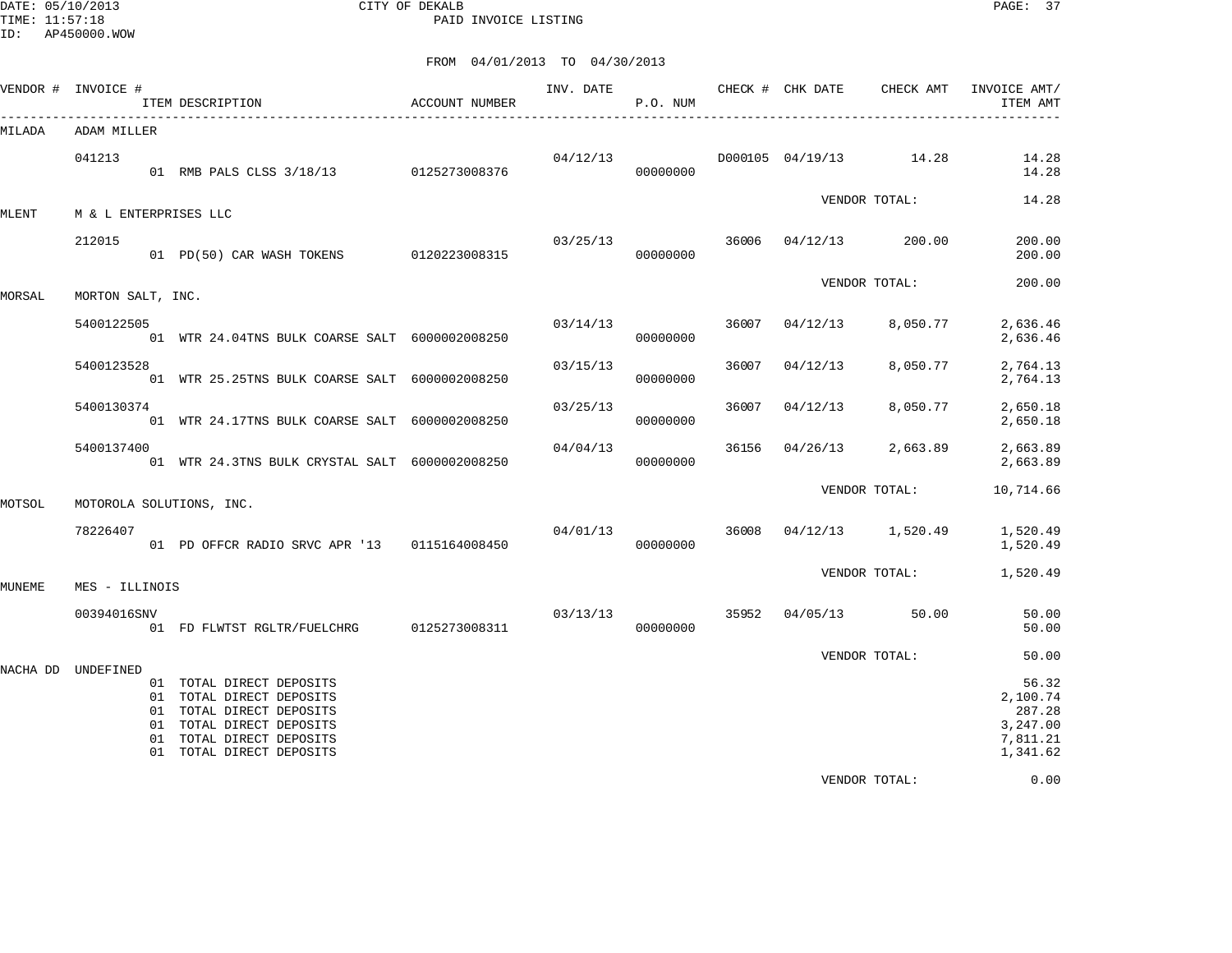DATE: 05/10/2013 CITY OF DEKALB PAGE: 38 PAID INVOICE LISTING

| VENDOR # | INVOICE # | ITEM DESCRIPTION                                                                                                                         | ACCOUNT NUMBER                                                   | INV. DATE | P.O. NUM                                     |       | CHECK # CHK DATE | CHECK AMT     | INVOICE AMT/<br>ITEM AMT                          |
|----------|-----------|------------------------------------------------------------------------------------------------------------------------------------------|------------------------------------------------------------------|-----------|----------------------------------------------|-------|------------------|---------------|---------------------------------------------------|
| NICOR    | NICOR     |                                                                                                                                          |                                                                  |           |                                              |       |                  |               |                                                   |
|          | 022213    | 01 892605-10006 1/22-2/22/13                                                                                                             | 6000003008351                                                    | 02/22/13  | 00000000                                     | 35953 | 04/05/13         | 4,422.29      | 789.53<br>789.53                                  |
|          | 022713    | 01 176854-13811 1/25-2/26/13                                                                                                             | 6500003008355                                                    | 02/27/13  | 00000000                                     | 35953 | 04/05/13         | 4,422.29      | 453.01<br>453.01                                  |
|          | 022713A   | 01 320518-10003 1/25-2/26/13                                                                                                             | 6500003008355                                                    | 02/27/13  | 00000000                                     | 35953 | 04/05/13         | 4,422.29      | 388.42<br>388.42                                  |
|          | 022713B   | 01 404041-10153 1/25-2/26/13                                                                                                             | 6500003008355                                                    | 02/27/13  | 00000000                                     | 35953 | 04/05/13         | 4,422.29      | 1,322.13<br>1,322.13                              |
|          | 022713C   | 01 792113-01936 1/25-2/26/13                                                                                                             | 6500003008355                                                    | 02/27/13  | 00000000                                     | 35953 | 04/05/13         | 4,422.29      | 63.18<br>63.18                                    |
|          | 022713D   | 01 540709-10002 1/25-2/27/13                                                                                                             | 6000003008351                                                    | 02/27/13  | 00000000                                     | 35953 | 04/05/13         | 4,422.29      | 1,406.02<br>1,406.02                              |
| NITAB    |           | NORTHERN ILLINOIS TRAINING                                                                                                               |                                                                  |           |                                              |       |                  | VENDOR TOTAL: | 4,422.29                                          |
|          | 1313      | 01 PD FY14 OFFCR STRNGTH ASSMNT<br>02 PD FY14 OFFCR STRNGTH ASSMNT<br>03 PD FY14 OFFCR STRNGTH ASSMNT<br>04 PD FY14 OFFCR STRNGTH ASSMNT | 0120213008376<br>0120223008376<br>0120233008376<br>0120243008376 | 03/21/13  | 00000000<br>00000000<br>00000000<br>00000000 | 35954 | 04/05/13         | 4,365.00      | 4,365.00<br>340.00<br>3,175.00<br>85.00<br>765.00 |
| NIWAT    |           | NORTHERN ILLINOIS WATER WORKS                                                                                                            |                                                                  |           |                                              |       |                  | VENDOR TOTAL: | 4,365.00                                          |
|          | 34370     | 01 RAD/ANNX WTR SRVC 3/1/13                                                                                                              | 0130324008450                                                    | 03/01/13  | 00000000                                     | 36009 | 04/12/13         | 200.50        | 47.75<br>47.75                                    |
|          | 34431     | 01 RAD/ANNX WTR SRVC 03/08/13                                                                                                            | 0130324008450                                                    | 03/08/13  | 00000000                                     | 36009 | 04/12/13         | 200.50        | 47.75<br>47.75                                    |
|          | 34464     | 01 RAD/ANNX WTR SRVC 3/15/13                                                                                                             | 0130324008450                                                    | 03/15/13  | 00000000                                     | 36009 | 04/12/13         | 200.50        | 42.00<br>42.00                                    |
|          | 34510     | 01 RAD/ANNX WTR SRVC 3/22/13                                                                                                             | 0130324008450                                                    | 03/22/13  | 00000000                                     | 36009 | 04/12/13         | 200.50        | 42.00<br>42.00                                    |
|          | 34581     | 01 WTR COOLER RNTL APR '13                                                                                                               | 0130324008450                                                    | 03/28/13  | 00000000                                     | 36009 | 04/12/13         | 200.50        | 21.00<br>21.00                                    |
|          |           |                                                                                                                                          |                                                                  |           |                                              |       |                  | VENDOR TOTAL: | 200.50                                            |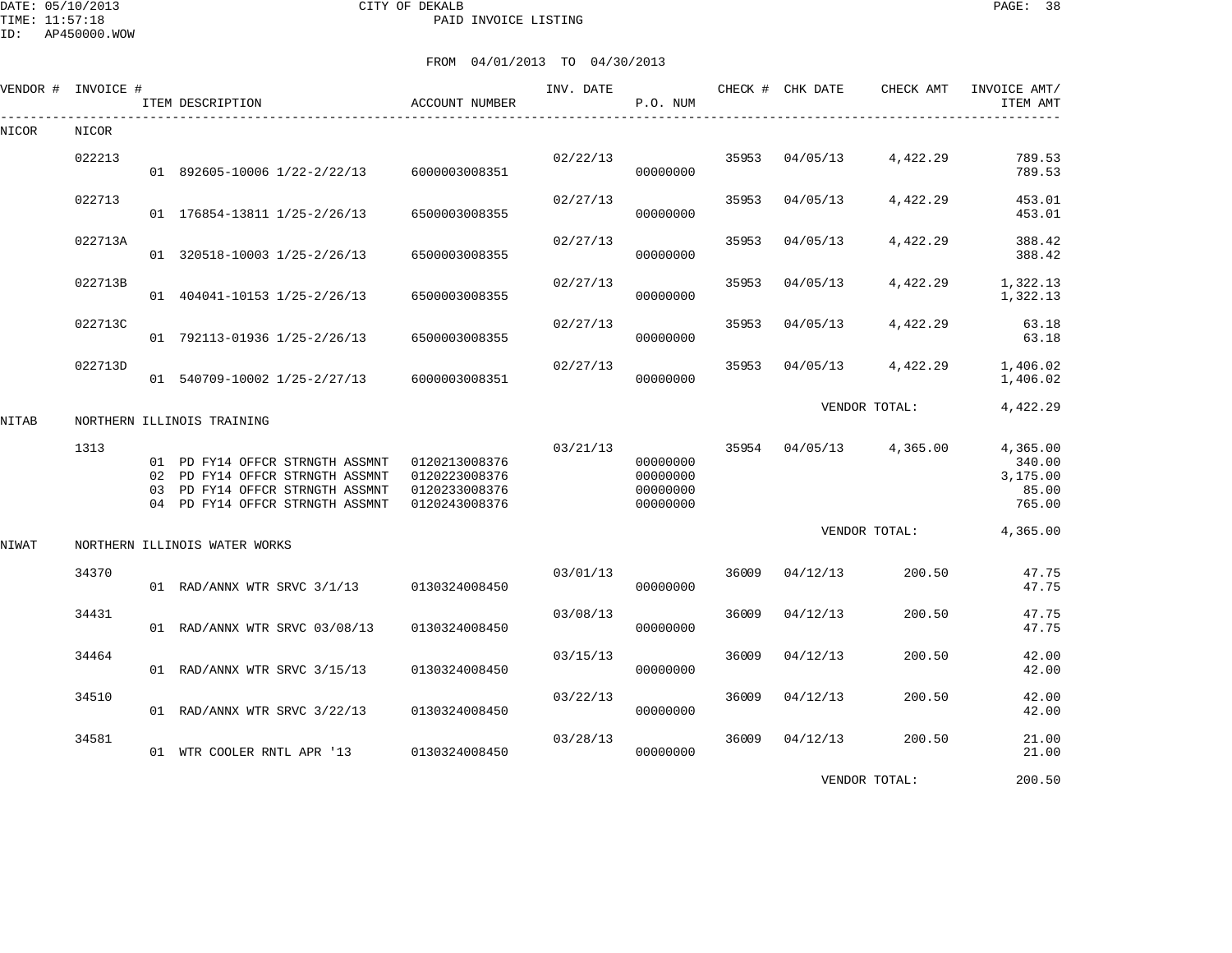DATE: 05/10/2013 CITY OF DEKALB PAGE: 39 PAID INVOICE LISTING

|               | VENDOR # INVOICE #    | ITEM DESCRIPTION                                 | ACCOUNT NUMBER | INV. DATE | P.O. NUM |       | CHECK # CHK DATE | CHECK AMT     | INVOICE AMT/<br>ITEM AMT |
|---------------|-----------------------|--------------------------------------------------|----------------|-----------|----------|-------|------------------|---------------|--------------------------|
| NORAME        |                       | NORTH AMERICAN SALT COMPANY                      |                |           |          |       |                  |               |                          |
|               | 70956198              | 01 STR 285.98TNS BLK COARSE SALT 1000002008235   |                | 03/08/13  | 00000000 | 35955 | 04/05/13         | 29,735.49     | 16,978.65<br>16,978.65   |
|               | 70956912              | 01 STR 214.87TNS BLK COARSE SALT 1000002008235   |                | 03/11/13  | 00000000 | 35955 | 04/05/13         | 29,735.49     | 12,756.84<br>12,756.84   |
| <b>NORCEN</b> | NORTH CENTRAL CYCLERY |                                                  |                |           |          |       |                  | VENDOR TOTAL: | 29,735.49                |
|               | 031313114759          | 01 PD (6) PLC FLT BLK / (12) TIRES 0100000002730 |                | 03/13/13  | 00000000 | 36010 | 04/12/13         | 7,439.98      | 7,439.98<br>7,439.98     |
| NORCON        |                       | NORTHERN CONTRACTING, INC.                       |                |           |          |       |                  | VENDOR TOTAL: | 7,439.98                 |
|               | 4718                  | 01 ARPT (3) GATE OPRTR TRNSMTTRS 6500002008218   |                | 03/26/13  | 00000000 | 36082 | 04/19/13         | 53.52         | 53.52<br>53.52           |
| OFFDEP        | OFFICE DEPOT INC      |                                                  |                |           |          |       |                  | VENDOR TOTAL: | 53.52                    |
|               | 651375512001          | 01 ENG OFFICE SUPPLIES                           | 0130352008204  | 04/01/13  | 00000000 | 36157 | 04/26/13         | 54.54         | 54.54<br>54.54           |
| OFFDEP2       | OFFICE DEPOT, INC.    |                                                  |                |           |          |       |                  | VENDOR TOTAL: | 54.54                    |
|               | 648362783001          | 01 PD OFFICE SUPPLIES                            | 0120212008204  | 03/07/13  | 00000000 | 35956 | 04/05/13         | 791.44        | 218.72<br>218.72         |
|               | 648362826001          | 01 PD (12) DZ PENS                               | 0120212008204  | 03/07/13  | 00000000 | 35956 | 04/05/13         | 791.44        | 80.04<br>80.04           |
|               | 649419530001          | 01 PD OFFICE SUPPLIES                            | 0120212008204  | 03/19/13  | 00000000 | 35956 | 04/05/13         | 791.44        | 38.37<br>38.37           |
|               | 649419569001          | 01 PD (24) BINDERS                               | 0120212008204  | 03/19/13  | 00000000 | 35956 | 04/05/13         | 791.44        | 43.92<br>43.92           |
|               | 649419571001          | 01 PD (48) PKS MEMO BOOKS 0120212008204          |                | 03/19/13  | 00000000 | 35956 | 04/05/13         | 791.44        | 60.00<br>60.00           |
|               | 650211508001          | 01 PD OFFICE SUPPLIES                            | 0120212008204  | 03/14/13  | 00000000 | 35956 | 04/05/13         | 791.44        | 116.49<br>116.49         |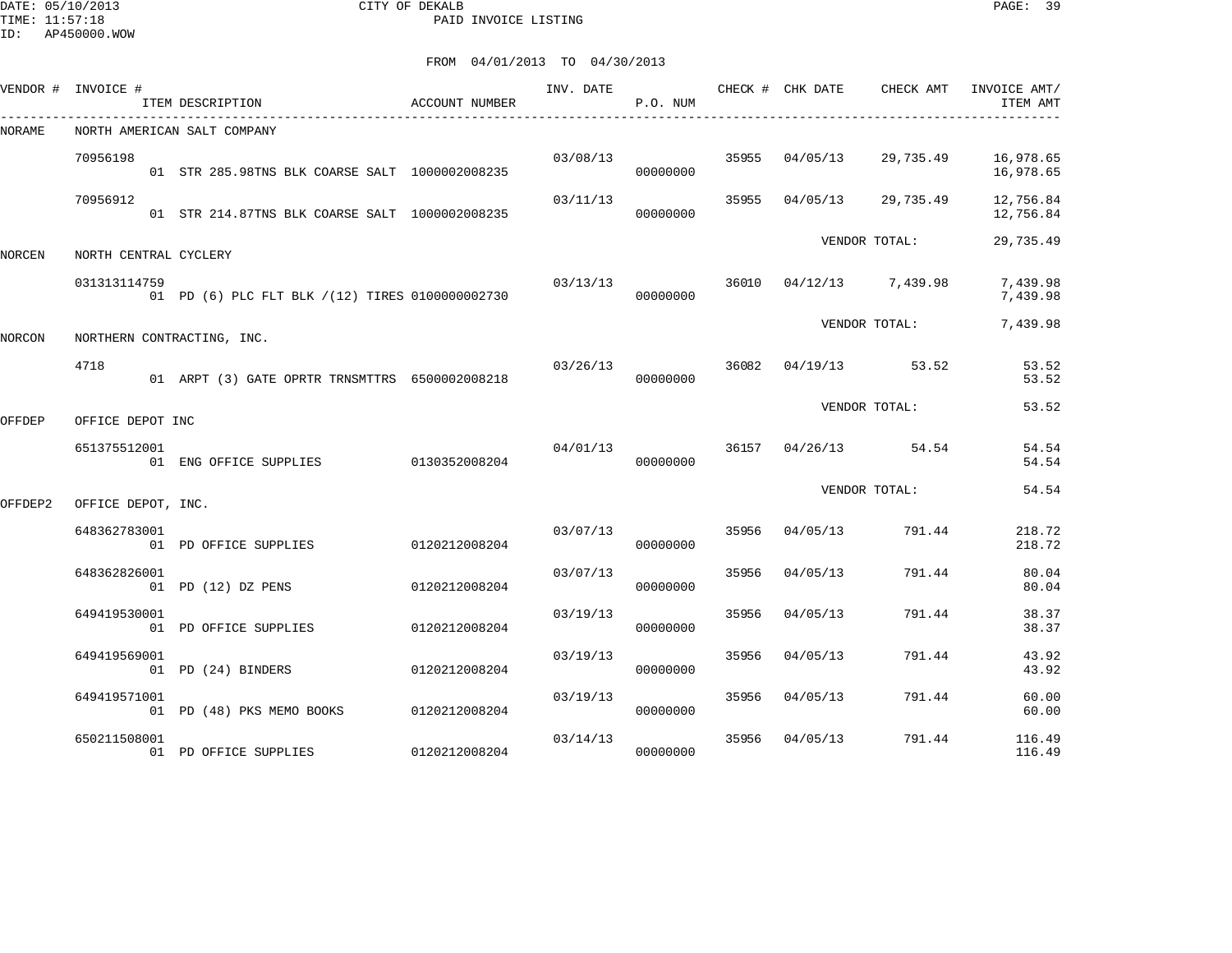DATE: 05/10/2013 CITY OF DEKALB PAGE: 40 PAID INVOICE LISTING

ID: AP450000.WOW

|        | VENDOR # INVOICE # | ITEM DESCRIPTION                                | <b>ACCOUNT NUMBER</b> | INV. DATE | P.O. NUM             |       | CHECK # CHK DATE | CHECK AMT               | INVOICE AMT/<br>ITEM AMT |
|--------|--------------------|-------------------------------------------------|-----------------------|-----------|----------------------|-------|------------------|-------------------------|--------------------------|
|        | 650225019001       | 01 PD (10) PK TAPE                              | 0120212008204         | 03/14/13  | 00000000             |       | 35956 04/05/13   | 791.44                  | 233.90<br>233.90         |
|        | 650813369001       | 01 PD (24) BINDERS 0120212008204                |                       | 03/26/13  | 00000000             |       | 36083 04/19/13   | 144.67                  | 43.20<br>43.20           |
|        | 651473684001       | 01 PD OFFICE SUPPLIES                           | 0120212008204         | 04/02/13  | 00000000             | 36083 | 04/19/13         | 144.67                  | 29.46<br>29.46           |
|        | 652120165001       | 01 FD OFFICE SUPPLIES                           | 0125262008204         | 03/27/13  | 00000000             | 36083 | 04/19/13         | 144.67                  | 34.02<br>34.02           |
|        | 652120365001       | 01 FD OFFICE SUPPLIES                           | 0125262008204         | 03/27/13  | 00000000             | 36083 | 04/19/13         | 144.67                  | 37.99<br>37.99           |
| PARINS |                    | PARDRIDGE INSURANCE, INC.                       |                       |           |                      |       |                  | VENDOR TOTAL:           | 936.11                   |
|        | 12203              | 01 FD TRSRR BND W LYNCH                         | 2800003008375         | 02/27/13  | 00000000             |       |                  | 36084 04/19/13 255.00   | 255.00<br>255.00         |
| PATINC | PATLIN, INC.       |                                                 |                       |           |                      |       |                  | VENDOR TOTAL:           | 255.00                   |
|        | 33551              | 01 ARPT SHOP SUPPLIES                           | 6500002008226         | 03/22/13  | 00000000             |       | 36085 04/19/13   | 596.80                  | 398.77<br>398.77         |
|        | 33615              | 01 ARPT SHOP SUPPLIES                           | 6500002008226         | 03/27/13  | 00000000             |       | 36085 04/19/13   | 596.80                  | 198.03<br>198.03         |
| PECGUY |                    | PECKHAM GUYTON ALBERS & VIETS,                  |                       |           |                      |       |                  | VENDOR TOTAL:           | 596.80                   |
|        | 101475             | 01 PRO SRVCES SYC RD TIF MAR '13 0135004008497  |                       |           | 04/03/13<br>00000000 |       | 36158 04/26/13   | 23,000.00               | 7,000.00<br>7,000.00     |
|        | 101476             | 01 PRO SRVCS S 4TH ST TIF MAR '13 0135004008497 |                       | 04/03/13  | 00000000             |       | 36158 04/26/13   | 23,000.00               | 16,000.00<br>16,000.00   |
| PETJOH | JOHN PETRAGALLO    |                                                 |                       |           |                      |       |                  | VENDOR TOTAL:           | 23,000.00                |
|        | 040513             | 01 2012 WELLNESS                                | 7100004008476         |           | 04/05/13<br>00000000 |       |                  | D000098 04/12/13 149.50 | 149.50<br>149.50         |
|        | 041913             |                                                 |                       | 04/19/13  |                      |       | D000112 04/26/13 | 54.05                   | 54.05                    |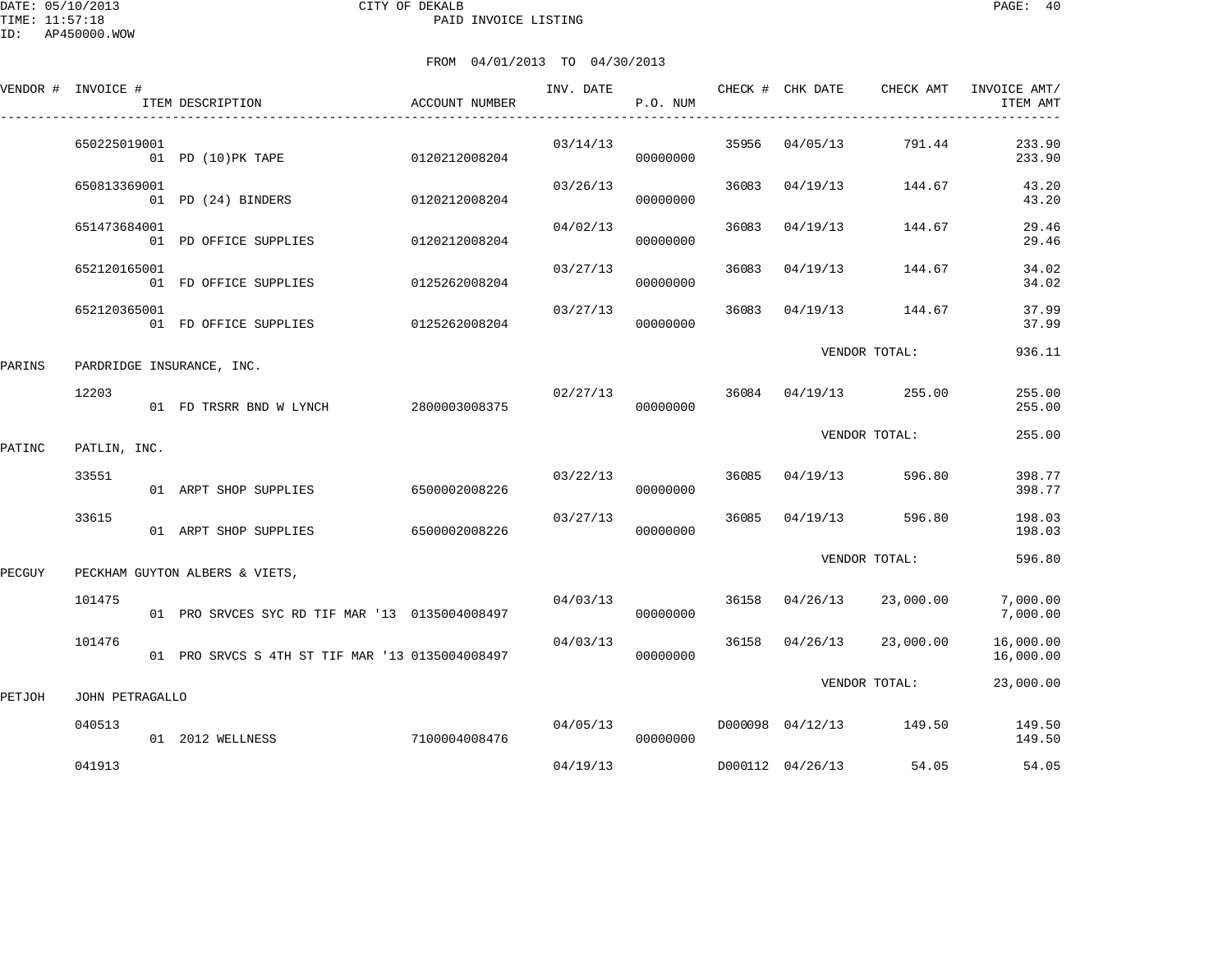DATE: 05/10/2013 CITY OF DEKALB PAGE: 41 PAID INVOICE LISTING

| VENDOR # INVOICE # |                      | ITEM DESCRIPTION             |                                                 | ACCOUNT NUMBER |          | P.O. NUM             |  | INV. DATE 6 CHECK # CHK DATE CHECK AMT | INVOICE AMT/<br>ITEM AMT |
|--------------------|----------------------|------------------------------|-------------------------------------------------|----------------|----------|----------------------|--|----------------------------------------|--------------------------|
|                    | 041913               |                              | 01 PD RMB MLG RSK TRNG OAKBROOK 0120223008376   |                |          | 04/19/13<br>00000000 |  | D000112 04/26/13 54.05                 | 54.05<br>54.05           |
| PFPET              |                      | P.F. PETTIBONE & COMPANY     |                                                 |                |          |                      |  | VENDOR TOTAL:                          | 203.55                   |
|                    | 27455                |                              | 01 PD (2) DGTL ID CARDS 0120212008243           |                | 03/29/13 | 00000000             |  | 36011 04/12/13 31.50                   | 31.50<br>31.50           |
|                    | 27482                |                              | 01 PD (1000) 3PT TOW RCPTS 0120222008202        |                | 03/29/13 | 00000000             |  | 36086 04/19/13 435.45                  | 435.45<br>435.45         |
| PHYCON             | PHYSIO-CONTROL, INC. |                              |                                                 |                |          |                      |  | VENDOR TOTAL:                          | 466.95                   |
|                    | 413036604            |                              | 01 FD MNNTNC 3/12/13-3/11/17 0125273008310      |                | 03/12/13 | 00000000             |  | 35957 04/05/13 4,200.00                | 4,200.00<br>4,200.00     |
| PISLAU             | LAURA PISARCIK       |                              |                                                 |                |          |                      |  | VENDOR TOTAL:                          | 4,200.00                 |
|                    | 032913               |                              | 01 RMB MILEAGE ANNL TRNNG SCHMBRG 0115193008376 |                | 03/29/13 | 00000000             |  | D000086 04/05/13 56.32                 | 56.32<br>56.32           |
| PITNEY             | PITNEY BOWES INC     |                              |                                                 |                |          |                      |  | VENDOR TOTAL:                          | 56.32                    |
|                    | 7541049AP13          |                              | 01 MAIL MACHINE RENTAL APR '13 0135003008310    |                | 04/13/13 | 00000000             |  | 36159 04/26/13 262.00                  | 262.00<br>262.00         |
| PITNEY2            | PITNEY BOWES, INC    |                              |                                                 |                |          |                      |  | VENDOR TOTAL:                          | 262.00                   |
|                    | 500426               |                              | 01 INK CRTRDG MAIL MACHINE 0135003008305        |                |          | 03/31/13<br>00000000 |  | 36160 04/26/13 92.79                   | 92.79<br>92.79           |
| POVPAU             | PAUL K POVLSEN       |                              |                                                 |                |          |                      |  | VENDOR TOTAL:                          | 92.79                    |
|                    | 041913               |                              | 01 RMB GAS JOANNE LN PUMPS 0130322008245        |                | 04/19/13 | 00000000             |  | D000113 04/26/13 51.57                 | 51.57<br>51.57           |
| PRASTA             |                      | PRAIRIE STATE LEGAL SERVICES |                                                 |                |          |                      |  | VENDOR TOTAL:                          | 51.57                    |
|                    | 041513               |                              |                                                 |                |          |                      |  | 04/15/13 36161 04/26/13 177.00         | 177.00                   |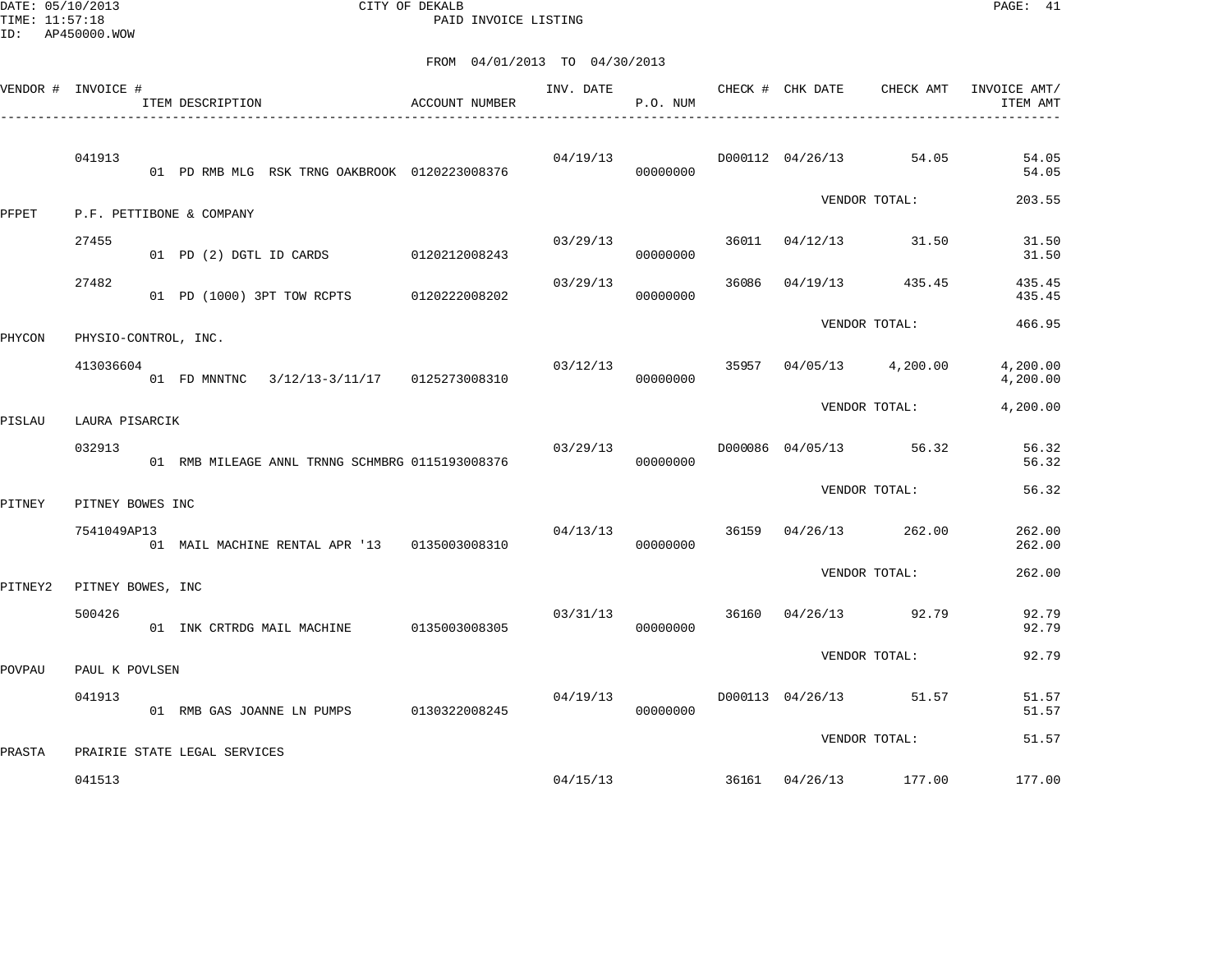DATE: 05/10/2013 CITY OF DEKALB PAGE: 42 PAID INVOICE LISTING

|        | VENDOR # INVOICE #    | ITEM DESCRIPTION                             | ACCOUNT NUMBER                 | INV. DATE | P.O. NUM             |       | CHECK # CHK DATE | CHECK AMT               | INVOICE AMT/<br>ITEM AMT      |
|--------|-----------------------|----------------------------------------------|--------------------------------|-----------|----------------------|-------|------------------|-------------------------|-------------------------------|
|        | 041513                | 01 FY13 HMN SRVCS FNDG 30                    | 0110103008307                  | 04/15/13  | 00000000             | 36161 | 04/26/13         | 177.00                  | 177.00<br>177.00              |
| PRISHA | SHAWN PRICE           |                                              |                                |           |                      |       |                  | VENDOR TOTAL:           | 177.00                        |
|        | IDIS5553914           | 01 FY13 CDBG FTHB 206 N BRIDGE 1900004008499 |                                | 04/24/13  | 00000000             |       |                  | 36162 04/26/13 2,200.00 | 2,200.00<br>2,200.00          |
| QUICOR | OUILL CORPORATION     |                                              |                                |           |                      |       |                  | VENDOR TOTAL:           | 2,200.00                      |
|        | 1140519               | 01 FIN (12) TAPE<br>02 (94) CS COPY PAPER    | 0115192008204<br>0135002008202 | 03/13/13  | 00000000<br>00000000 | 36087 | 04/19/13         | 1,362.72                | 1,173.60<br>24.60<br>1,149.00 |
|        | 1168960               | 01 FIN SLF INK DATE                          | 0115192008204                  | 03/14/13  | 00000000             | 36087 | 04/19/13         | 1,362.72                | 37.93<br>37.93                |
|        | 1307675               | 01 CTY CNCL (50) BINDERS                     | 0110102008204                  | 03/20/13  | 00000000             | 36012 | 04/12/13         | 134.50                  | 134.50<br>134.50              |
|        | 1308493               | 01 IT HP TONER CRTG                          | 0115162008285                  | 03/20/13  | 00000000             | 36087 | 04/19/13         | 1,362.72                | 151.19<br>151.19              |
| RAYDOO | RAYNOR DOOR AUTHORITY |                                              |                                |           |                      |       |                  | VENDOR TOTAL:           | 1,497.22                      |
|        | 98582                 | 01 CTYHLL GARAGE DOOR RPR                    | 0130323008348                  | 03/31/13  | 00000000             | 36088 | 04/19/13         | 125.00                  | 125.00<br>125.00              |
|        |                       | RAYOHERR RAY O'HERRON COMPANY INC            |                                |           |                      |       |                  | VENDOR TOTAL:           | 125.00                        |
|        | 041113                | 01 PD (10) CS WNCHSTR RNGR 40                | 0100000002730                  | 04/11/13  | 00000000             | 36089 | 04/19/13         | 1,811.10                | 1,775.00<br>1,775.00          |
|        | 1230179IN             | 01 PD (2) TRM PCS/(12) DONS/FRT              | 0120222008242                  | 12/10/12  | 00000000             | 36013 | 04/12/13         | 3,604.78                | 244.18<br>244.18              |
|        | 1230942IN             | 01 PD (2) TRAUMA PACS                        | 0120222008242                  | 12/18/12  | 00000000             | 36013 | 04/12/13         | 3,604.78                | 108.20<br>108.20              |
|        | 1232092IN             |                                              |                                | 12/28/12  |                      | 36013 | 04/12/13         | 3,604.78                | 176.49                        |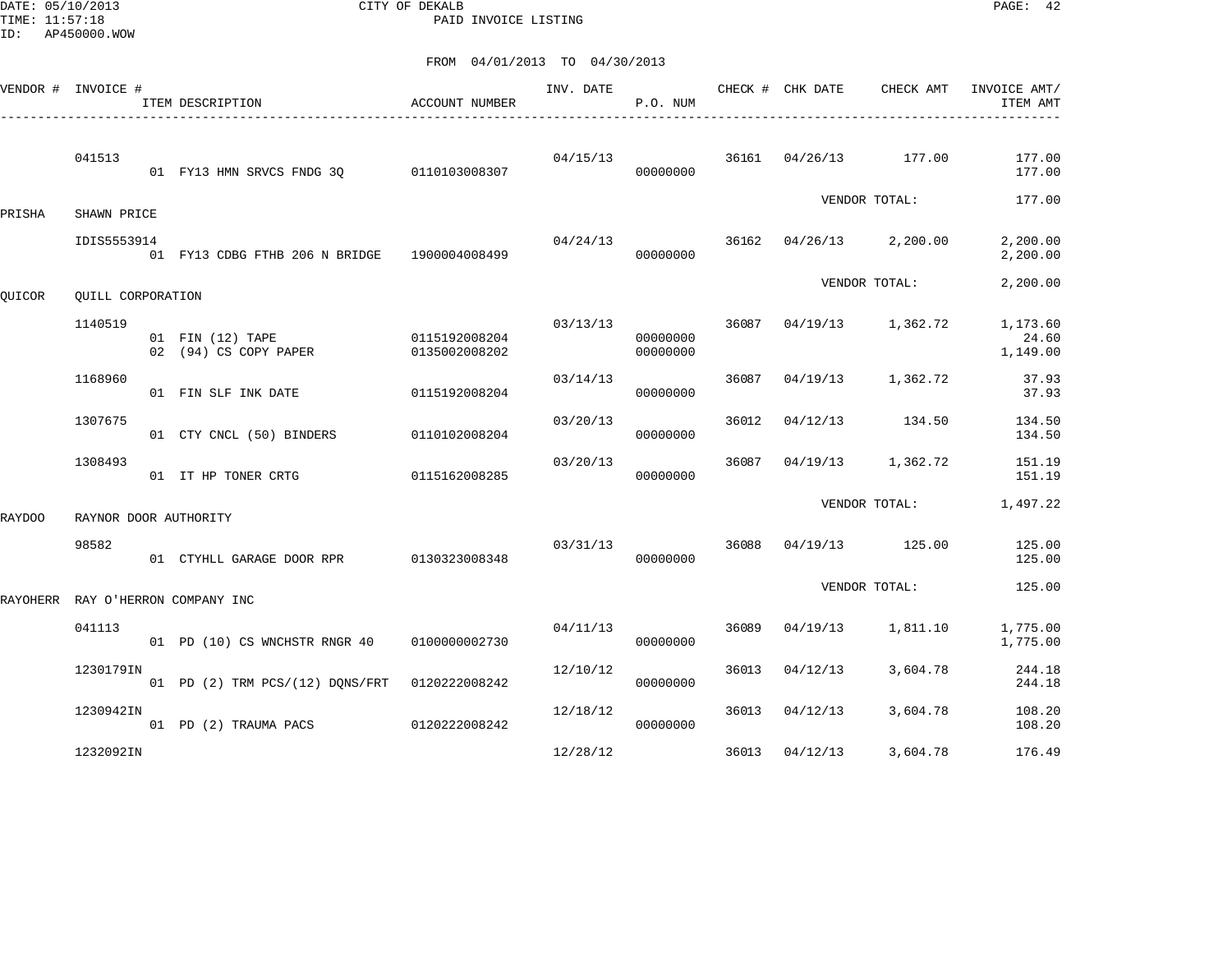DATE: 05/10/2013 CITY OF DEKALB PAGE: 43 PAID INVOICE LISTING

|        | VENDOR # INVOICE # | ITEM DESCRIPTION                                                                  | <b>ACCOUNT NUMBER</b>                           | INV. DATE | P.O. NUM                         |       | CHECK # CHK DATE | CHECK AMT               | INVOICE AMT/<br>ITEM AMT             |
|--------|--------------------|-----------------------------------------------------------------------------------|-------------------------------------------------|-----------|----------------------------------|-------|------------------|-------------------------|--------------------------------------|
|        | 1232092IN          | 01 PD (10)TRFFC WNDS/(8)TRMPCS/FR 0120222008242                                   |                                                 | 12/28/12  | 00000000                         |       | 36013 04/12/13   | 3,604.78                | 176.49<br>176.49                     |
|        | 1300770IN          | 01 PD (8) TRAUMA PACS/FRT 0120222008242                                           |                                                 | 01/08/13  | 00000000                         | 36013 | 04/12/13         | 3,604.78                | 414.86<br>414.86                     |
|        | 1302060IN          | 01 PD (2) SNAREM POLE 5 FT/FRT 0120222008242                                      |                                                 | 01/18/13  | 00000000                         | 36013 | 04/12/13         | 3,604.78                | 211.56<br>211.56                     |
|        | 1302091IN          | 01 PD (30) 9MM LGR/FRT 0120222008242                                              |                                                 | 01/18/13  | 00000000                         | 36013 | 04/12/13         | 3,604.78                | 451.86<br>451.86                     |
|        | 1305896IN          | 01 PD (2) SETS SHIN GUARDS/FRT                                                    | 0120222008242                                   | 02/26/13  | 00000000                         | 36013 | 04/12/13         | 3,604.78                | 1,436.86<br>1,436.86                 |
|        | 1308153IN          | 01 PD GLOCK 17R FXD                                                               | 0120226008540                                   | 03/19/13  | 00000000                         | 36013 | 04/12/13         | 3,604.78                | 494.67<br>494.67                     |
|        | 1308693IN          | 01 PD HLLGN TOOL/THNDRBLT/FRT                                                     | 0120222008242                                   | 03/22/13  | 00000000                         | 35958 | 04/05/13         | 1,025.00                | 1,025.00<br>1,025.00                 |
|        | 1309541IN          | 01 PD (3) GLD TIE BAR/FRT                                                         | 0120222008270                                   | 04/01/13  | 00000000                         | 36013 | 04/12/13         | 3,604.78                | 66.10<br>66.10                       |
|        | 1309544IN          | 01 PD (3) NAMEPLATES 0120222008270                                                |                                                 | 04/01/13  | 00000000                         | 36089 | 04/19/13         | 1,811.10                | 36.10<br>36.10                       |
| RENDEK | RENEW DEKALB       |                                                                                   |                                                 |           |                                  |       |                  | VENDOR TOTAL:           | 6,440.88                             |
|        | 040113             | 01 FY13 TIF FNDNG AGRMNT 1300003008399                                            |                                                 | 04/01/13  | 00000000                         |       |                  | 36014 04/12/13 3,750.00 | 3,750.00<br>3,750.00                 |
| RESOPT | RESPONSE OPTIONS   |                                                                                   |                                                 |           |                                  |       |                  | VENDOR TOTAL:           | 3,750.00                             |
|        | 10000212           | 01 PD ALC TRNNG M TEHAN<br>02 PD ALC TRNNG J JAQUES<br>03 PD ALC TRNNG A LOCKHART | 0120223008376<br>0120223008376<br>0120223008376 | 04/04/13  | 00000000<br>00000000<br>00000000 |       |                  | 36015 04/12/13 885.00   | 885.00<br>295.00<br>295.00<br>295.00 |
| RONENT |                    | RONDO ENTERPRISES, INC.                                                           |                                                 |           |                                  |       |                  | VENDOR TOTAL:           | 885.00                               |
|        | 50671              |                                                                                   |                                                 | 03/19/13  |                                  |       | 35959 04/05/13   | 47.90                   | 47.90                                |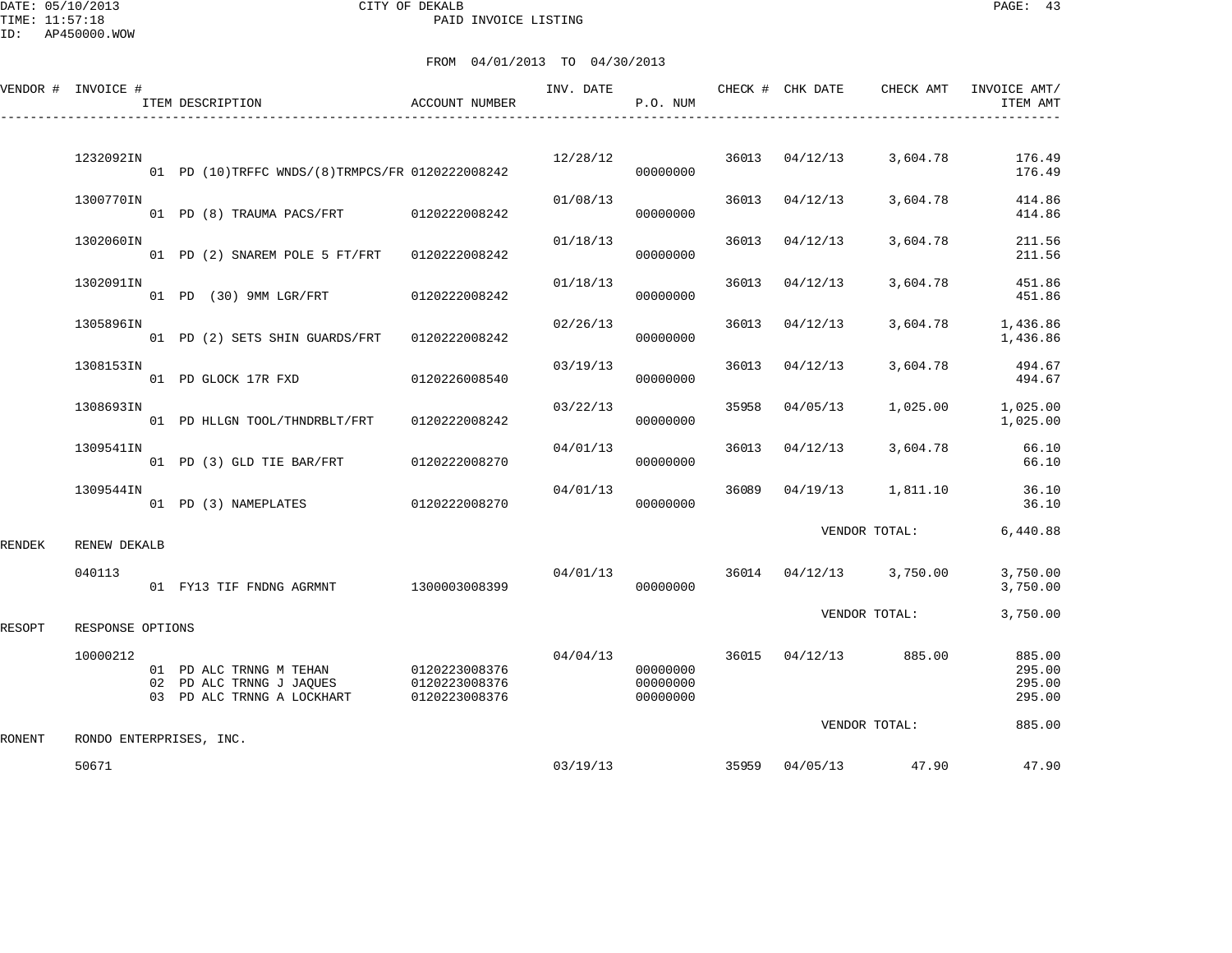DATE: 05/10/2013 CITY OF DEKALB PAGE: 44 PAID INVOICE LISTING

|        | VENDOR # INVOICE # | ITEM DESCRIPTION<br>----------------------------------- | ACCOUNT NUMBER                 | INV. DATE | P.O. NUM             |       | CHECK # CHK DATE        | CHECK AMT         | INVOICE AMT/<br>ITEM AMT |
|--------|--------------------|---------------------------------------------------------|--------------------------------|-----------|----------------------|-------|-------------------------|-------------------|--------------------------|
|        | 50671              | 01 WTR CRG CNTROL D RNG/DOT TP                          | 6000003008315                  | 03/19/13  | 00000000             | 35959 |                         | 04/05/13 47.90    | 47.90<br>47.90           |
| RUSPOW |                    | RUSH POWER SYSTEMS LLC                                  |                                |           |                      |       |                         | VENDOR TOTAL:     | 47.90                    |
|        | 1907               | 01 ARPT RPR GENERATOR/SHPPNG 6500004008450              |                                | 03/11/13  | 00000000             | 35960 |                         | 04/05/13 1,111.59 | 1,111.59<br>1,111.59     |
| SAADES | SAA DESIGN GROUP   |                                                         |                                |           |                      |       |                         | VENDOR TOTAL:     | 1,111.59                 |
|        | 24964              | 01 PRO SRVCS DWNTWN RVTLZTN PLN 1300003008343           |                                | 03/31/13  | 00000000             |       | 36163 04/26/13          | 16,302.76         | 16,302.76<br>16,302.76   |
| SAFPAS | SAFE PASSAGE, INC. |                                                         |                                |           |                      |       |                         | VENDOR TOTAL:     | 16,302.76                |
|        | 041513             | 01 FY13 HMN SRVCS FNDG 30                               | 0110103008307                  | 04/15/13  | 00000000             |       | 36164 04/26/13 2,654.50 |                   | 2,654.50<br>2,654.50     |
| SAFSUP |                    | SAFETY SUPPLY ILLINOIS                                  |                                |           |                      |       |                         | VENDOR TOTAL:     | 2,654.50                 |
|        | 1902547126         | 01 FD 02 SNSR RPLCMNT                                   | 0125272008240                  | 03/15/13  | 00000000             | 36090 |                         | 04/19/13 195.25   | 195.25<br>195.25         |
| SAUMFG | SAUBER MFG, CO.    |                                                         |                                |           |                      |       |                         | VENDOR TOTAL:     | 195.25                   |
|        | PSI158393          | 01 STR P34 PARTS<br>02 STR/WTR STOCK PARTS              | 0130332008226<br>6000002008226 | 03/29/13  | 00000000<br>00000000 | 36091 | 04/19/13                | 142.57            | 142.57<br>95.92<br>46.65 |
| SECCLE |                    | SECURE CLEAN BUILDING SERVICES                          |                                |           |                      |       |                         | VENDOR TOTAL:     | 142.57                   |
|        | 9749               | 01 ARPT JANITORIAL SRVCS APR '13 6500004008450          |                                | 04/01/13  | 00000000             | 36165 | 04/26/13                | 167.00            | 167.00<br>167.00         |
| SHACOR | SHARE CORPORATION  |                                                         |                                |           |                      |       |                         | VENDOR TOTAL:     | 167.00                   |
|        | 838291             |                                                         |                                | 03/27/13  |                      | 36092 | 04/19/13                | 505.53            | 505.53                   |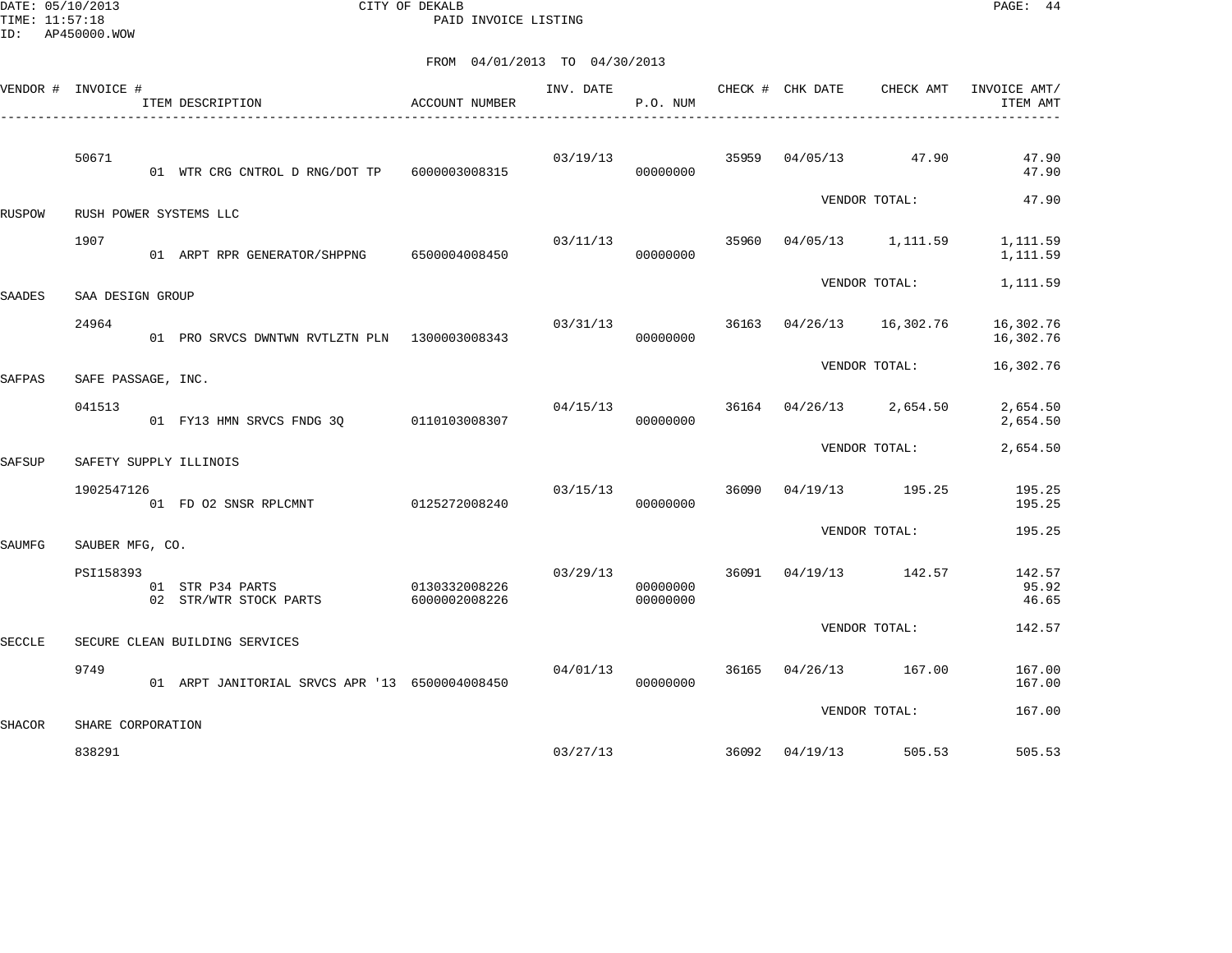DATE: 05/10/2013 CITY OF DEKALB PAGE: 45 PAID INVOICE LISTING

|               | VENDOR # INVOICE # | ITEM DESCRIPTION                                                                 | ACCOUNT NUMBER                                  | INV. DATE | P.O. NUM                         |       | CHECK # CHK DATE        | CHECK AMT     | INVOICE AMT/<br>ITEM AMT                |
|---------------|--------------------|----------------------------------------------------------------------------------|-------------------------------------------------|-----------|----------------------------------|-------|-------------------------|---------------|-----------------------------------------|
|               | 838291             | 01 STR (24) WSP KLLR 0130332008219<br>02 STR (12) CITRUS SOLVE/FRT 0130332008228 |                                                 | 03/27/13  | 00000000<br>00000000             |       | 36092 04/19/13 505.53   |               | 505.53<br>232.20<br>273.33              |
| <b>SHASUB</b> |                    | SHAW SUBURBAN MEDIA GROUP                                                        |                                                 |           |                                  |       |                         | VENDOR TOTAL: | 505.53                                  |
|               |                    |                                                                                  |                                                 |           |                                  |       |                         |               |                                         |
|               | 031340609          | 01 PUB NOT SSA HEARTLAND 3/16/13 0118003008366                                   |                                                 | 03/31/13  | 00000000                         |       | 36166 04/26/13          | 185.57        | 185.57<br>185.57                        |
|               | $\mathbf{1}$       | 01 HR JOB ADS REF#755895<br>02 HR JOB ADS REF#762238<br>03 RFND CRDT #496655     | 0115153008366<br>0115153008366<br>0115153008366 | 02/28/13  | 00000000<br>00000000<br>00000000 | 35961 | 04/05/13                | 951.67        | 951.67<br>718.00<br>662.00<br>$-428.33$ |
| SLWEBB        |                    | S.L. WEBB ELECTRIC, INC.                                                         |                                                 |           |                                  |       |                         | VENDOR TOTAL: | 1,137.24                                |
|               | 4398               | 01 ELCTRL INSPCTNS/PLN RV MAR '13 0130353008399                                  |                                                 | 03/30/13  | 00000000                         |       | 36016 04/12/13 2,400.00 |               | 2,400.00<br>2,400.00                    |
| SMITRA        | TRACY SMITH        |                                                                                  |                                                 |           |                                  |       |                         | VENDOR TOTAL: | 2,400.00                                |
|               | 040513             | 7100004008476<br>01 2013 WELLNESS                                                |                                                 | 04/05/13  | 00000000                         |       | D000099 04/12/13 149.50 |               | 149.50<br>149.50                        |
| SNAIND        | SNAP-ON INDUSTRIAL |                                                                                  |                                                 |           |                                  |       |                         | VENDOR TOTAL: | 149.50                                  |
|               | 19312501           | 01 STR (7) DRILL BITS 0130332008295                                              |                                                 | 03/12/13  | 00000000                         |       | 35962 04/05/13 73.97    |               | 73.97<br>73.97                          |
| SOAS          | SOAS               |                                                                                  |                                                 |           |                                  |       |                         | VENDOR TOTAL: | 73.97                                   |
|               | 357                | 01 FD (2) TSHRTS MILLER 0125272008240                                            |                                                 | 03/20/13  | 00000000                         |       | 36093 04/19/13 22.50    |               | 22.50<br>22.50                          |
| SOSTEC        | SOS TECHNOLOGIES   |                                                                                  |                                                 |           |                                  |       |                         | VENDOR TOTAL: | 22.50                                   |
|               | 59118              | 01 PD (2) DEFIB/(5) PADS/(3) FRSTRS 0100000002750                                |                                                 | 01/22/13  | 00000000                         |       | 36094 04/19/13 4,739.85 |               | 554.85<br>554.85                        |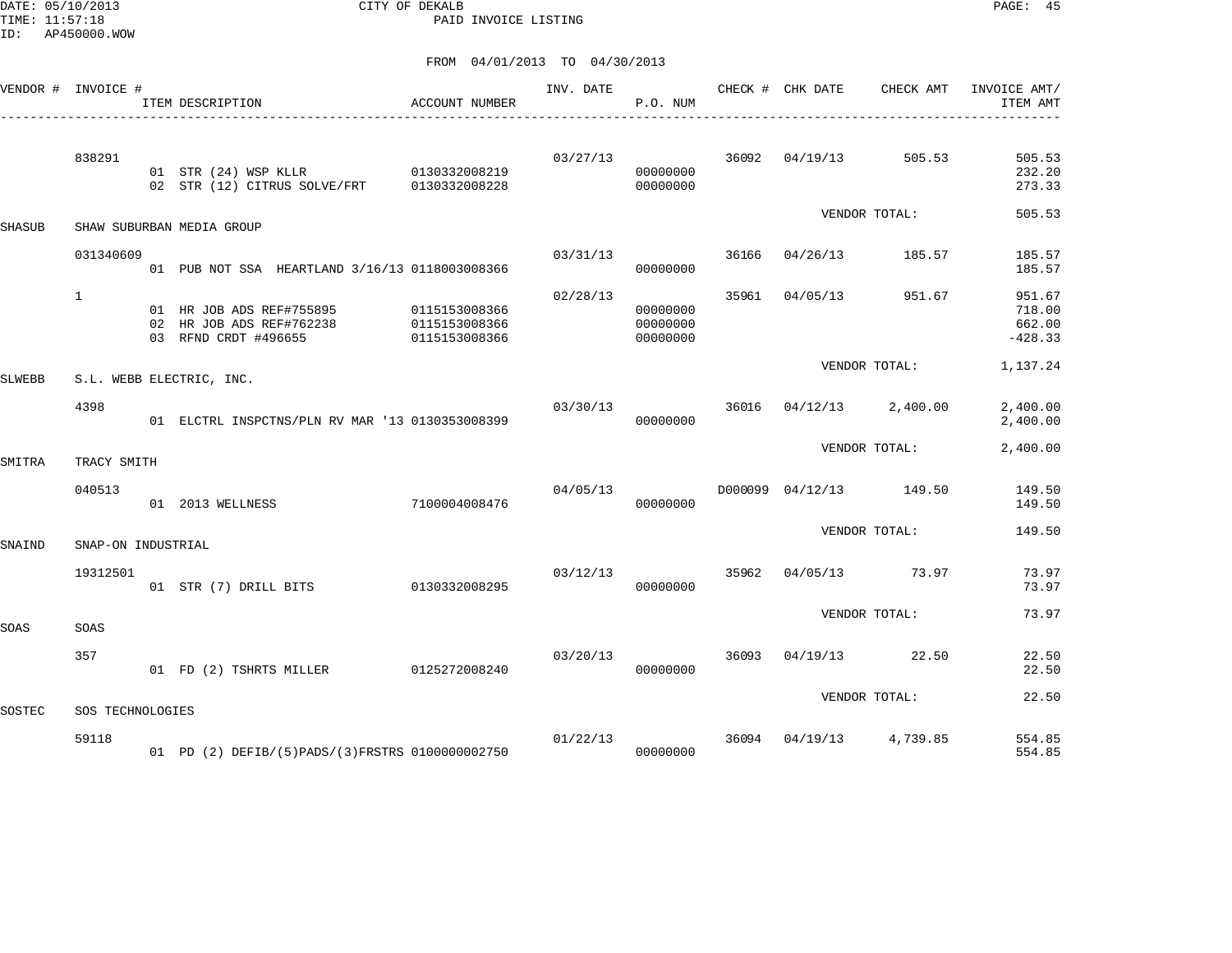DATE: 05/10/2013 CITY OF DEKALB PAGE: 46 PAID INVOICE LISTING

|        | VENDOR # INVOICE #         | ITEM DESCRIPTION                              | ACCOUNT NUMBER                 | INV. DATE | P.O. NUM             |       | CHECK # CHK DATE | CHECK AMT               | INVOICE AMT/<br>ITEM AMT   |
|--------|----------------------------|-----------------------------------------------|--------------------------------|-----------|----------------------|-------|------------------|-------------------------|----------------------------|
|        | 59119                      | 01 PD (3) HEARTSTARTS                         | 0100000002750                  | 01/22/13  | 00000000             |       |                  | 36094 04/19/13 4,739.85 | 4,185.00<br>4,185.00       |
|        |                            |                                               |                                |           |                      |       |                  | VENDOR TOTAL:           | 4,739.85                   |
| SPRINT | SPRINT PCS<br>621578810064 | 01 CDMA TELEMETRY MAR '13 0125263008337       |                                | 03/29/13  | 00000000             | 36095 |                  | $04/19/13$ 24.12        | 24.12<br>24.12             |
| STAASS |                            | STANARD & ASSOCIATES, INC.                    |                                |           |                      |       |                  | VENDOR TOTAL:           | 24.12                      |
|        | SA000022008                | 01 PD EXAM 12/12/12                           | 0115153008333                  |           | 01/31/13<br>00000000 | 35963 | 04/05/13         | 1,125.00                | 375.00<br>375.00           |
|        | SA000022226                | 01 PD EXAM 2/13/13<br>02 FD EXAM 2/14/13      | 0115153008333<br>0115153008333 | 02/28/13  | 00000000<br>00000000 | 35963 | 04/05/13         | 1,125.00                | 750.00<br>375.00<br>375.00 |
| STABAN |                            | STATE BANK OF PAW PAW                         |                                |           |                      |       |                  | VENDOR TOTAL:           | 1,125.00                   |
|        | 032913                     | 01 WTR RFND 160206929000                      | 6000000063444                  | 03/29/13  | 00000000             |       |                  | 35964 04/05/13 183.84   | 183.84<br>183.84           |
| STAEOU |                            | STANDARD EOUIPMENT COMPANY                    |                                |           |                      |       |                  | VENDOR TOTAL:           | 183.84                     |
|        | C82038                     | 01 STR DRT DFLCTR/FLTR/GSKT/FRT 0130332008226 |                                | 03/22/13  | 00000000             | 36096 | 04/19/13         | 1,024.21                | 441.08<br>441.08           |
|        | C82039                     | 01 STR DRT DFLCTR/FRT                         | 0130332008226                  | 03/26/13  | 00000000             | 36096 | 04/19/13         | 1,024.21                | 63.37<br>63.37             |
|        | C82072                     | 01 STR (5) A/C FLTR GSKT/FRT 0130332008226    |                                | 03/25/13  | 00000000             | 36096 | 04/19/13         | 1,024.21                | 519.76<br>519.76           |
| STRPLU |                            | STRYPES PLUS MORE INC.                        |                                |           |                      |       |                  | VENDOR TOTAL:           | 1,024.21                   |
|        | 11901                      | 01 PD P339 RMV/RNSTLL LTTRNG                  | 0120223008315                  | 03/21/13  | 00000000             | 35965 | 04/05/13         | 560.00                  | 560.00<br>560.00           |
|        | 11914                      | 01 PD P311 INSTLL LTTRNG/STRPS                | 7200004008472                  | 04/01/13  | 00000000             | 36017 | 04/12/13         | 485.00                  | 485.00<br>485.00           |
|        |                            |                                               |                                |           |                      |       |                  | VENDOR TOTAL:           | 1,045.00                   |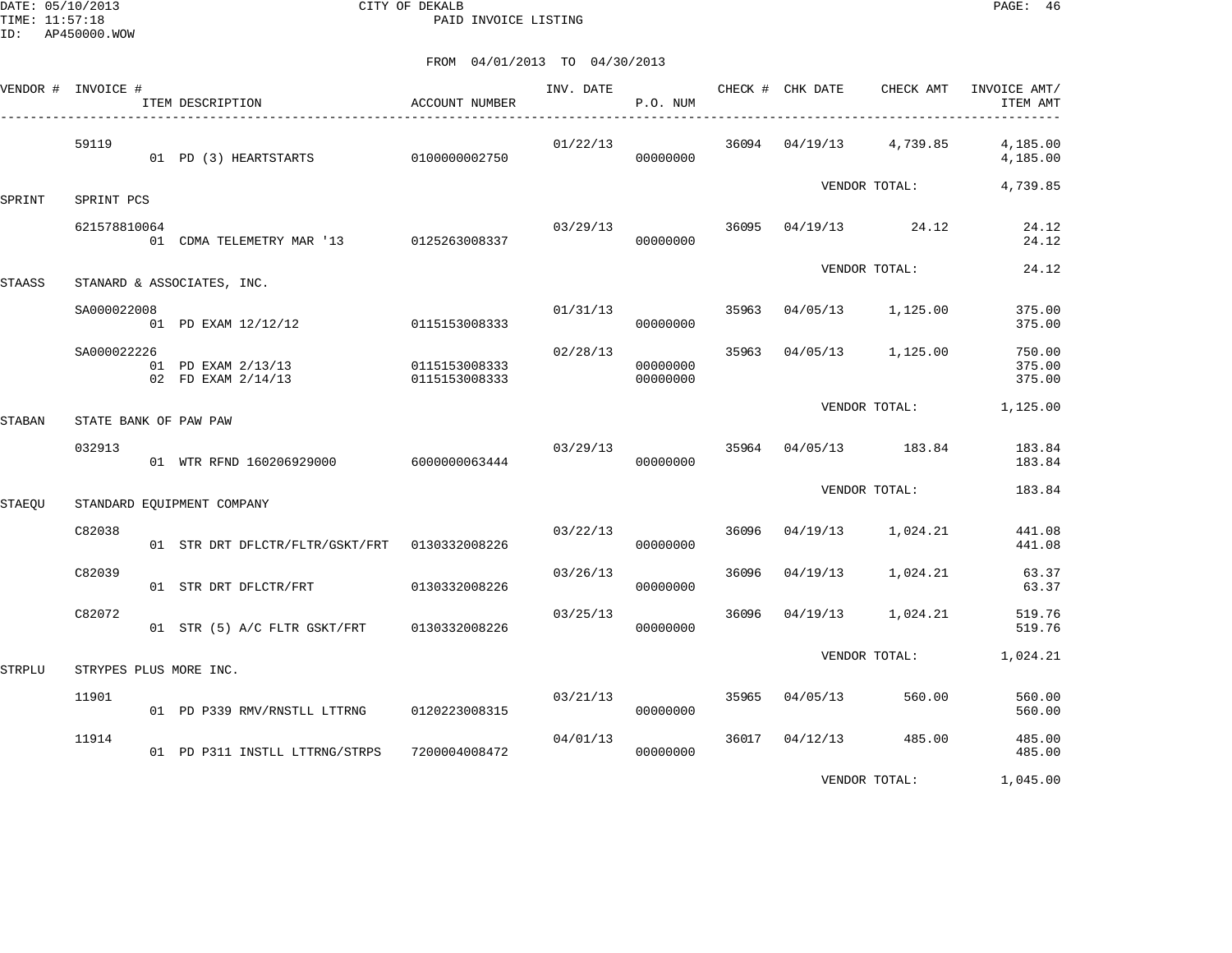DATE: 05/10/2013 CITY OF DEKALB PAGE: 47 PAID INVOICE LISTING

|        | VENDOR # INVOICE #    |                                                                                                                                                                                                                                                                                                                                                                                                                                                                                                                                                                                                                                                                                                                                                                                                                                                                                                                                                                                                                                                                                                                            | <b>ACCOUNT NUMBER</b> | INV. DATE | P.O. NUM |       |          | CHECK AMT               | INVOICE AMT/<br>ITEM AMT         |
|--------|-----------------------|----------------------------------------------------------------------------------------------------------------------------------------------------------------------------------------------------------------------------------------------------------------------------------------------------------------------------------------------------------------------------------------------------------------------------------------------------------------------------------------------------------------------------------------------------------------------------------------------------------------------------------------------------------------------------------------------------------------------------------------------------------------------------------------------------------------------------------------------------------------------------------------------------------------------------------------------------------------------------------------------------------------------------------------------------------------------------------------------------------------------------|-----------------------|-----------|----------|-------|----------|-------------------------|----------------------------------|
| SUBLAB |                       | CHECK # CHK DATE<br>ITEM DESCRIPTION<br>SUBURBAN LABORATORIES, INC.<br>03/16/13<br>01 WTR (5) FLUORIDE TSTS/MCCM 6000003008356<br>00000000<br>SUNGARD PUBLIC SECTOR, INC.<br>03/22/13<br>01 PD OSSI PROJECT TRVL RMB 5055006008515<br>00000000<br>03/28/13<br>01 PD OSSI PROJECT<br>5055006008515<br>00000000<br>03/29/13<br>01 PD OSSI PROJECT CAD 2 CAD 5055006008515<br>00000000<br>02/21/13<br>01 STR PO22 RPR CRNKCS 0130332008226<br>00000000<br>02 STR PO22 RPR CRNKCS<br>0130333008315<br>00000000<br>02/15/13<br>0130332008226<br>01 STR PO23 RPR STRNG WHL<br>00000000<br>02 STR PO23 RPR STRNG WHL<br>00000000<br>0130333008315<br>02/21/13<br>01 STR PO27 RPLCD THRTTL VLV<br>0130332008226<br>00000000<br>02 STR PO27 RPLCD THRTTL VLV<br>0130333008315<br>00000000<br>02/28/13<br>01 STR PO27 SMK INSPCTN<br>0130333008315<br>00000000<br>03/16/13<br>01 STR P28 BRKS<br>0130332008226<br>00000000<br>02 STR P28 BRKS<br>0130333008315<br>00000000<br>03/26/13<br>0130332008226<br>01 STR P24 STR AXL BRKS<br>00000000<br>02 STR P24 STR AXL BRKS<br>0130333008315<br>00000000<br>SWANSON'S DISCOUNT VACUUMS |                       |           |          |       |          |                         |                                  |
|        | 26015                 |                                                                                                                                                                                                                                                                                                                                                                                                                                                                                                                                                                                                                                                                                                                                                                                                                                                                                                                                                                                                                                                                                                                            |                       |           |          |       |          | 36018 04/12/13 75.00    | 75.00<br>75.00                   |
| SUNPUB |                       |                                                                                                                                                                                                                                                                                                                                                                                                                                                                                                                                                                                                                                                                                                                                                                                                                                                                                                                                                                                                                                                                                                                            |                       |           |          |       |          | VENDOR TOTAL:           | 75.00                            |
|        | 62964                 |                                                                                                                                                                                                                                                                                                                                                                                                                                                                                                                                                                                                                                                                                                                                                                                                                                                                                                                                                                                                                                                                                                                            |                       |           |          | 36097 | 04/19/13 | 6,574.45                | 1,754.45<br>1,754.45             |
|        | 63208                 |                                                                                                                                                                                                                                                                                                                                                                                                                                                                                                                                                                                                                                                                                                                                                                                                                                                                                                                                                                                                                                                                                                                            |                       |           |          | 36097 | 04/19/13 | 6,574.45                | 4,500.00<br>4,500.00             |
|        | 63377                 |                                                                                                                                                                                                                                                                                                                                                                                                                                                                                                                                                                                                                                                                                                                                                                                                                                                                                                                                                                                                                                                                                                                            |                       |           |          | 36097 | 04/19/13 | 6,574.45                | 320.00<br>320.00                 |
| SUPDIE | SUPERIOR DIESEL, INC. |                                                                                                                                                                                                                                                                                                                                                                                                                                                                                                                                                                                                                                                                                                                                                                                                                                                                                                                                                                                                                                                                                                                            |                       |           |          |       |          | VENDOR TOTAL:           | 6,574.45                         |
|        | W1116                 |                                                                                                                                                                                                                                                                                                                                                                                                                                                                                                                                                                                                                                                                                                                                                                                                                                                                                                                                                                                                                                                                                                                            |                       |           |          |       |          | 35966 04/05/13 7,135.36 | 3,886.27<br>2,636.11<br>1,250.16 |
|        | W1117                 |                                                                                                                                                                                                                                                                                                                                                                                                                                                                                                                                                                                                                                                                                                                                                                                                                                                                                                                                                                                                                                                                                                                            |                       |           |          |       |          | 35966 04/05/13 7,135.36 | 2,425.22<br>1,346.39<br>1,078.83 |
|        | W1127                 |                                                                                                                                                                                                                                                                                                                                                                                                                                                                                                                                                                                                                                                                                                                                                                                                                                                                                                                                                                                                                                                                                                                            |                       |           |          | 35966 |          | 04/05/13 7,135.36       | 743.44<br>369.04<br>374.40       |
|        | W1141                 |                                                                                                                                                                                                                                                                                                                                                                                                                                                                                                                                                                                                                                                                                                                                                                                                                                                                                                                                                                                                                                                                                                                            |                       |           |          | 35966 | 04/05/13 | 7,135.36                | 80.43<br>80.43                   |
|        | W1147                 |                                                                                                                                                                                                                                                                                                                                                                                                                                                                                                                                                                                                                                                                                                                                                                                                                                                                                                                                                                                                                                                                                                                            |                       |           |          | 36019 | 04/12/13 | 7,336.07                | 2,562.31<br>1,375.32<br>1,186.99 |
|        | W1148                 |                                                                                                                                                                                                                                                                                                                                                                                                                                                                                                                                                                                                                                                                                                                                                                                                                                                                                                                                                                                                                                                                                                                            |                       |           |          |       |          | 36019 04/12/13 7,336.07 | 4,773.76<br>1,897.22<br>2,876.54 |
| SWADIS |                       |                                                                                                                                                                                                                                                                                                                                                                                                                                                                                                                                                                                                                                                                                                                                                                                                                                                                                                                                                                                                                                                                                                                            |                       |           |          |       |          | VENDOR TOTAL:           | 14, 471. 43                      |
|        | D31313                |                                                                                                                                                                                                                                                                                                                                                                                                                                                                                                                                                                                                                                                                                                                                                                                                                                                                                                                                                                                                                                                                                                                            |                       | 03/19/13  |          |       |          | 36098 04/19/13 149.80   | 149.80                           |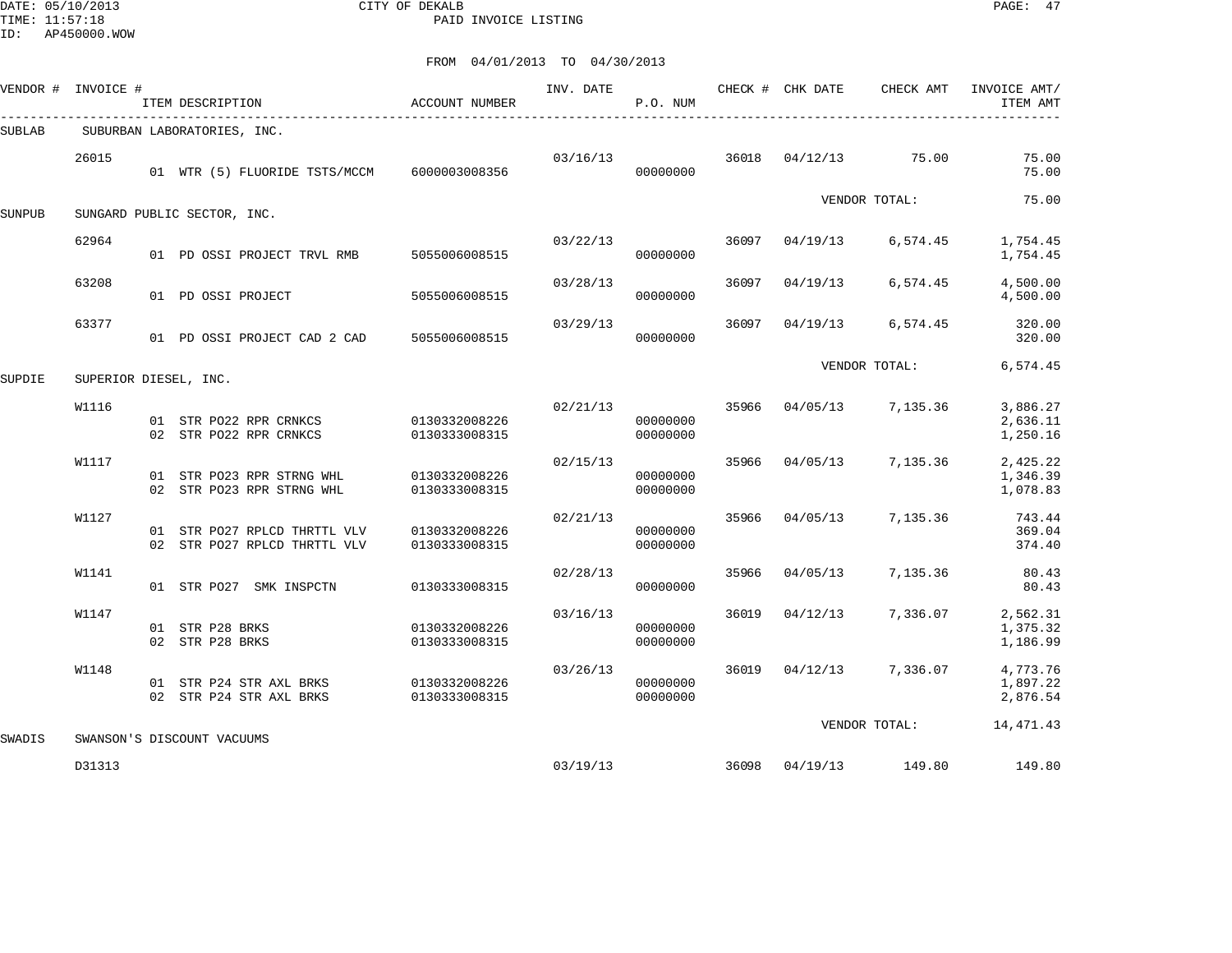DATE: 05/10/2013 CITY OF DEKALB PAGE: 48 PAID INVOICE LISTING

|               | VENDOR # INVOICE #   | ITEM DESCRIPTION<br>____________________________________            | ACCOUNT NUMBER                                  | INV. DATE | P.O. NUM                         |       | CHECK # CHK DATE | CHECK AMT               | INVOICE AMT/<br>ITEM AMT          |
|---------------|----------------------|---------------------------------------------------------------------|-------------------------------------------------|-----------|----------------------------------|-------|------------------|-------------------------|-----------------------------------|
|               | D31313               | 01 FD VACUUM RPR                                                    | 0125272008210                                   | 03/19/13  | 00000000                         | 36098 | 04/19/13         | 149.80                  | 149.80<br>149.80                  |
| TAYMIC        | MICHAEL TAYLOR       |                                                                     |                                                 |           |                                  |       |                  | VENDOR TOTAL:           | 149.80                            |
|               | 041913               | 01 IEPA WTR OPRTR LNCS RNWL 7/16 6000003008376                      |                                                 | 04/19/13  | 00000000                         |       |                  | D000114 04/26/13 10.00  | 10.00<br>10.00                    |
| TEHMAR        | MARK TEHAN           |                                                                     |                                                 |           |                                  |       |                  | VENDOR TOTAL:           | 10.00                             |
|               | 040513               | 7100004008476<br>01 2013 WELLNESS                                   |                                                 | 04/05/13  | 00000000                         |       |                  | D000100 04/12/13 149.50 | 149.50<br>149.50                  |
| TERSUP        | TERMINAL SUPPLY CO   |                                                                     |                                                 |           |                                  |       |                  | VENDOR TOTAL:           | 149.50                            |
|               | 1612200              | 01 STR SHOP SUPPLIES<br>02 PD SHOP SUPPLIES<br>03 WTR SHOP SUPPLIES | 0130332008226<br>0120222008226<br>6000002008226 | 03/13/13  | 00000000<br>00000000<br>00000000 | 35967 | 04/05/13         | 145.14                  | 145.14<br>48.38<br>48.38<br>48.38 |
| TEXPET        | TEXOR PETROLEUM      |                                                                     |                                                 |           |                                  |       |                  | VENDOR TOTAL:           | 145.14                            |
|               | 413634341501         | 01 STR DIESEL 225 USG/FRT<br>02 STR DIESEL 7273 USG/FRT             | 0100000001520<br>0100000001520                  | 03/12/13  | 00000000<br>00000000             | 35968 | 04/05/13         | 52,098.97               | 25,759.37<br>773.00<br>24,986.37  |
|               | 413634441501         | 01 STR UNLEADED 8509 USG/FRT                                        | 0100000001510                                   | 03/12/13  | 00000000                         | 35968 | 04/05/13         | 52,098.97               | 26,339.60<br>26,339.60            |
| THESIG        | THE SIGN SHOP/DEKALB |                                                                     |                                                 |           |                                  |       |                  | VENDOR TOTAL:           | 52,098.97                         |
|               | 20871                | 01 FD (4) PHOTOS MNTD                                               | 2800002008219                                   | 03/22/13  | 00000000                         | 36099 | 04/19/13         | 260.00                  | 260.00<br>260.00                  |
| <b>TLOLLC</b> | TLO LLC              |                                                                     |                                                 |           |                                  |       |                  | VENDOR TOTAL:           | 260.00                            |
|               | 040113               | 01 PD SRVCS 3/1-3/31/13                                             | 0120242008243                                   | 04/01/13  | 00000000                         |       | 36100 04/19/13   | 154.25                  | 154.25<br>154.25                  |
|               |                      |                                                                     |                                                 |           |                                  |       |                  | VENDOR TOTAL:           | 154.25                            |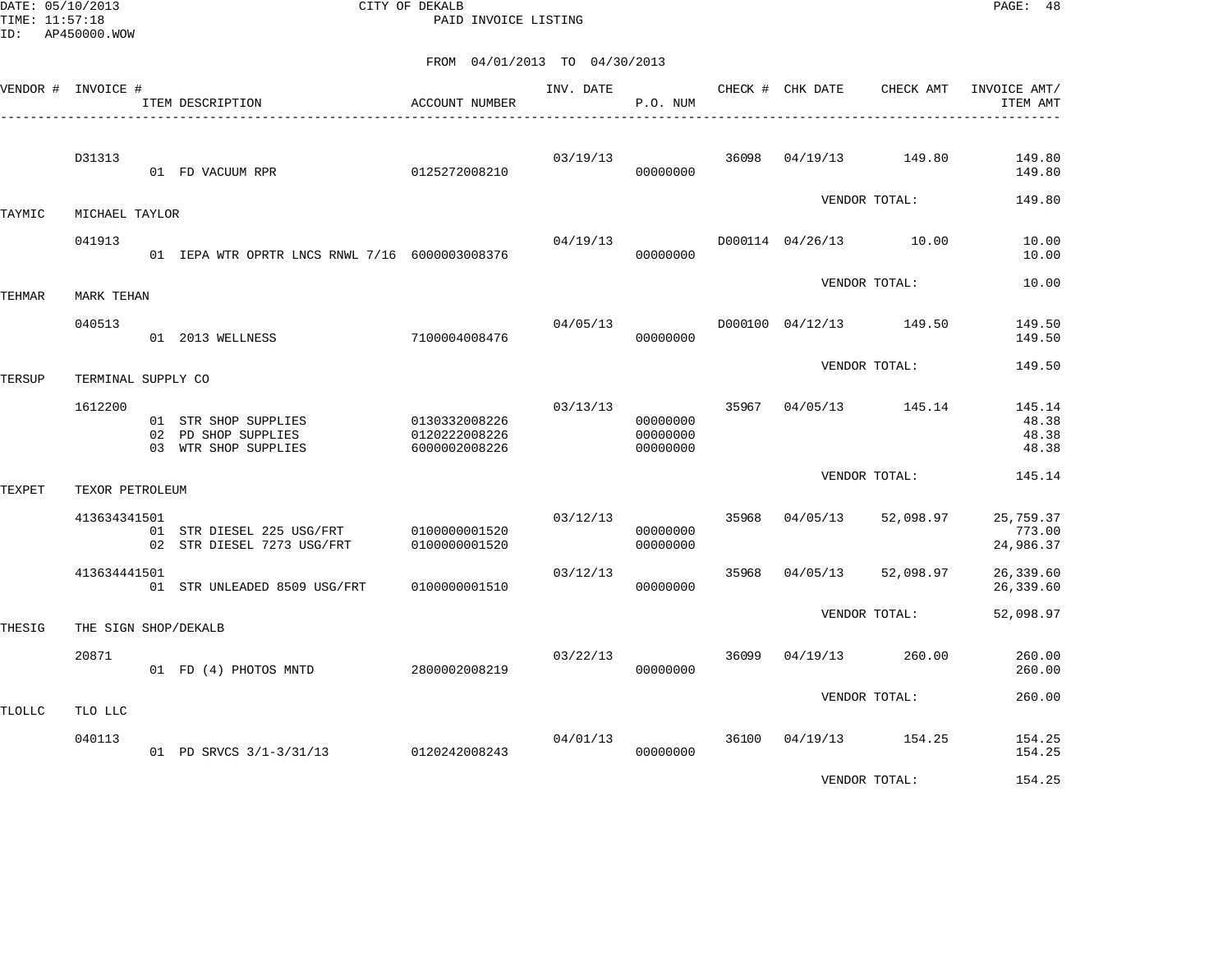DATE: 05/10/2013 CITY OF DEKALB PAGE: 49 PAID INVOICE LISTING

| VENDOR # | INVOICE #             | ITEM DESCRIPTION                                                                                                                                  | <b>ACCOUNT NUMBER</b> | INV. DATE | P.O. NUM                                                                                                                                                                                                                                                                                                                                                                                                                                                                                                                             |       |          | CHECK AMT | INVOICE AMT/<br>ITEM AMT             |
|----------|-----------------------|---------------------------------------------------------------------------------------------------------------------------------------------------|-----------------------|-----------|--------------------------------------------------------------------------------------------------------------------------------------------------------------------------------------------------------------------------------------------------------------------------------------------------------------------------------------------------------------------------------------------------------------------------------------------------------------------------------------------------------------------------------------|-------|----------|-----------|--------------------------------------|
| TREILL   |                       | --------------------------------------<br>TREASURER, STATE OF ILLINOIS                                                                            |                       |           | CHECK # CHK DATE<br>35969<br>04/05/13<br>44,041.96<br>00000000<br>36101<br>17,596.13<br>04/19/13<br>00000000<br>36167<br>04/26/13<br>715.71<br>00000000<br>VENDOR TOTAL:<br>36102<br>04/19/13<br>23,000.00<br>00000000<br>36168<br>5,650.00<br>04/26/13<br>00000000<br>VENDOR TOTAL:<br>35970 04/05/13<br>125.00<br>00000000<br>VENDOR TOTAL:<br>36169<br>04/26/13<br>393.95<br>00000000<br>VENDOR TOTAL:<br>35971<br>04/05/13<br>300.00<br>00000000<br>00000000<br>00000000<br>VENDOR TOTAL:<br>35972 04/05/13<br>19.06<br>00000000 |       |          |           |                                      |
|          | 105798                | 01 MFT SECTION 040016700BR BTHNY 1000003008633                                                                                                    |                       | 03/25/13  |                                                                                                                                                                                                                                                                                                                                                                                                                                                                                                                                      |       |          |           | 44,041.96<br>44,041.96               |
|          | 105903                | 01 ENG RT23 SGNLUPGRD 10EN00300ST 1300006508633                                                                                                   |                       | 04/09/13  |                                                                                                                                                                                                                                                                                                                                                                                                                                                                                                                                      |       |          |           | 17,596.13<br>17,596.13               |
|          | 105948                | 01 TIF AREA SGNL UPGRADES                                                                                                                         | 1300006508639         | 04/16/13  |                                                                                                                                                                                                                                                                                                                                                                                                                                                                                                                                      |       |          |           | 715.71<br>715.71                     |
| TRIRSYS  | TRI-R SYSTEMS INC.    |                                                                                                                                                   |                       |           |                                                                                                                                                                                                                                                                                                                                                                                                                                                                                                                                      |       |          |           | 62, 353.80                           |
|          | 003559                | 01 WTR WTP IMP                                                                                                                                    | 6000006008515         | 04/01/13  |                                                                                                                                                                                                                                                                                                                                                                                                                                                                                                                                      |       |          |           | 23,000.00<br>23,000.00               |
|          | 003561                | 01 WTR INSTLL CHM SCALES                                                                                                                          | 6000003008330         | 04/01/13  |                                                                                                                                                                                                                                                                                                                                                                                                                                                                                                                                      |       |          |           | 5,650.00<br>5,650.00                 |
| TROINV   | TROTSKY INVESTIGATIVE |                                                                                                                                                   |                       |           |                                                                                                                                                                                                                                                                                                                                                                                                                                                                                                                                      |       |          | 28,650.00 |                                      |
|          | FD1301                | 01 FD POLYGRAPH EXAM                                                                                                                              | 0115153008333         | 03/10/13  |                                                                                                                                                                                                                                                                                                                                                                                                                                                                                                                                      |       |          |           | 125.00<br>125.00                     |
| UNIDEN   |                       | UNIFORM DEN EAST, INC.                                                                                                                            |                       |           |                                                                                                                                                                                                                                                                                                                                                                                                                                                                                                                                      |       |          |           | 125.00                               |
|          | 29184                 | 01 PD ISP PKG GH HELIX                                                                                                                            | 0120222008270         | 04/10/13  |                                                                                                                                                                                                                                                                                                                                                                                                                                                                                                                                      |       |          |           | 393.95<br>393.95                     |
| UOFILL   |                       | UNIVERSITY OF ILLINOIS-GAR                                                                                                                        |                       |           |                                                                                                                                                                                                                                                                                                                                                                                                                                                                                                                                      |       |          |           | 393.95                               |
|          | UPIN6568              | 01 PD MFI RECERT #2966 M TEHAN 0120223008376<br>02 PD MFI RECERT #2966 K FERRIGAN 0120223008376<br>03 PD MFI RECERT #2966 B JOHNSON 0120223008376 |                       | 03/20/13  |                                                                                                                                                                                                                                                                                                                                                                                                                                                                                                                                      |       |          |           | 300.00<br>100.00<br>100.00<br>100.00 |
| UPS      | UNITED PARCEL SERVICE |                                                                                                                                                   |                       |           |                                                                                                                                                                                                                                                                                                                                                                                                                                                                                                                                      |       |          |           | 300.00                               |
|          | 00007WX103113         | 01 WTR 3/7/13                                                                                                                                     | 6000003008305         | 03/16/13  |                                                                                                                                                                                                                                                                                                                                                                                                                                                                                                                                      |       |          |           | 19.06<br>19.06                       |
|          | 00007WX103123         |                                                                                                                                                   |                       | 03/23/13  |                                                                                                                                                                                                                                                                                                                                                                                                                                                                                                                                      | 36020 | 04/12/13 | 19.25     | 19.25                                |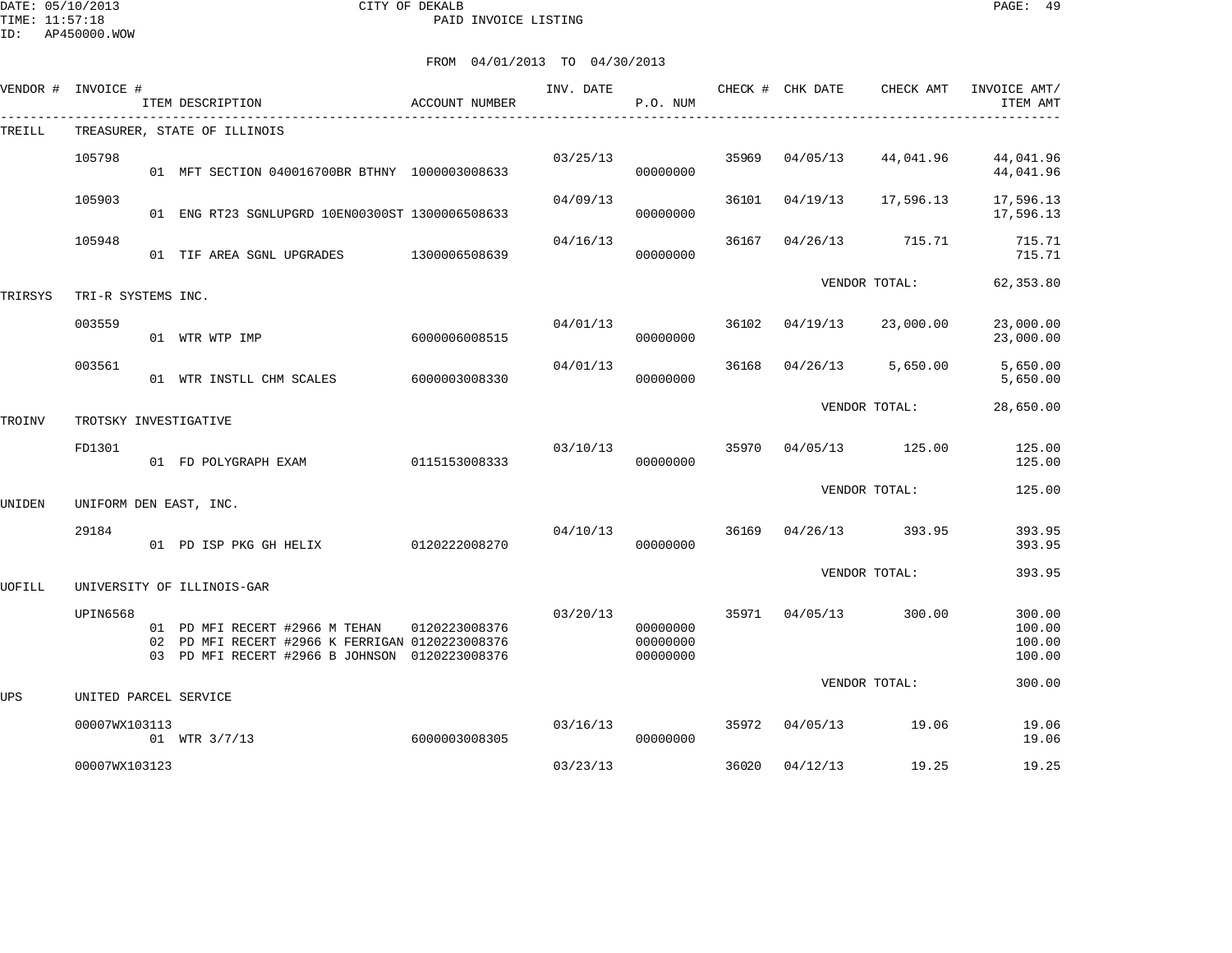DATE: 05/10/2013 CITY OF DEKALB PAGE: 50 PAID INVOICE LISTING

ID: AP450000.WOW

|        | VENDOR # INVOICE # | ITEM DESCRIPTION                                                                             | <b>ACCOUNT NUMBER</b>          | INV. DATE | P.O. NUM                         |       | CHECK # CHK DATE | CHECK AMT               | INVOICE AMT/<br>ITEM AMT       |
|--------|--------------------|----------------------------------------------------------------------------------------------|--------------------------------|-----------|----------------------------------|-------|------------------|-------------------------|--------------------------------|
|        | 00007WX103123      | 01 FD 3/18/13 GEAR WASH 0125263008305<br>02 WTR 3/22/13                                      | 6000003008305                  | 03/23/13  | 00000000<br>00000000             |       | 36020 04/12/13   | 19.25                   | 19.25<br>7.25<br>12.00         |
|        | 00007WX103133      | 01 WKLY FEE 3/29/13                                                                          | 6000003008305                  | 03/30/13  | 00000000                         | 36170 | 04/26/13         | 40.08                   | 12.00<br>12.00                 |
|        | 00007WX103143      | 01 WKLY SRVC 4/5/13<br>02 FRT FOR WTR SAMPLES 4/4/13 6000003008305<br>03 FD RTRN FRT 3/27/13 | 6000003008305<br>0125263008305 | 04/06/13  | 00000000<br>00000000<br>00000000 |       | 36170 04/26/13   | 40.08                   | 28.08<br>12.00<br>6.93<br>9.15 |
| USBANK |                    | U.S. BANK NATIONAL ASSOCIATION                                                               |                                |           |                                  |       |                  | VENDOR TOTAL:           | 78.39                          |
|        | 224114439          | 01 LGL/CLK/STR/PD CPYR LSE 0135003008310                                                     |                                | 04/03/13  | 00000000                         |       | 36103 04/19/13   | 619.50                  | 619.50<br>619.50               |
|        | 225992239          | 01 ENG CPYR 3/29-4/29/13 0135003008310                                                       |                                | 04/05/13  | 00000000                         | 36171 | 04/26/13         | 743.46                  | 113.76<br>113.76               |
|        | 226166452          | 01 LGL/CLK/STR/FD CPYRS 5/3/13 0135003008310                                                 |                                | 04/09/13  | 00000000                         |       | 36171 04/26/13   | 743.46                  | 629.70<br>629.70               |
| USPO   |                    | UNITED STATES POST OFFICE                                                                    |                                |           |                                  |       |                  | VENDOR TOTAL:           | 1,362.96                       |
|        | 041013             | 01 RMB PERMIT #166                                                                           | 6000003008305                  | 04/10/13  | 00000000                         |       |                  | 36023 04/12/13 5,000.00 | 5,000.00<br>5,000.00           |
| VAC    |                    | VOLUNTARY ACTION CENTER                                                                      |                                |           |                                  |       |                  | VENDOR TOTAL:           | 5,000.00                       |
|        | 041513             | 01 FY13 HMN SRVCS FNDG 3Q                                                                    | 0110103008307                  | 04/15/13  | 00000000                         |       | 36172 04/26/13   | 7,963.75                | 7,963.75<br>7,963.75           |
|        | 130225A            | 01 TRANSIT TRIPS 1/1-1/31/13                                                                 | 0900003008399                  | 02/21/13  | 00000000                         | 36104 | 04/19/13         | 359,848.31              | 140,784.82<br>140,784.82       |
|        | 130337             | 01 TRANSIT TRIPS 2/1-2/28/13                                                                 | 0900003008399                  | 03/14/13  | 00000000                         | 36104 | 04/19/13         | 359,848.31              | 219,063.49<br>219,063.49       |
|        | 130442             | 01 50% LCL SHR TRNST TRPS MAR '13 0900003008399                                              |                                | 04/12/13  | 00000000                         |       | 36173 04/26/13   | 244,227.59              | 32,500.00<br>32,500.00         |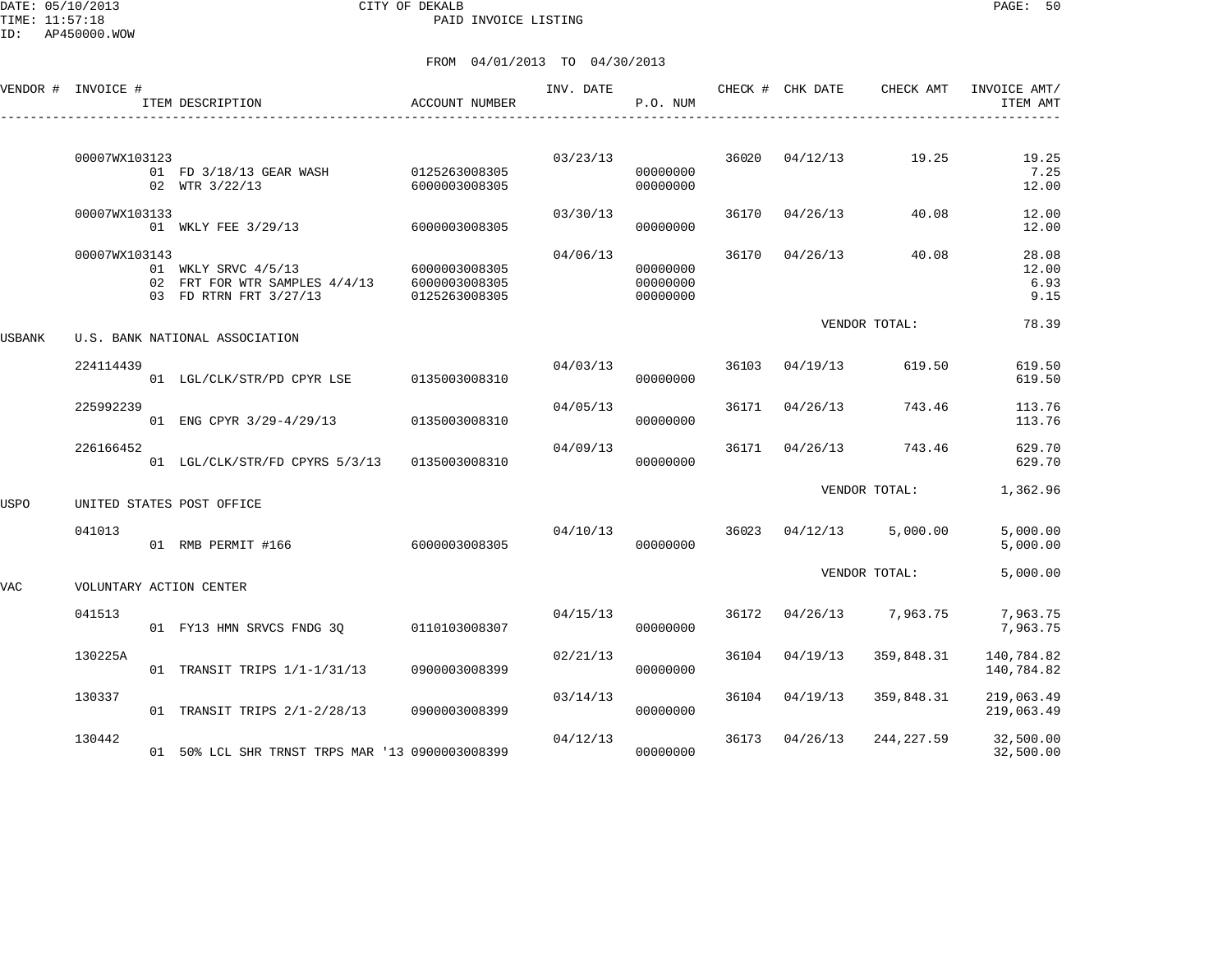DATE: 05/10/2013 CITY OF DEKALB PAGE: 51 PAID INVOICE LISTING

|        | VENDOR # INVOICE #    | ACCOUNT NUMBER<br>ITEM DESCRIPTION                                                                                                                                                                                                                                                                         |                                                                                                                                                                                         | INV. DATE | P.O. NUM                                                                                                                                     | CHECK # CHK DATE | CHECK AMT                          | INVOICE AMT/<br>ITEM AMT                                                                                                      |
|--------|-----------------------|------------------------------------------------------------------------------------------------------------------------------------------------------------------------------------------------------------------------------------------------------------------------------------------------------------|-----------------------------------------------------------------------------------------------------------------------------------------------------------------------------------------|-----------|----------------------------------------------------------------------------------------------------------------------------------------------|------------------|------------------------------------|-------------------------------------------------------------------------------------------------------------------------------|
|        | 130443                | 01 TRANSIT TRIPS 3/1-3/31/13 0900003008399                                                                                                                                                                                                                                                                 |                                                                                                                                                                                         | 04/12/13  | 00000000                                                                                                                                     |                  | 36173 04/26/13 244,227.59          | 211,727.59<br>211,727.59                                                                                                      |
|        |                       |                                                                                                                                                                                                                                                                                                            |                                                                                                                                                                                         |           |                                                                                                                                              |                  | VENDOR TOTAL:                      | 612,039.65                                                                                                                    |
| VALPLU |                       | VALENTINE PLUMBING & SEWER                                                                                                                                                                                                                                                                                 |                                                                                                                                                                                         |           |                                                                                                                                              |                  |                                    |                                                                                                                               |
|        | IDIS5553914           | 01 FY13 CDGB 312 S 5TH #2612-A 1900006508624                                                                                                                                                                                                                                                               |                                                                                                                                                                                         |           | 00000000                                                                                                                                     |                  | $04/17/13$ 36174 04/26/13 5,000.00 | 5,000.00<br>5,000.00                                                                                                          |
|        |                       |                                                                                                                                                                                                                                                                                                            |                                                                                                                                                                                         |           |                                                                                                                                              |                  | VENDOR TOTAL:                      | 5,000.00                                                                                                                      |
| VERJOS | <b>JOSEPH VERKLER</b> |                                                                                                                                                                                                                                                                                                            |                                                                                                                                                                                         |           |                                                                                                                                              |                  |                                    |                                                                                                                               |
|        | 040513                | 01 IEPA WTR OPRTR LCNS RNWL 7/16 6000003008376                                                                                                                                                                                                                                                             |                                                                                                                                                                                         | 04/05/13  | 00000000                                                                                                                                     |                  | D000101 04/12/13 10.00             | 10.00<br>10.00                                                                                                                |
|        |                       |                                                                                                                                                                                                                                                                                                            |                                                                                                                                                                                         |           |                                                                                                                                              |                  | VENDOR TOTAL:                      | 10.00                                                                                                                         |
| VERLON | VERIZON LONG DISTANCE |                                                                                                                                                                                                                                                                                                            |                                                                                                                                                                                         |           |                                                                                                                                              |                  |                                    |                                                                                                                               |
|        | 00013183084659Y       | 01 CITY CLERK MAR '13 0112003008337<br>02 ADMIN SERVICES MAR '13 0115153008337<br>03 POLICE MAR '13<br>04 FIRE MAR '13<br>05 PW MAR '13<br>06 ACCOUNT LEVEL CHARGES MAR '13 0135003008337<br>07 DIRECT DIAL USAGE MAR '13<br>08 YSB MAR '13<br>09 ARPT MAR '13<br>6500003008337                            | 0120213008337<br>0125263008337<br>0130313008337<br>0135003008337<br>0135003008337                                                                                                       |           | 04/01/13 36175<br>00000000<br>00000000<br>00000000<br>00000000<br>00000000<br>00000000<br>00000000<br>00000000<br>00000000                   | 04/26/13         | 293.03                             | 293.03<br>0.78<br>234.52<br>18.73<br>0.37<br>0.11<br>14.10<br>1.57<br>15.34<br>7.51                                           |
| VERWIR | VERIZON WIRELESS      |                                                                                                                                                                                                                                                                                                            |                                                                                                                                                                                         |           |                                                                                                                                              |                  | VENDOR TOTAL:                      | 293.03                                                                                                                        |
|        | 9701048881            | 01 AIRPORT 2/5-3/4/13 6500003008337<br>02 MAYOR 2/5-3/4/13<br>03 ADMIN 2/5-3/4/13<br>04 FINANCE 2/5-3/4/13<br>05 HR $2/5 - 3/4/13$<br>06 IT $2/5 - 3/4/13$<br>07 SPARE 2/5-3/4/13<br>08 PLANNING 2/5-3/4/13<br>10 PD $2/5 - 3/4/13$<br>11 FIRE 2/5-3/4/13<br>12 WTR $2/5 - 3/4/13$<br>13 PW $2/5 - 3/4/13$ | 0110103008337<br>0115153008337<br>0115153008337<br>0115153008337<br>0115163008337<br>0115163008337<br>0130343008337<br>0120213008337<br>0125263008337<br>6000003008337<br>0130313008337 | 03/04/13  | 00000000<br>00000000<br>00000000<br>00000000<br>00000000<br>00000000<br>00000000<br>00000000<br>00000000<br>00000000<br>00000000<br>00000000 |                  | 36176 04/26/13 5,741.66            | 5,741.66<br>96.63<br>59.94<br>119.88<br>59.94<br>59.94<br>288.12<br>38.03<br>96.32<br>2,244.33<br>1,054.60<br>497.95<br>59.94 |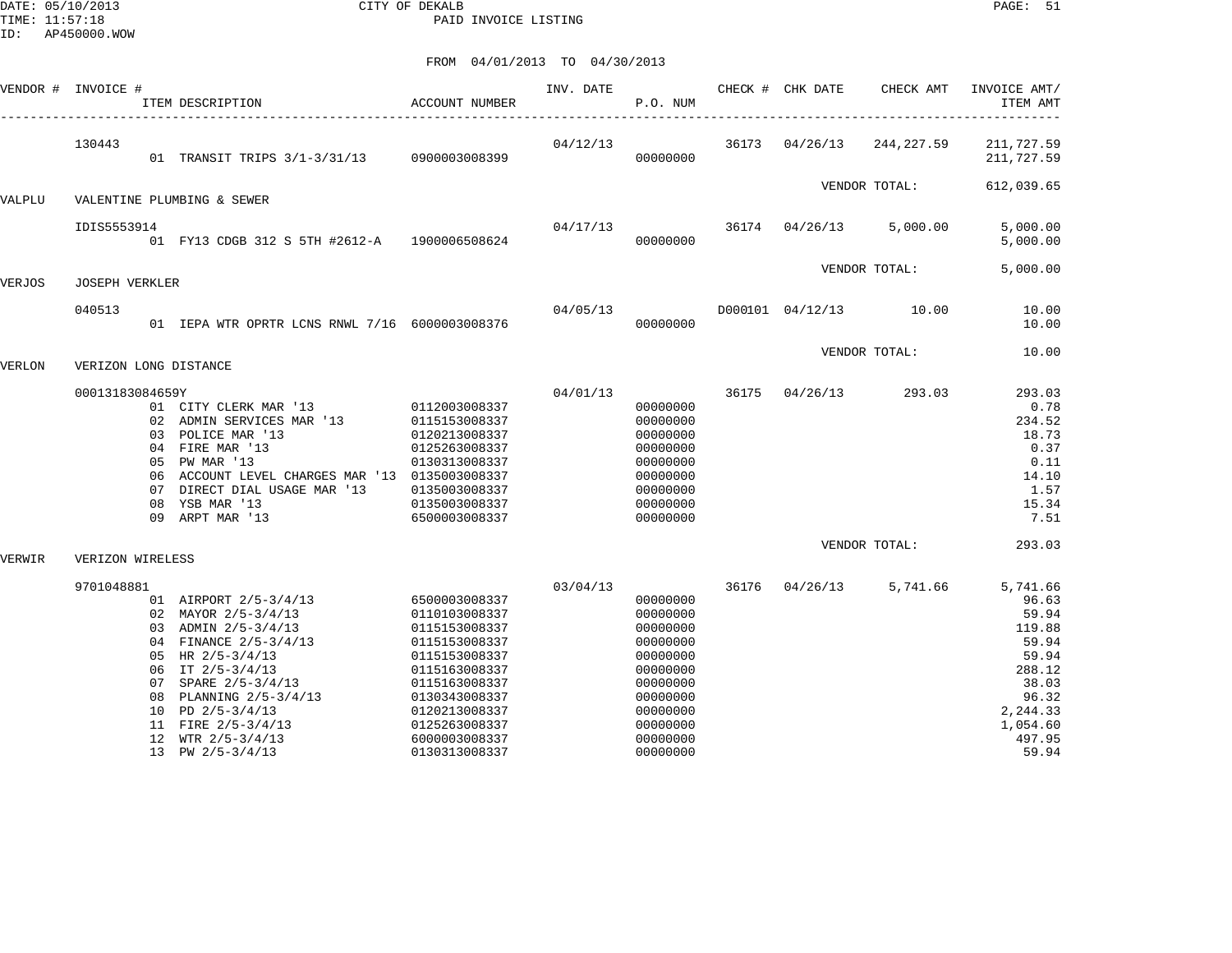|        | VENDOR # INVOICE #      | ITEM DESCRIPTION                                                                                                                                                                                                                                                                                                                                                                                                  | ACCOUNT NUMBER                                                                                                                                                                                                                                              | INV. DATE | P.O. NUM                                                                                                                                                                                     |       | CHECK # CHK DATE | CHECK AMT                 | INVOICE AMT/<br>ITEM AMT                                                                                                                                                    |
|--------|-------------------------|-------------------------------------------------------------------------------------------------------------------------------------------------------------------------------------------------------------------------------------------------------------------------------------------------------------------------------------------------------------------------------------------------------------------|-------------------------------------------------------------------------------------------------------------------------------------------------------------------------------------------------------------------------------------------------------------|-----------|----------------------------------------------------------------------------------------------------------------------------------------------------------------------------------------------|-------|------------------|---------------------------|-----------------------------------------------------------------------------------------------------------------------------------------------------------------------------|
|        | 9701048881              | $\begin{tabular}{llll} 14 & \text{STR} & 2/5-3/4/13 & \text{0130313008337} \\ \text{15 & \text{BULIDING} & 2/5-3/4/13 & \text{0130353008337} \end{tabular}$<br>16 DEVELOP SERVICE 2/5-3/4/13 0130353008337<br>17 ENG 2/5-3/4/13<br>18 EQUIPMENT 2/5-3/4/13 0115166008580                                                                                                                                          | 0130353008337                                                                                                                                                                                                                                               | 03/04/13  | 00000000<br>00000000<br>00000000<br>00000000<br>00000000                                                                                                                                     |       | 36176 04/26/13   | 5,741.66                  | 5,741.66<br>690.45<br>95.43<br>94.08<br>60.12<br>125.96                                                                                                                     |
|        | 9702708282              | 01 ADMIN 3/5-4/4/13 0115153008337<br>02 AIRPORT 3/5-4/4/13<br>03 BUILDING 3/5-4/4/4/13<br>04 DEVELOP SERVICES 3/5-4/4/13<br>05 ENG $3/5 - 4/4/13$<br>06 FINANCE 3/5-4/4/13<br>07 FIRE 3/5-4/4/13<br>08 HR 3/5-4/413<br>09 IT 3/5-4/4/13<br>10 MAYOR 3/5-4/4/13<br>11 PD $3/5 - 4/4/13$<br>12 PLANNING 3/5-4/4/13<br>13 PW $3/5 - 4/4/13$<br>14 SPARE 3/5-4/4/13<br>15 STR $3/5 - 4/4/43$<br>16 WTR $3/5 - 4/4/13$ | 6500003008337<br>0130353008337<br>0130353008337<br>0130353008337<br>0115153008337<br>0125263008337<br>0115153008337<br>0115163008337<br>0110103008337<br>0120213008337<br>0130343008337<br>0130313008337<br>0115163008337<br>0130313008337<br>6000003008337 | 04/04/13  | 00000000<br>00000000<br>00000000<br>00000000<br>00000000<br>00000000<br>00000000<br>00000000<br>00000000<br>00000000<br>00000000<br>00000000<br>00000000<br>00000000<br>00000000<br>00000000 |       | 36177 04/26/13   |                           | 5,874.70 5,874.70<br>119.80<br>94.04<br>93.94<br>94.30<br>60.08<br>59.90<br>1,045.71<br>59.90<br>268.49<br>59.90<br>2,530.11<br>97.21<br>59.90<br>34.06<br>709.98<br>487.38 |
| VIKCHE | VIKING CHEMICAL COMPANY |                                                                                                                                                                                                                                                                                                                                                                                                                   |                                                                                                                                                                                                                                                             |           |                                                                                                                                                                                              |       |                  |                           | VENDOR TOTAL: 11,616.36                                                                                                                                                     |
|        | 241466                  | 01 WTR (30) CHLRN 6000002008250<br>02 WTR (30) DEPOSITS<br>03 WTR (27) RTRN DEPOSIT<br>04 WTR DEL CHRG                                                                                                                                                                                                                                                                                                            | 6000002008250<br>6000002008250<br>6000002008250                                                                                                                                                                                                             | 03/25/13  | 00000000<br>00000000<br>00000000<br>00000000                                                                                                                                                 |       |                  | 36021 04/12/13 3,362.95   | 3,362.95<br>2,977.95<br>3,000.00<br>$-2,700.00$<br>85.00                                                                                                                    |
| WAGAGG | WAGNER AGGREGATE, INC.  |                                                                                                                                                                                                                                                                                                                                                                                                                   |                                                                                                                                                                                                                                                             |           |                                                                                                                                                                                              |       |                  | VENDOR TOTAL:             | 3,362.95                                                                                                                                                                    |
|        | 12118                   | 01 STR 208.41TNS CA6 MTRL 0130332008228                                                                                                                                                                                                                                                                                                                                                                           |                                                                                                                                                                                                                                                             | 03/29/13  | 00000000                                                                                                                                                                                     | 36178 |                  | $04/26/13$ 1,823.60       | 1,823.60<br>1,823.60                                                                                                                                                        |
| WASMAN | WASTE MANAGEMENT        |                                                                                                                                                                                                                                                                                                                                                                                                                   |                                                                                                                                                                                                                                                             |           |                                                                                                                                                                                              |       |                  | VENDOR TOTAL:             | 1,823.60                                                                                                                                                                    |
|        | 336128920111            | 01 FEB 2012 SERVICE                                                                                                                                                                                                                                                                                                                                                                                               | 0700003008346                                                                                                                                                                                                                                               | 04/01/13  | 00000000                                                                                                                                                                                     |       |                  | 35973 04/05/13 143,904.60 | 143,904.60<br>143,904.60                                                                                                                                                    |
|        |                         |                                                                                                                                                                                                                                                                                                                                                                                                                   |                                                                                                                                                                                                                                                             |           |                                                                                                                                                                                              |       |                  | VENDOR TOTAL:             | 143,904.60                                                                                                                                                                  |